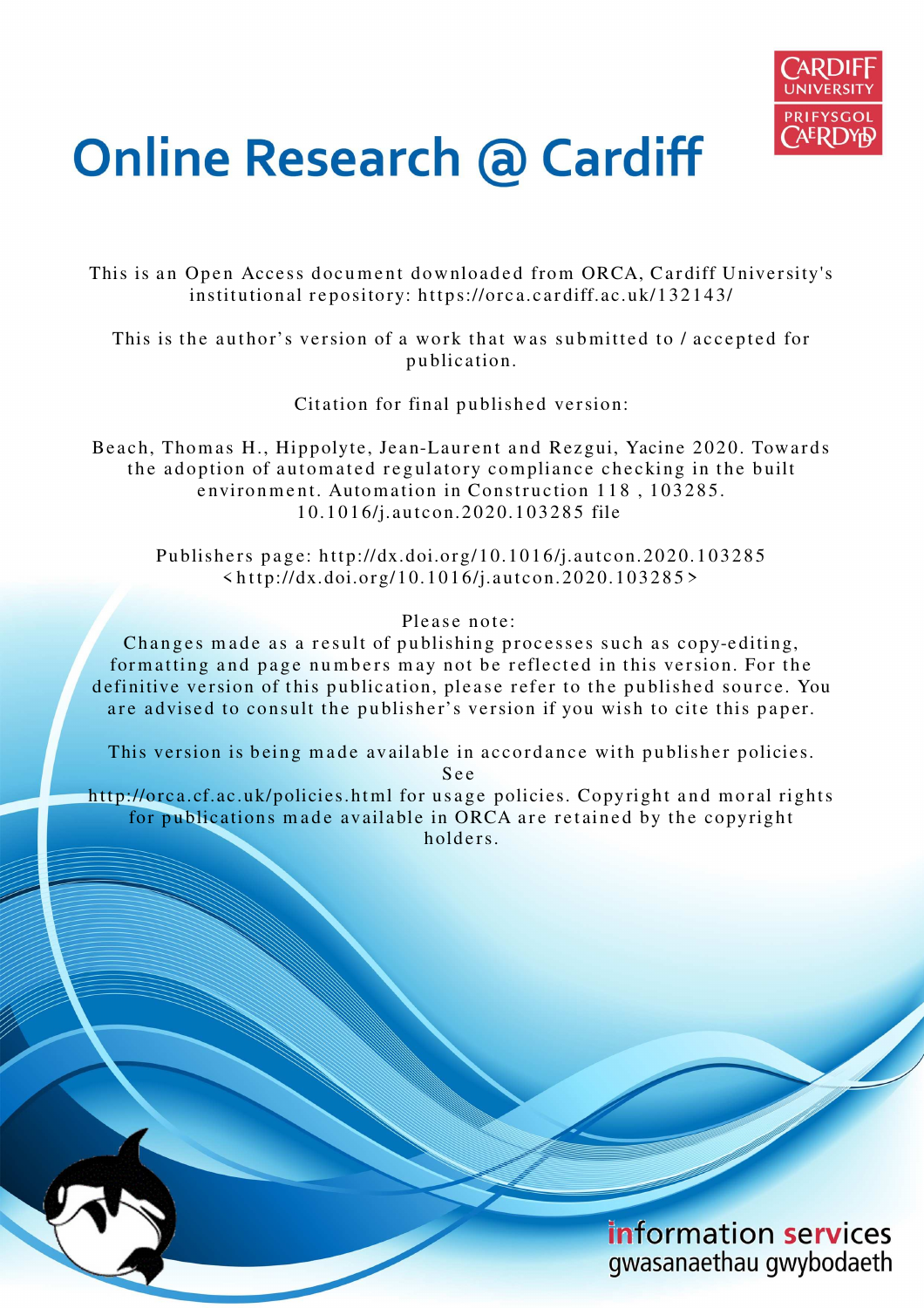# Towards the Adoption of Automated Regulatory Compliance Checking in the Built Environment

Thomas H Beach<sup>a</sup>, Jean-Laurent Hippolyte<sup>a</sup>, Yacine Rezgui<sup>a</sup>

<sup>a</sup>School of Engineering, Cardiff University, Cardiff, UK

#### Abstract

Automated compliance checking brings advantages to the built environment but, currently, there has been no meaningful adoption, despite the increasing maturity of asset information models.

This paper addresses this by ascertaining the blockers/obstacles to adoption and develops a road-map to overcome them. This work has been conducted in the UK and a road-map has been produced to drive forward adoption. More specifically this paper has; assessed the current state of the art in the field and engaged with industry to examine the attitudes to the digitisation of regulatory compliance processes

The results showed that industry believes that adoption of automation was both feasible and desirable, with the caveat that human oversight be maintained.

Our road-map's methodical list of steps was judged to have the potential to bring the construction industry to the verge of mass industrialisation of automated compliance checking by 2025.

*Keywords:* Automated Regulatory Compliance Building Information Modelling Compliance Checking Building Performance

Preprint submitted to Automation in Construction May 26, 2020

Email addresses: BeachTH@cardiff.ac.uk (Thomas H Beach), HippolyteJ@cardiff.ac.uk (Jean-Laurent Hippolyte), RezguiYR@cardiff.ac.uk (Yacine Rezgui)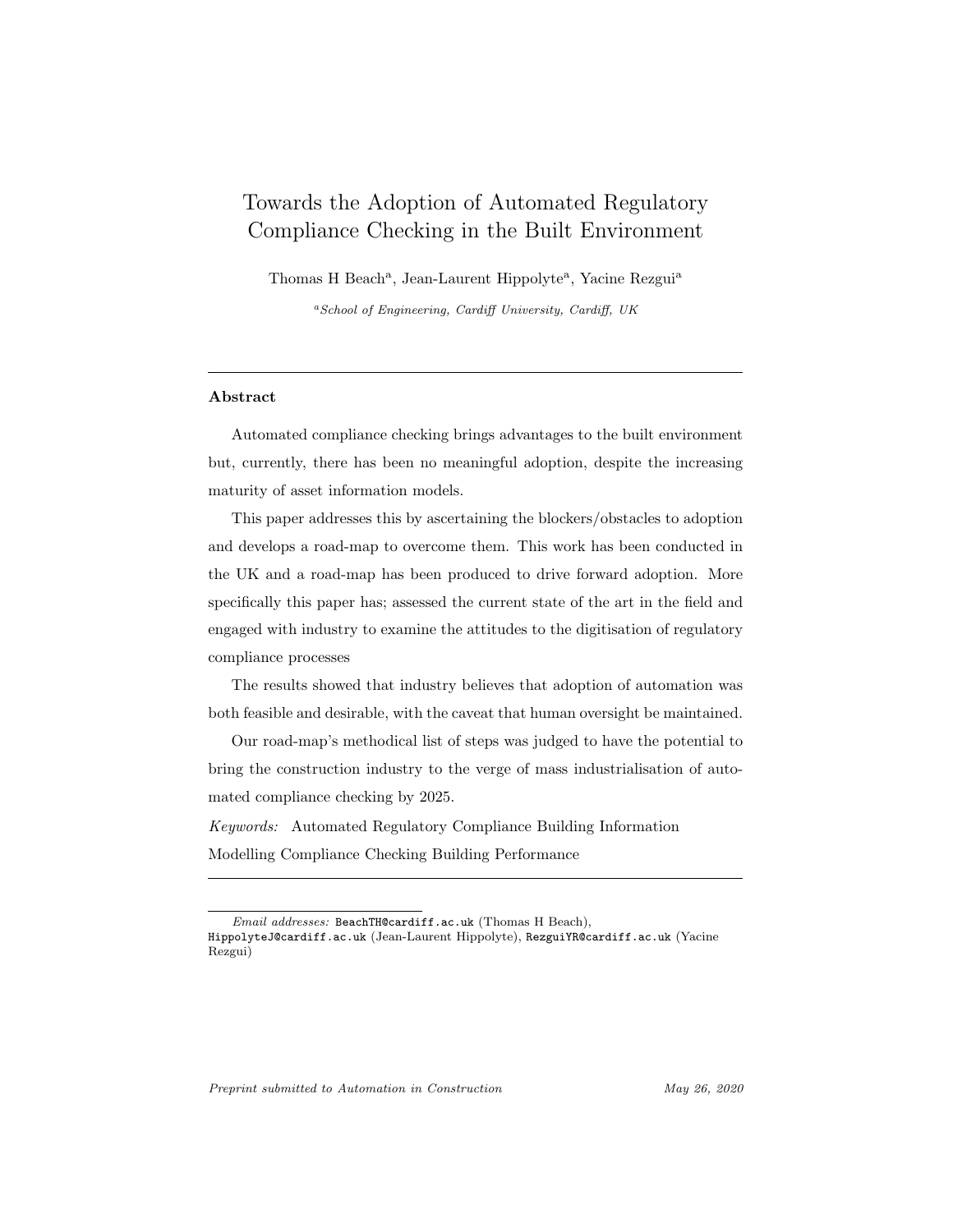#### 1. Introduction

The entire lifecycle of the built environment is governed by a variety of regulations, requirements and standards[1] . These range from contractual requirements, requirements specified in the project brief, legislation, and selfimposed environmental performance recommendations. The checking of compliance against these is a complex task that is currently performed on a manual basis thus is highly resource intensive [2].

So far there has been no adoption of automated compliance checking as part of official compliance processes. The one exception to this is Singapore  $[3]$ , who implemented an automated system, but this has now been discontinued.

The historical reason behind this lack of adoption is because data-sets created during planning stages were not sufficiently mature[2]. However, the increasing maturity of Asset Information Models (AIM) and the adoption of Building Information Modelling (BIM) mean automation of compliance checking is becoming feasible. In this context an AIM is defined as the collated sources of data and information required for the ongoing management of an asset [4]. Additionally, BIM refers to the process of creating and managing information about a construction project across it's life-cycle [5].

It is anticipated that this concept of automated checking can bring tangible advantages including increased efficiency and a reduction in costs [2, 6, 7].

The current state of the art in this field includes limited software vendor adoption of compliance processes together with scattered development of ad-hoc approaches for monitoring/achieving compliance against regulations/requirements across varying stages of the construction life-cycle [1]. These ad-hoc solutions lack scalability, transferability from one building to another, and accessibility for non expert users.

This is demonstrated by the fact that continual assessment (the process of repeatedly, over a given time window, checking an assets compliance against a regulation) of a building's compliance against requirements is rarely seen in practice in operational buildings, illustrating a lack of systematic management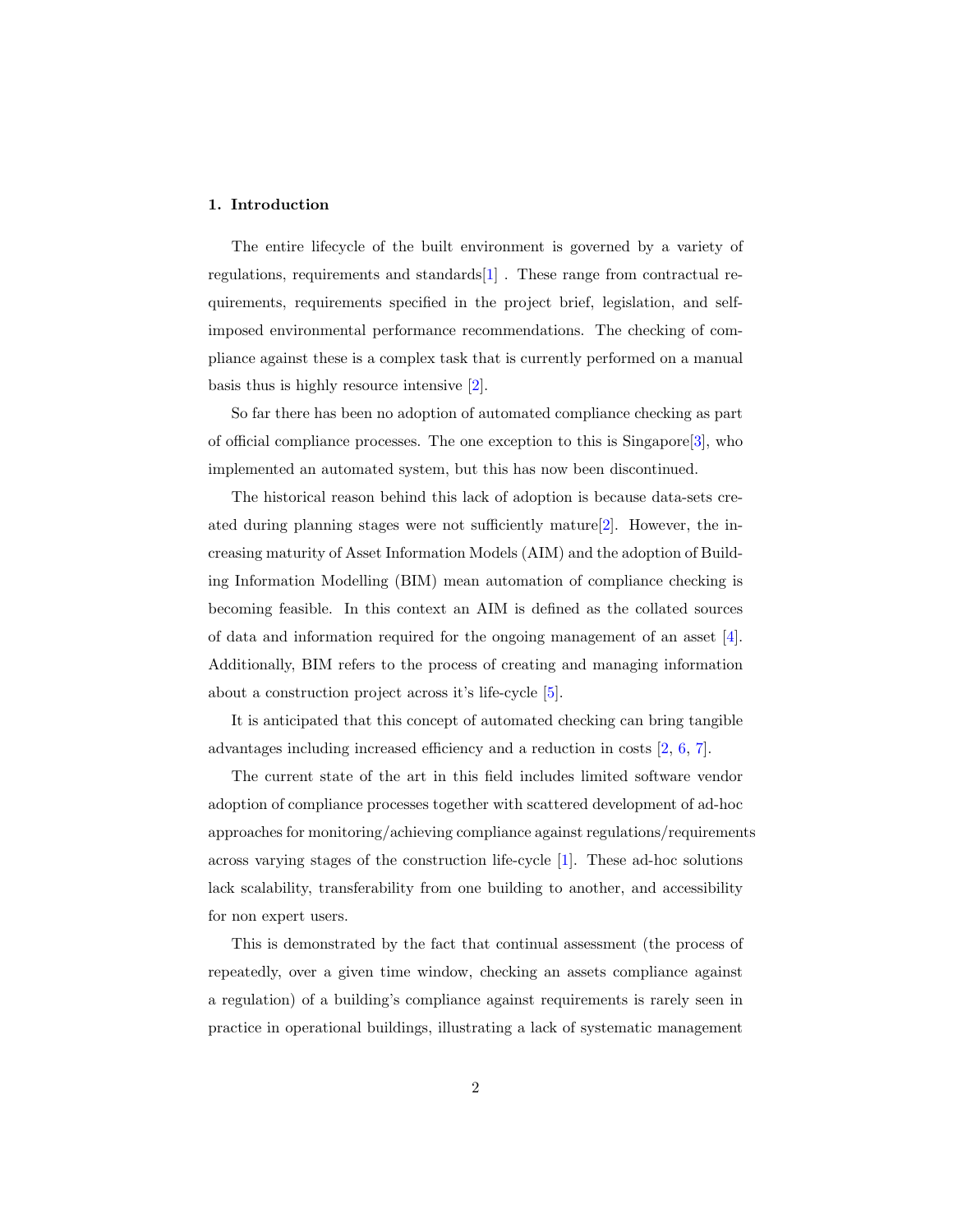of built assets [8]. This is indicative of the wider problem of compliance processes being weak and complex with poor record keeping and change control [9], demonstrating the key need for further research in this area.

Previous work in this area includes significant existing reviews of academic literature and current software implementations [6, 7, 10, 11, 12, 13]. However, these works primarily focus on the technical challenges, and, thus, do not consider challenges across a technical, commercial and political spectrum. This paper will fill this research gap by understanding the multi-faceted obstacles that have prevented the adoption of the automated regulatory compliance checking and propose a road-map to overcome these obstacles.

This paper will do this in two steps; (a) ascertain the political,technical and commercial blockers/obstacles that are preventing the widespread adoption of the digitisation of regulatory compliance in the built environment and (b) formulate a road-map together with industry traction to overcome these blockers and drive forward adoption of automated checking processes across both academic and industrial contexts.

To achieve this, this paper utilises a generic methodology that will; (a) assess the current state of the art in this field, including both academic work and industrial tools, (b) ascertain current attitudes to the digitisation of regulatory compliance from the UK construction industry, (c) consult with industrial stakeholders to elicit the political, commercial and technical obstacles to further adoption of automated compliance processes.

Once developed, it is our view that this road-map can achieve a transformation of the regulatory compliance system, offering a comprehensive and methodical list of next steps over the next several years, bringing the construction industry to the verge of mass adoption of automated compliance checking.

In the remainder of this paper, Section 2 will present the methodology and vision of this paper. Section 3 will then present the results of the landscape research into industry and academic developments, Section 4 will present the survey conducted to ascertain the views of the industry. Section 5 will present the results of the consultation exercise and the final research road-map. Section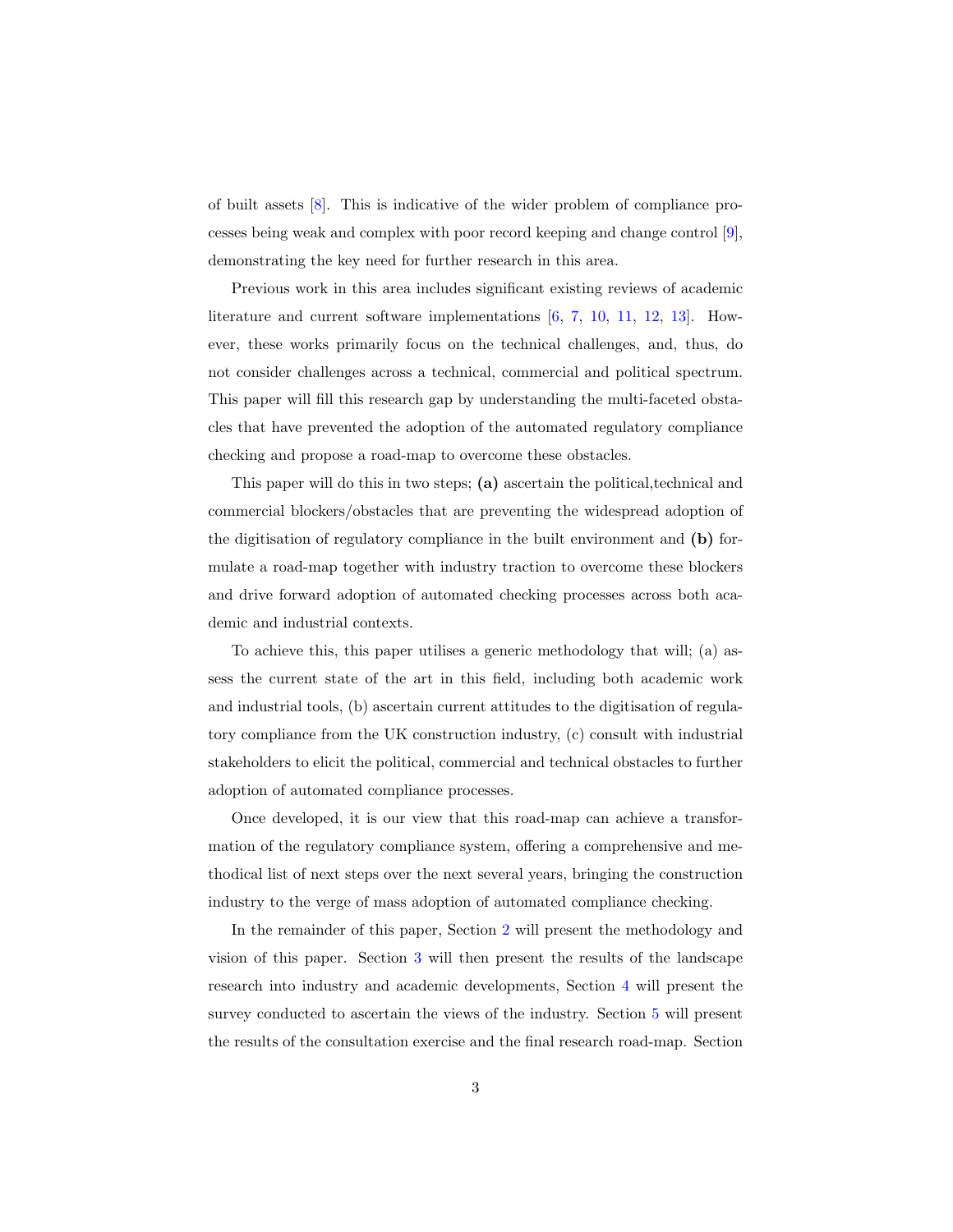

Figure 1: Methodology

6 will document the validation of the road-map. Finally, section 7 will conclude the paper.

## 2. Methodology

The section will present the methodological framing of this work. This paper attempts to answer to key research questions;

- 1. Why has automated regulatory compliance not yet achieved widespread adoption in the built environment domain?
- 2. What is a viable route towards adoption for automated regulatory compliance?

To solve these questions, a positivist philosophical stance [14] is adopted, involving a quantitative and qualitative approach as illustrated in Figure 1.

More specifically, this methodology consists of the following steps, which will draw on both primary and secondary sources of evidence (literature and industry participation).

- 1. Conduct a detailed landscape review of applicable industrial and academic developments.
- 2. Survey (n=60) the industry to ascertain the industry views on:
	- The adoption of automated compliance checking.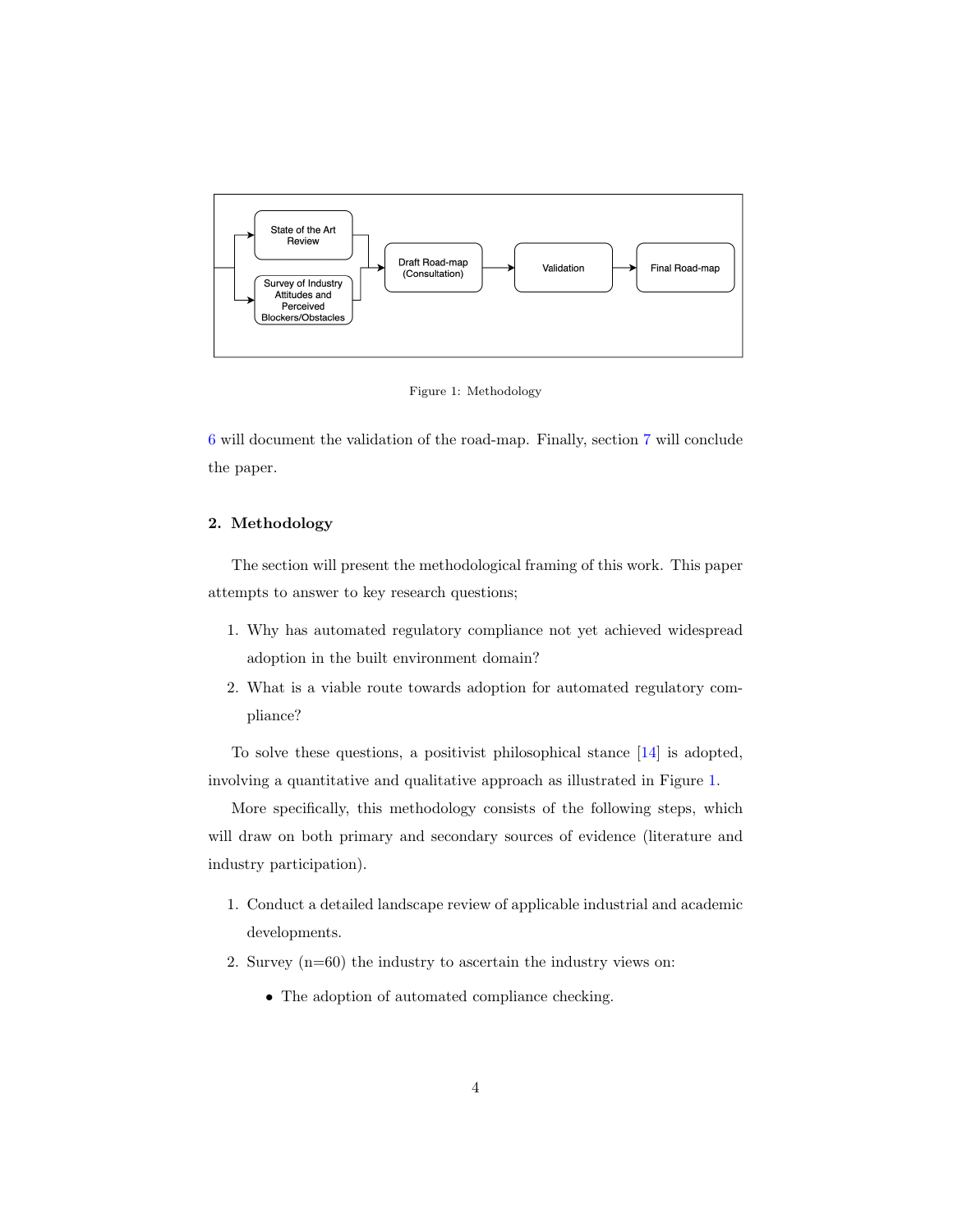- The current obstacles or blockers to the adoption of automated compliance checking and the industry capabilities required to overcome them.
- 3. Formalise the results into a road-map through a consultation involving 19 industry experts.
- 4. Validate the road-map through further interviews with 6 further significant industry figures.

The scope of this work has been set deliberately wide, to incorporate all aspects of regulatory compliance activity. This scope considers:

- Different types of built environment assets from buildings, to districts, to infrastructure.
- The entire life cycle of these assets from brief and design through to operation and refurbishment/retrofitting.
- The context on which checking systems are operating:
	- 1. Advisory: Where checking systems are used to inform the brief/design processes.
	- 2. Creative: Where checking systems are used as an integrated part of design processes.
	- 3. Decisive: Where checking systems are used to decide whether or not compliance is achieved.
- The different users that will utilise compliance systems in different ways.
- The type of check that compliance systems are performing:
	- 1. Regulations; Rules or directive made by an authority i.e. compliance with legislation.
	- 2. Requirements: Necessary conditions i.e. compliance with requirements set as part of a project brief.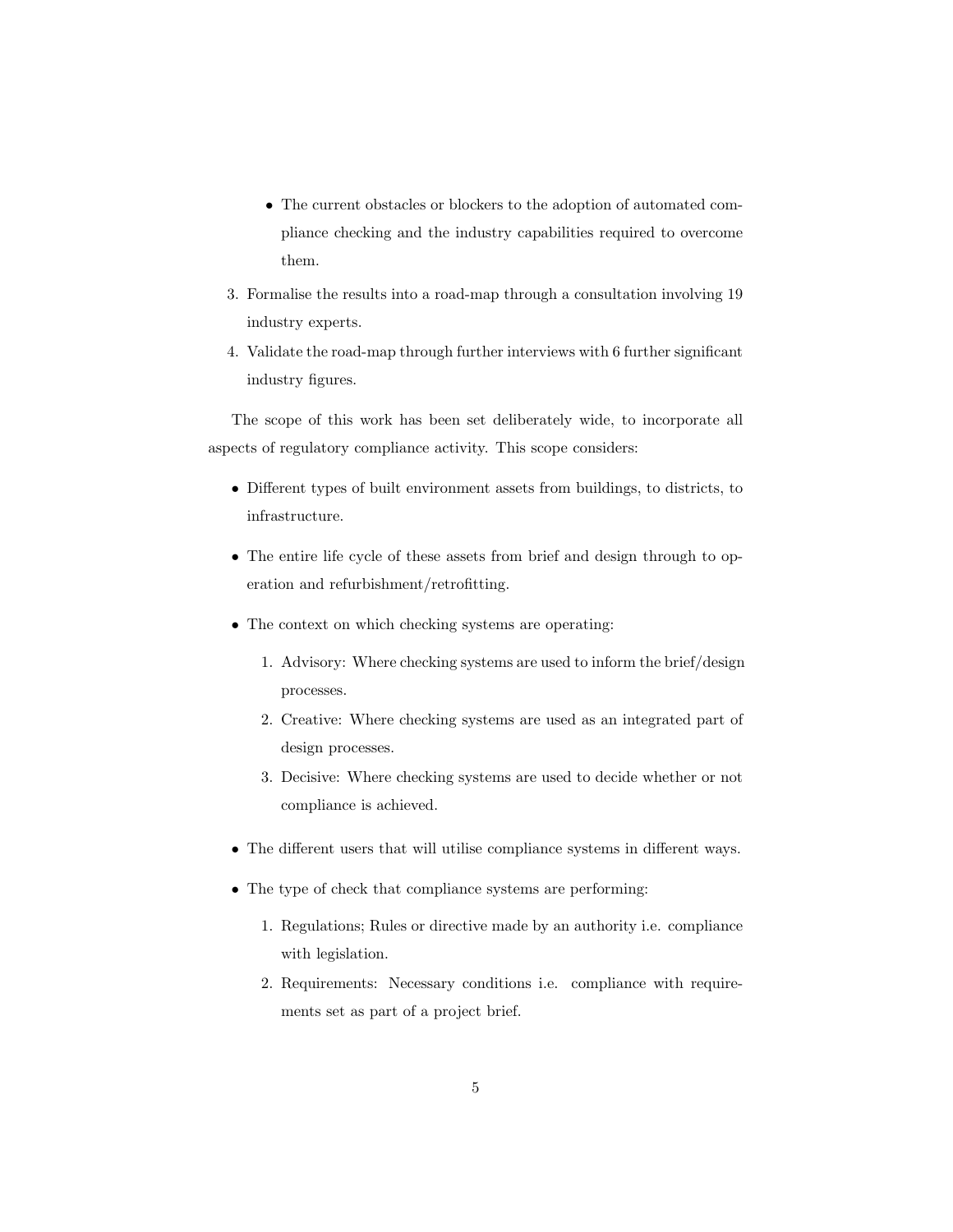- 3. Recommendations: A suggestion or a proposal, often, but not always put forward by an authority, but to which compliance is not mandatory.
- The varying degrees of automation offered by checking systems, i.e. from preparatory systems (that simply prepare information for checking) to fully automated checking systems.

#### 3. Landscape Review

This section will present a summary of the current research landscape, together with an analysis of existing tools available in this field.

#### *3.1. Landscape Review of Current Research*

This section will briefly review the research landscape in the field of automated regulatory compliance.

The first work in this field was conducted by Fenves[15], who studied the representation of structural design requirements using tabular decision logic. Then, in 1997 Han et al. anticipated the need for automated code checking with a proof-of-concept prototype allowing explicit specification of functional requirements and design parameters [16].

Then next significant piece of work was in 2006. Here DesignCheck, a tool for automated code checking, was presented [17]. DesignCheck uses Industry Foundation Classes (IFC) models as a bridge between its internal model and third-party Computer-Aided Design (CAD) tools.

Then, in a 2009 survey, Eastman et al. pointed out the shortcomings of existing rule-based checking systems [6],in terms of rule writing (particularly for a non programming expert), rule digitisation, rule base management and tool integration. From their review, these authors extrapolated general requirements for rule checking system development: a method to translate natural language statements into logic-based statements and a method to semantically enrich the design model with objects and relations required by the obtained rules. They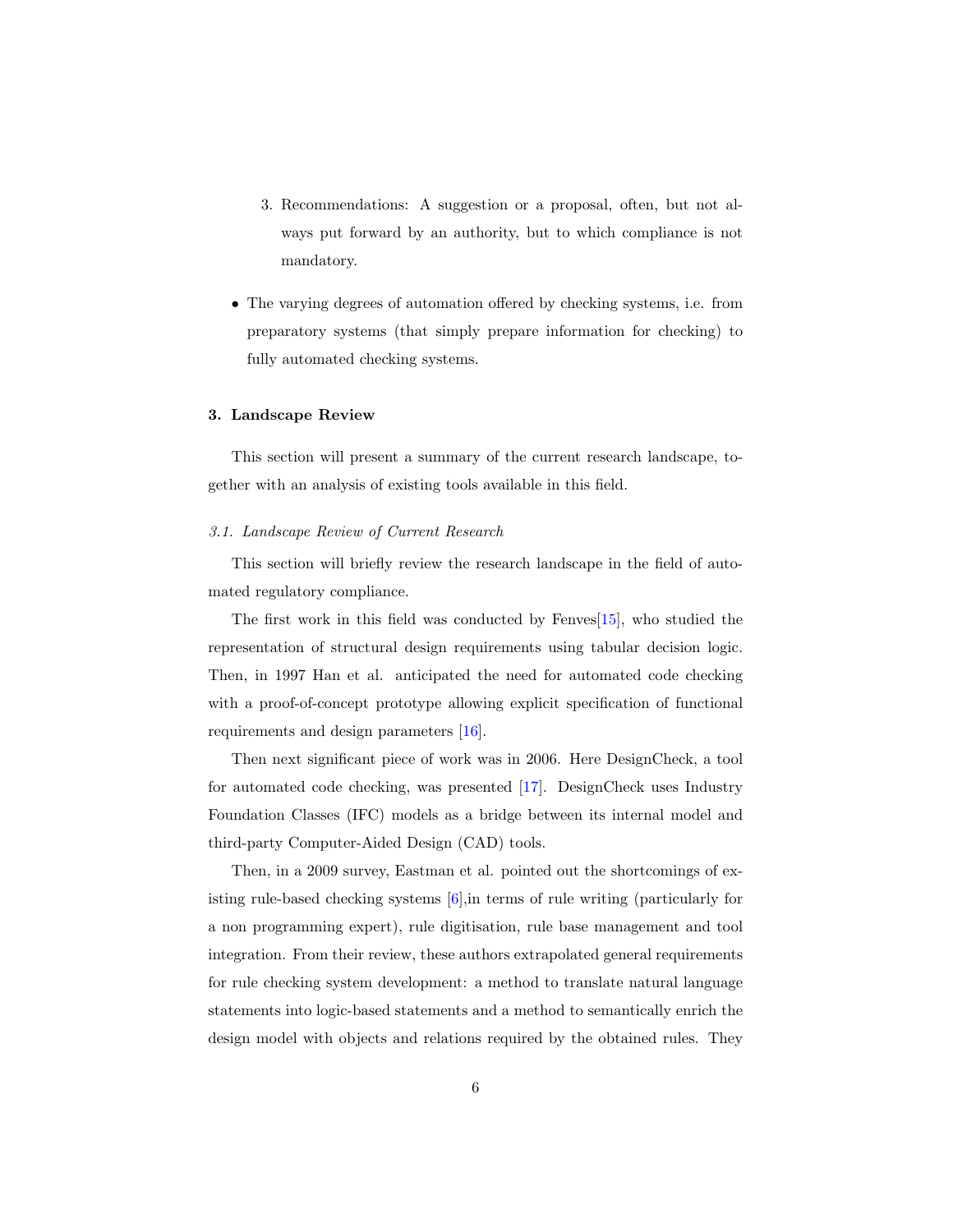created their algorithm following an iterative method that combines classification of building codes, analysis of codes for automated checking, extraction of requirements for fire resistance, evacuation stairways and fire protection partitions, extraction of relevant information from the BIM model, evaluation of missing information, algorithm refinement and benchmarking against the same checking performed manually.

In 2010, Greenwood et al. inferred guidelines for future BIM-based compliance checking by reviewing existing implementations of code compliance checking [7]. They extracted the following guidelines: (a) machine interpretable rules should be understandable by regulation authors; (b) rule bases should be CAD implementation-neutral (this is key for localisation of checking systems); (c) consequently open standards should be favoured; and, (d) model checking should be integrated with the model authoring processes, to ensure applicability of the checking rules. Also in 2010, Tan et al. proposed an approach to combine results from the hygrothermal performance simulation of a building envelope with building codes to support compliance checking [18].

In 2011, Salama and El-Gohary proposed an approach to enrich the knowledge representation and reasoning of underlying compliance checking rules beyond commonly-used if-then-else rules [19]. Also in 2011, Zhang et al. implemented an automated object-oriented rule checker with a view to integrate safety planning in the design process for better project execution planning [20].

There was an increase in activity in 2013. Firstly Dimyadi and Amor again assessed the state of automated code compliance checking [11, 10]. Their review highlighted that the availability of both digital representations of building objects and computable representations of regulation texts, as being the main challenge of automated compliance checking.

Subsequently, Hjelseth also proposed a methodology to facilitate the integration of regulation texts in BIM-based code checking tools [21]. His methodology relies on three main procedures: "transcribe" (those rules that are computable), "transfer" (those that are not computable) and "transform" (those that can be transformed to be computable). Also in 2013, Melzner et al. performed a case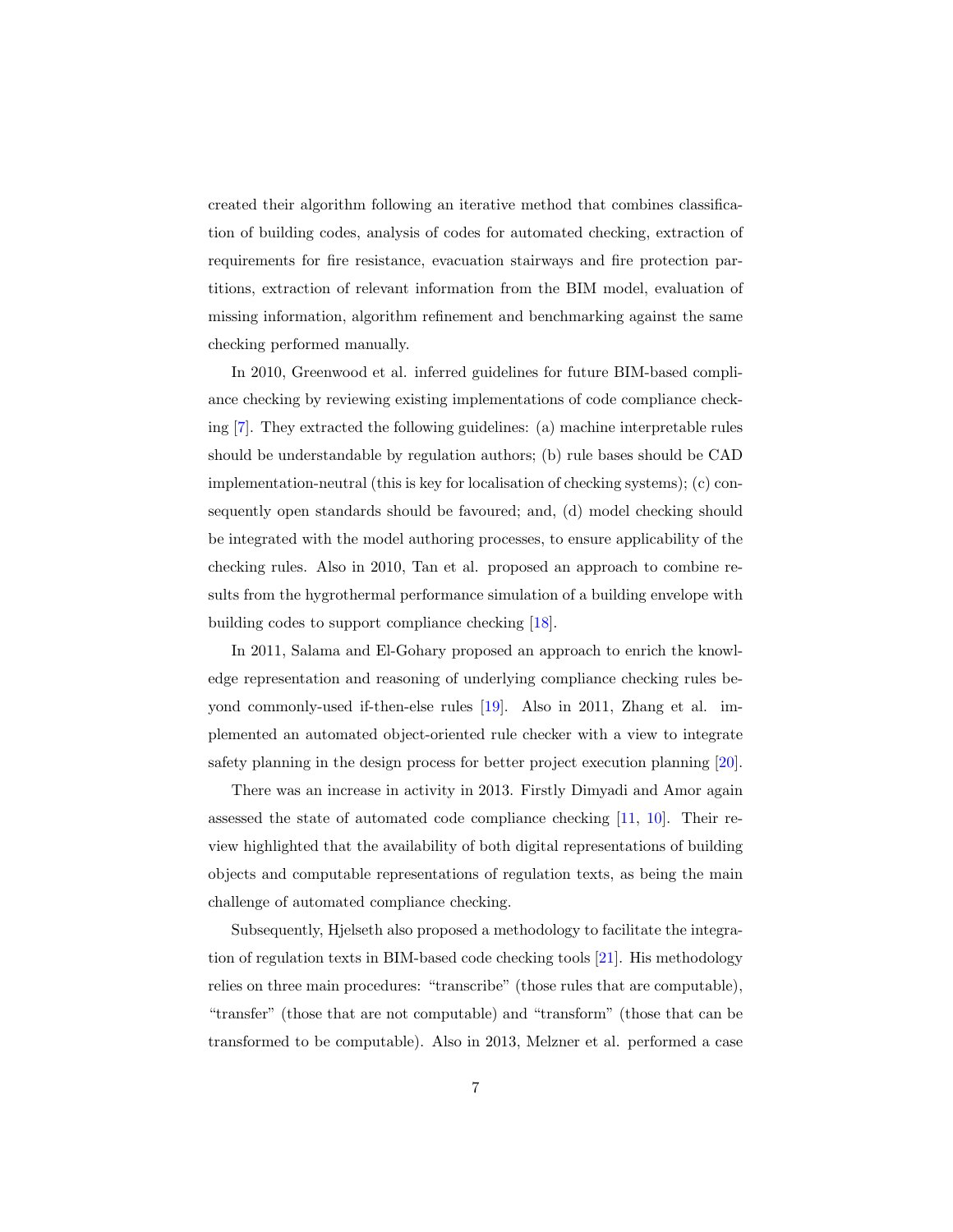study of BIM-based automated compliance checking, using decision tables, for early detection of fall hazards as part of the safety planning workflow [22]. The LicA tool was also proposed in 2013 by Martins et al. This is a tool that automatically assesses the compliance of a building's water network design with a subset of the Portuguese domestic water systems regulations [23]. Finally, Salama and El-Gohary [24] presented an implementation of an information extraction tool supported by both semantic modelling and machine learning. These authors used rigorously tuned Support Vector Machine algorithms to classify the clauses of general conditions of construction contracts according to the concepts of the deontic model.

In 2014, Cheng and Das presented their web service based framework for green building code checking and simulation [25]. Their approach, which utilises a rule engine and is based on Green Building XML (gbXML) models, evaluates and updates models iteratively by requesting input from multi-location crossorganisational collaborators.

In 2015, Lee et al. applied automated rule-based checking to accessibility and visibility [26]. Their approach is based on Lee's BERA language. BERA is a domain specific programming language, to define, analyse and check rules [27]. Also in 2015, Ciribini et al. presented an innovative use of model checking with a BIM-based e-procurement framework [28]. Their research methodology consisted in converting an existing set of tendering texts into computable rules using Solibri Model Checker (following the RASE methodology) and of tendering drawings into a BIM model using Revit. Macit et al. also presented a hybrid model to represent building code using both the four-level paradigm and semantic modelling [29]. The four levels derive from the semantic modelling approach of SMARTcodes, they are: the domain level, the rule level, the ruleset level and the management level. Hjelseth also proposed a classification of BIMbased model checking into four categories [12]: validating (i.e. checking the compliance to some requirement/regulation), guidance (i.e. proposing solutions with respect to best practices), adaptive (i.e. automatically adjust a building object to conform to the rules) and content (i.e. examining the completeness of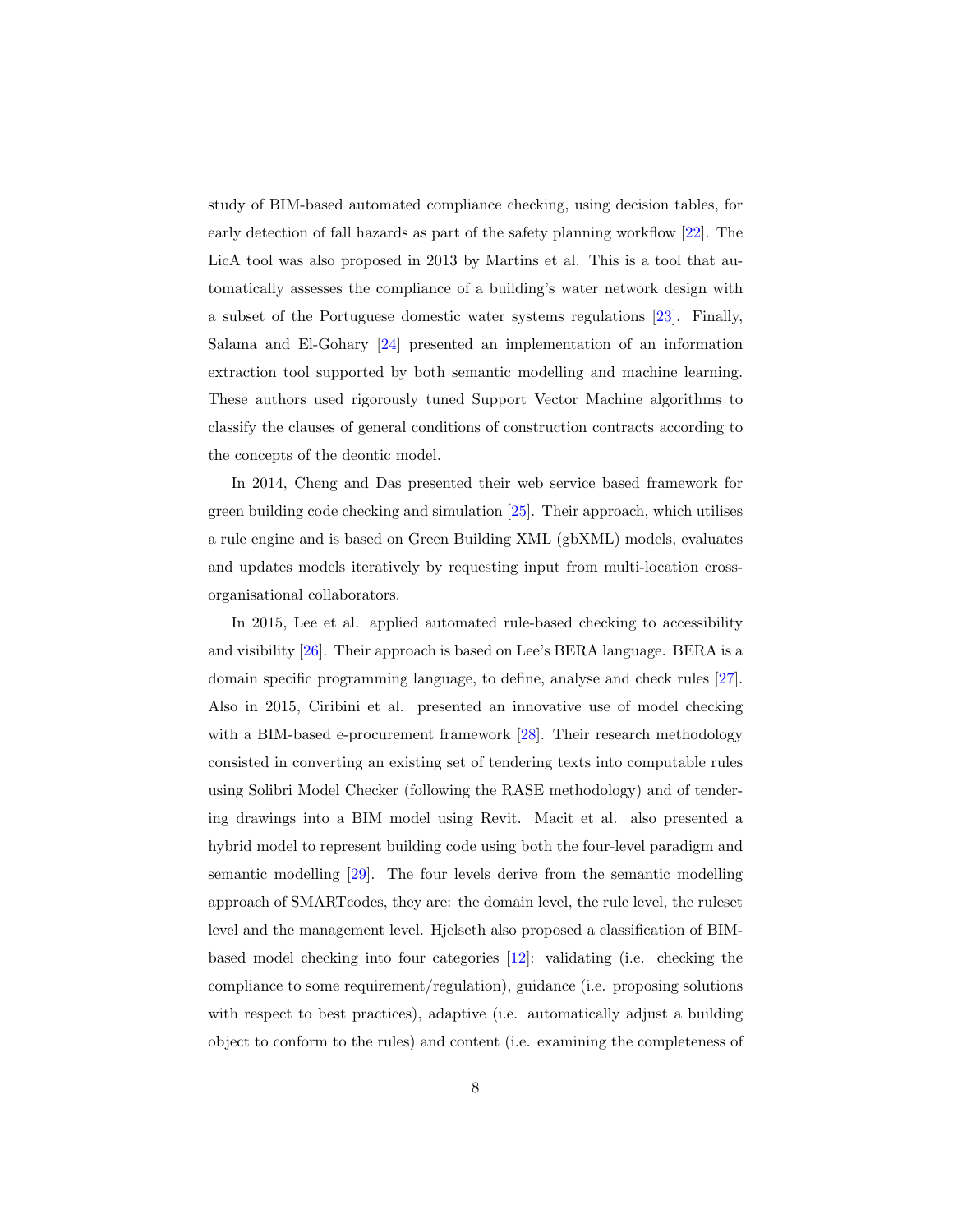a BIM model against a specific use). Zhang & El-Gohary[30] used rule-based semantic natural language processing techniques to automate the extraction and the machine-process-able representation of regulatory requirements from textual regulatory documents. Their method was tested on a number of clauses from the International Building Code and evaluated by comparison with a manually generated reference. These authors were then able to identify sources of errors, that would allow to improve the automated.

Finally, in 2015, RegBIM [2] was developed as an end to end methodology for regulatory compliance, underpinned by the use of IFCs as a data model. The methodology behind the software includes; (a) the use of regulation experts to mark up regulatory documents using RASE [31], (b) the use of BIM experts to map between the regulations and IFC data models, (c) the use of a rule engine (later a semantic model) to perform the compliance checking, and (d) an innovative user interface to show the complex structure of compliance checking results to end users in an easily understood way.

In 2016, Krijnen et al. published an overview of technologies for requirement checking on building models [13]. According to these authors, automated rule checking requires a holistic integration between classification systems, concept libraries, query languages, reasoners and model view definitions. Also in 2016 Zhang et al. developed algorithms for BIM-based automated safety checking [32], using a rule-based NLP method to extract information from construction regulatory documents [33]. Zhang et al[34] also presented an NLP-based methodology to semi-automate the generation of BIM extensions to support automated compliance checking. The methodology combined: (a) part-of-speech pattern matching to extract regulatory concepts, (b) term-based matching and semantic-based matching to select relevant IFC concepts and machine-learning based classification to identify relationships between pairs of concepts.

In 2017, Hakim et al. proposed a classification system for automated compliance checking rules to support their translation from plain language to computable language [35]. The classification consists in three main categories, according to the quantity and complexity of BIM data required by the rule, each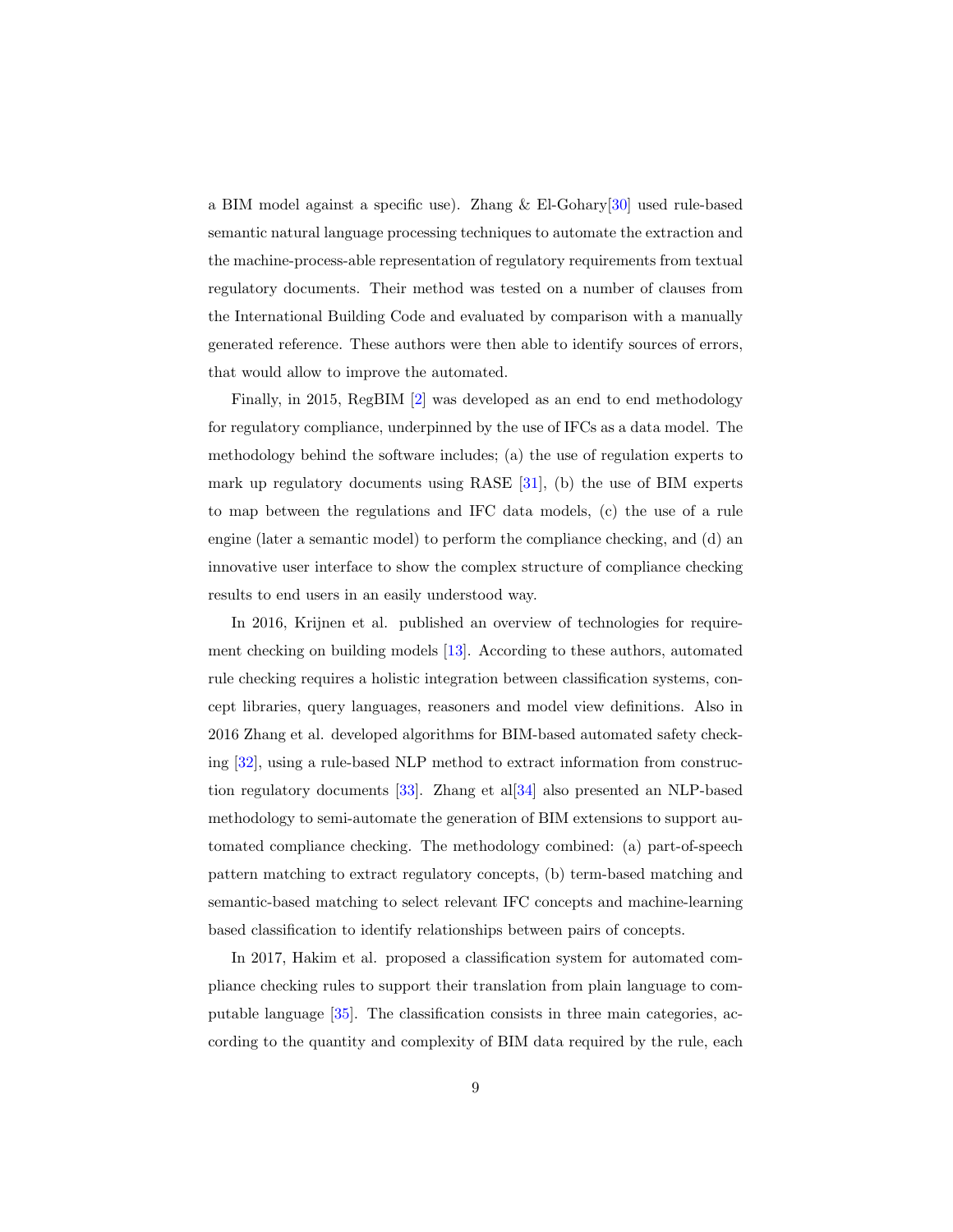category being subdivided into two sub-classes according to the level of compliance with IFC. Also in 2017, Dimiyadi et al [36] evaluated the adequacy of LegalDocML and LegalRuleML to support automated compliance checking in the AEC and FM domains.

In 2018, Zhong et al. designed an ontology-based framework for building environmental monitoring and compliance checking [37]. The framework is built upon a BIM ontology (derived from IFCOWL), a sensor ontology (W3C's SSN ontology) and an ontology of building regulations. SPARQL Protocol and RDF Query Language (SPARQL) queries are used to formalise the rules and constrains from building regulations. Also in 2018, Jiang et al. proposed a semiautomated green building evaluation framework based on an ontology that enriches BIM models with the required multidisciplinary data (GBEOntology) [38]. Their framework consists of a text knowledge extraction process, a BIM information extraction process, and a ontology building and reasoning process (combining SWRL rules and the JESS rule engine).Zhang & El-Gohary[39] also proposed an approach to differentiate and assess the computability of code requirements and sentences to inform NLP-based automated compliance checking methods. Their approach: (a) pre-processed a corpus of natural language code requirements, (b) performed clustering analysis of the pre-processed corpus, (c) characterised each cluster in terms of semantic and syntactic structure, and assessing the computability of cluster elements. Applying the approach to a portion of the International Building Code, the authors identified classes of code sentences that are particularly challenging to represent computationally.

In 2019, Nawari<sup>[40, 41]</sup> define a conceptual and theoretical framework to standardise the extraction of regulatory requirements from textual regulations for design review and propose a modular architecture for the implementation of automated design review. The framework classifies regulation clauses into four categories: content (definitions), provisory (explicit rules), dependent (on provisory clauses) and ambiguous (fuzzy knowledge). The formal language proposed by the paper is based on an object-driven representation of rules that can deal with uncertainty. The framework is flexible and can adapt to various engineer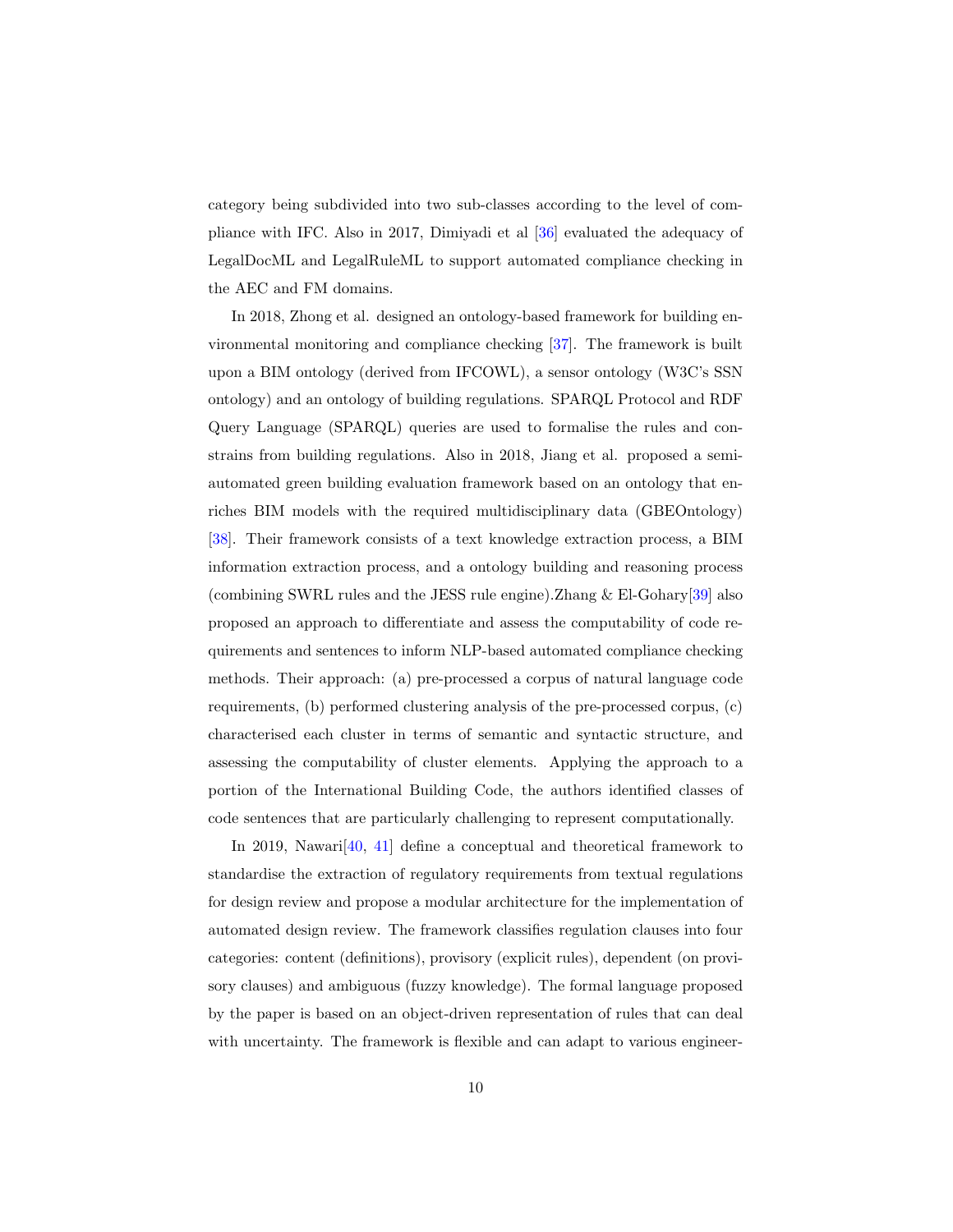ing design disciplines. This work specifically focuses on checking of compliance against IFC models.

Bus et al.[42] experimented with an approach based on semantic web technologies for compliance checking, using the IfcOWL ontology. Their approach consisted of: (a) homogenising the modelling style among different stakeholders of a project using a reference BIM Execution Plan, (b) creating regulatory terminology by enriching the IfcOWL vocabulary with explicit and inferred regulatory concepts, (c) simplifying the semantic representation of geometrical features by computing IFC object bounding boxes, (d) and generating machineprocessable regulatory requirements by semi-automatically converting natural language rules into SPARQL queries. They tested this approach with French fire safety and accessibility regulations. Finally, Zhang [43] focused on the possibility of using current open standards for capturing requirements in the building industry to automatically check building models. Based on this an approach was developed together with the ability to query related semantic and geometric information in building models. A research prototype was constructed and this approach was validated.

Nawari et al[44], proposed the Generalized Adaptive Framework (GAF). GAF is a process for computerizing regulatory compliance checking based on a object-based representation of building regulations. It enables the translation of regulations into efficient computable expressions.

Using the GAF approach, [45] presented the development of a virtual permitting process for the state of Florida. Based on an analysis with local stakeholders a virtual permitting framework is proposed using building information modelling is proposed. This computable model generate using the GAF approach is then linked with a building information model using model view definitions. This work was subsequently further expanded and deployed in the post disaster recovery use case [46].

A summary of the papers reviewed in this section that resulted in tangible demonstrable prototypes are summarised in Table 1. It should be noted that the "Allows for Digitisation" column refers to the ability of the work to facilitate the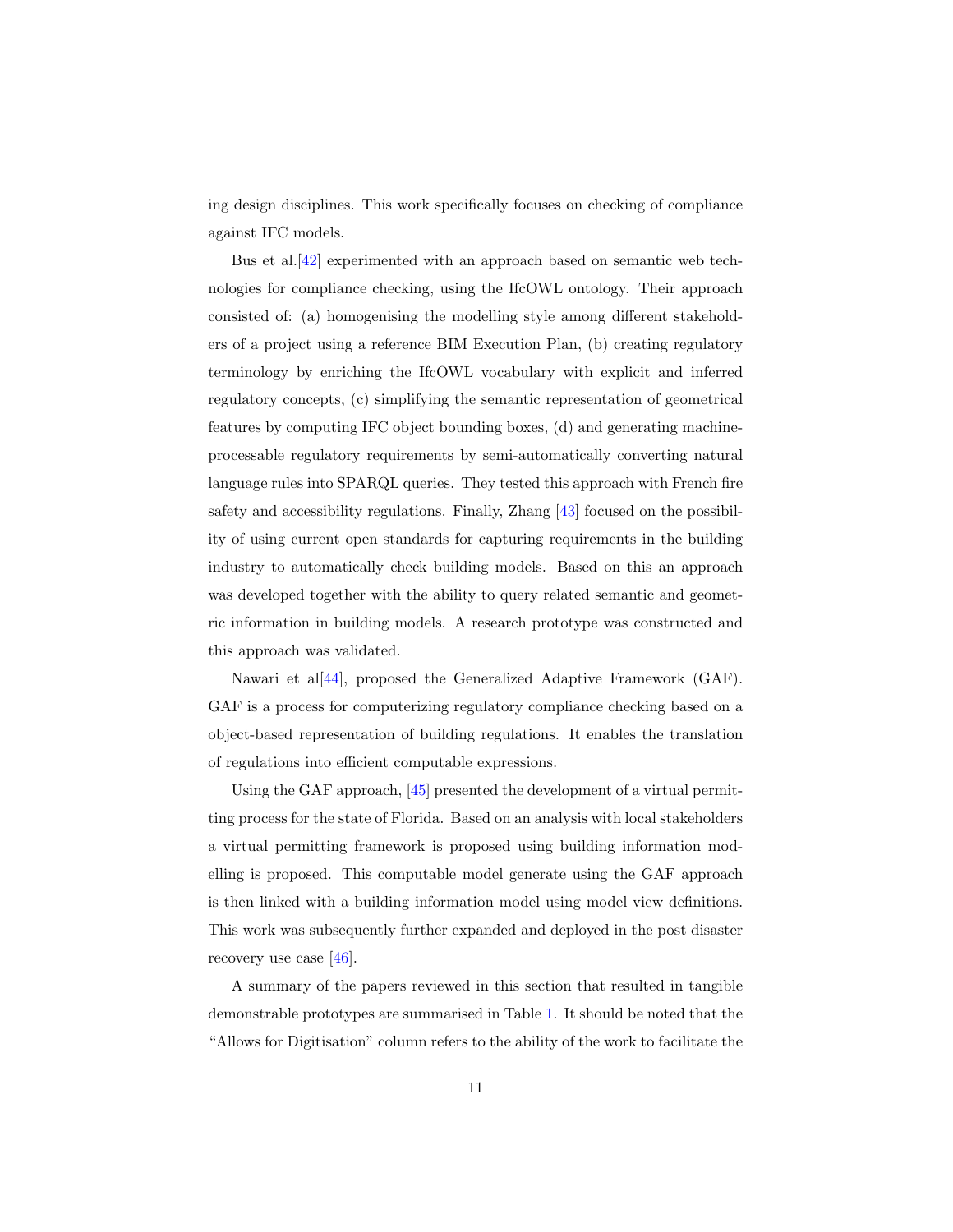digitisation of new regulations in some convenient way (i.e. excluding manual coding or modelling).

Table 1: Academic Research Summary

| Name         | Subject<br>of   | Allows<br>for  | Checking              | $\it Data$<br>Input  | Output<br>Data   |
|--------------|-----------------|----------------|-----------------------|----------------------|------------------|
|              | compliance      | Digitisations  | Methodology           | Format               | Format           |
|              | checking        |                |                       |                      |                  |
| Singapore    | Regulations     | N <sub>o</sub> | Submission            | IFC<br>building      | Compliance       |
| CORENET e-   | Singa-<br>from  |                | of<br><b>Building</b> | models<br>en-        | dis-<br>report   |
| PlanCheck[3] | related<br>pore |                | Model<br>to           | riched<br>with       | played<br>in     |
|              | building<br>to  |                | Server                | calculations         | 3D<br>view<br>of |
|              | fire<br>design, |                |                       | made<br>with         | <b>CORENET</b>   |
|              | safety, water,  |                |                       | <b>FORNAX</b>        | web interface    |
|              | energy usage,   |                |                       | engine               |                  |
|              | barrier-free    |                |                       |                      |                  |
|              | access          |                |                       |                      |                  |
| DesignCheck  | Disabled        | No             | Checking              | <b>IFC</b><br>models | Interactive re-  |
| [16]         | access regula-  |                | against single        | enriched with        | port page and    |
|              | tions           |                | IFC Model             | code-related         | print-friendly   |
|              |                 |                |                       | properties           | report page      |
| Tan[18]      | Building En-    | N <sub>o</sub> | Single<br>Model       | Expanded             | Report           |
|              | velope Design   |                | Check                 | Object Model         |                  |
| Zhang $[20]$ | Site Safety     | N <sub>o</sub> | Single Model          | Tekla API            | Report           |
|              |                 |                | Checking<br>in        |                      |                  |
|              |                 |                | Tekla                 |                      |                  |
| Melzner[22]  | Site Safety     | N <sub>o</sub> | Single<br>Model       | <b>IFC</b>           | Report           |
|              |                 |                | Check                 |                      |                  |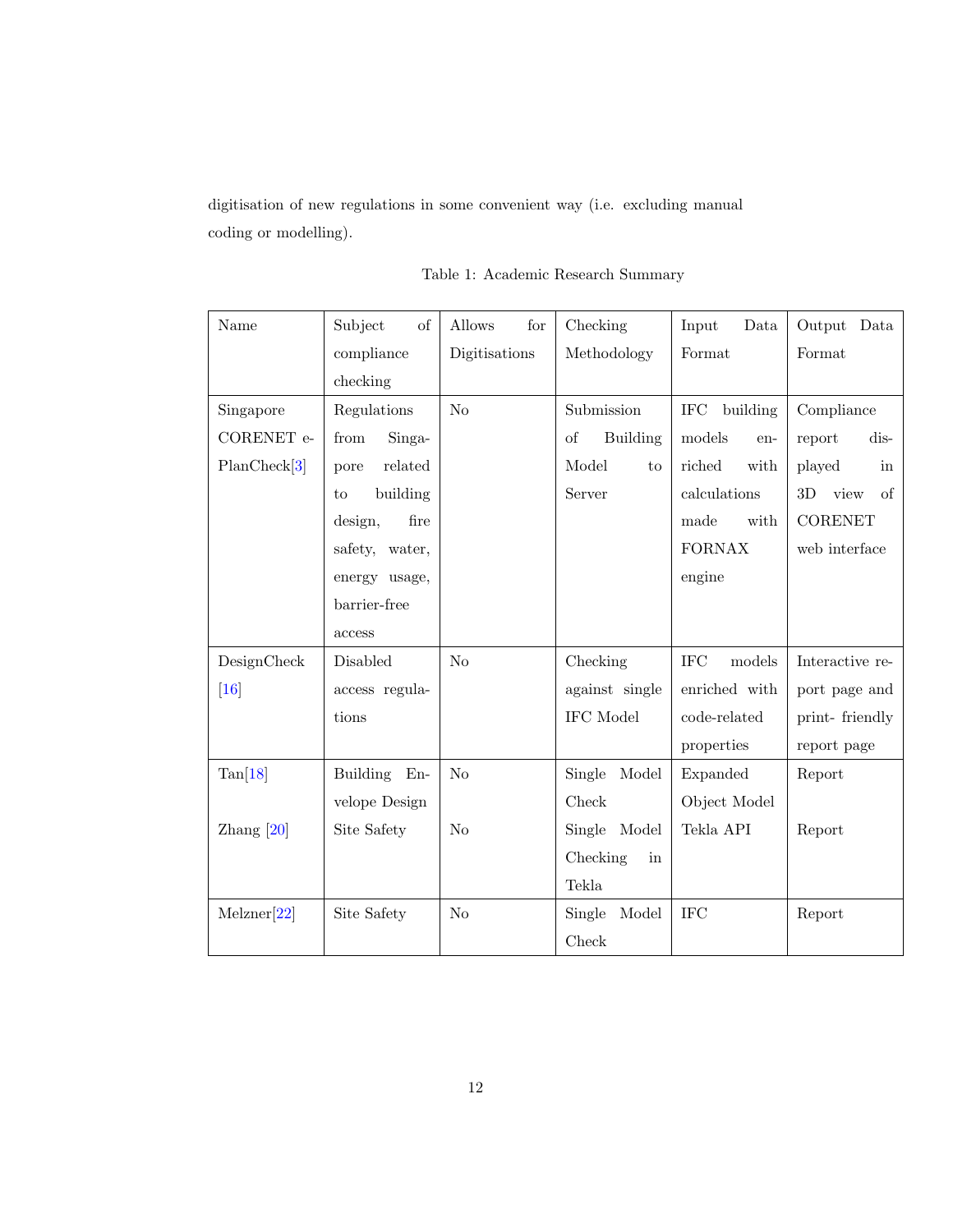| LiCA[23]             | Water<br>Dis-        | No              | Single Model               | <b>IFC</b>    | Report<br>and |
|----------------------|----------------------|-----------------|----------------------------|---------------|---------------|
|                      | tribution            |                 | Checked(via                |               | Visualisation |
|                      | Systems              |                 | process of<br>$\mathbf{a}$ |               |               |
|                      |                      |                 | conversion)                |               |               |
| Cheng<br>and         | Energy Simu-         | No              | Single Model               | <b>GBXML</b>  | Report        |
| Das[25]              | lation               |                 | Check                      |               |               |
| Lee[26]              | NA                   | Yes - Domain    | Single<br>Model            | <b>IFC</b>    | Report        |
|                      |                      | Specific Lan-   | Check                      |               |               |
|                      |                      | guage           |                            |               |               |
| Ciribini[28]         | Tenders              | Yes - Rase      | Single<br>Revit            | Revit         | Report        |
|                      |                      |                 | Model                      |               |               |
| Macit[29]            | Izmir Munic-         | N <sub>o</sub>  | Single Model               | Not specific  | Not specified |
|                      | ipality Hous-        |                 |                            |               |               |
|                      | ing and Zon-         |                 |                            |               |               |
|                      | ing Code             |                 |                            |               |               |
| RegBIM[2]            | UK Building          | Yes - RASE      | Submission of              | <b>IFC</b>    | $IFC + JSON$  |
|                      | Regulations          |                 | single model               |               | Report        |
|                      |                      |                 |                            |               |               |
| $\mathrm{Zhang}[33]$ | International        | Yes - via NLP   | Sinle Model                | <b>IFC</b>    | Report        |
|                      | <b>Building Code</b> |                 |                            |               |               |
| Dimiyadi[36]         | New Zealand          | Using<br>Legal- | Single Model               | <b>IFCOwl</b> | Report        |
|                      | <b>Building Code</b> | RuleML          |                            |               |               |
| $\mathrm{Zhong}[37]$ | Environmental        | $\rm No$        | Single Model               | <b>IFCOwl</b> | Report        |
|                      | Monitoring           |                 | Checking                   |               |               |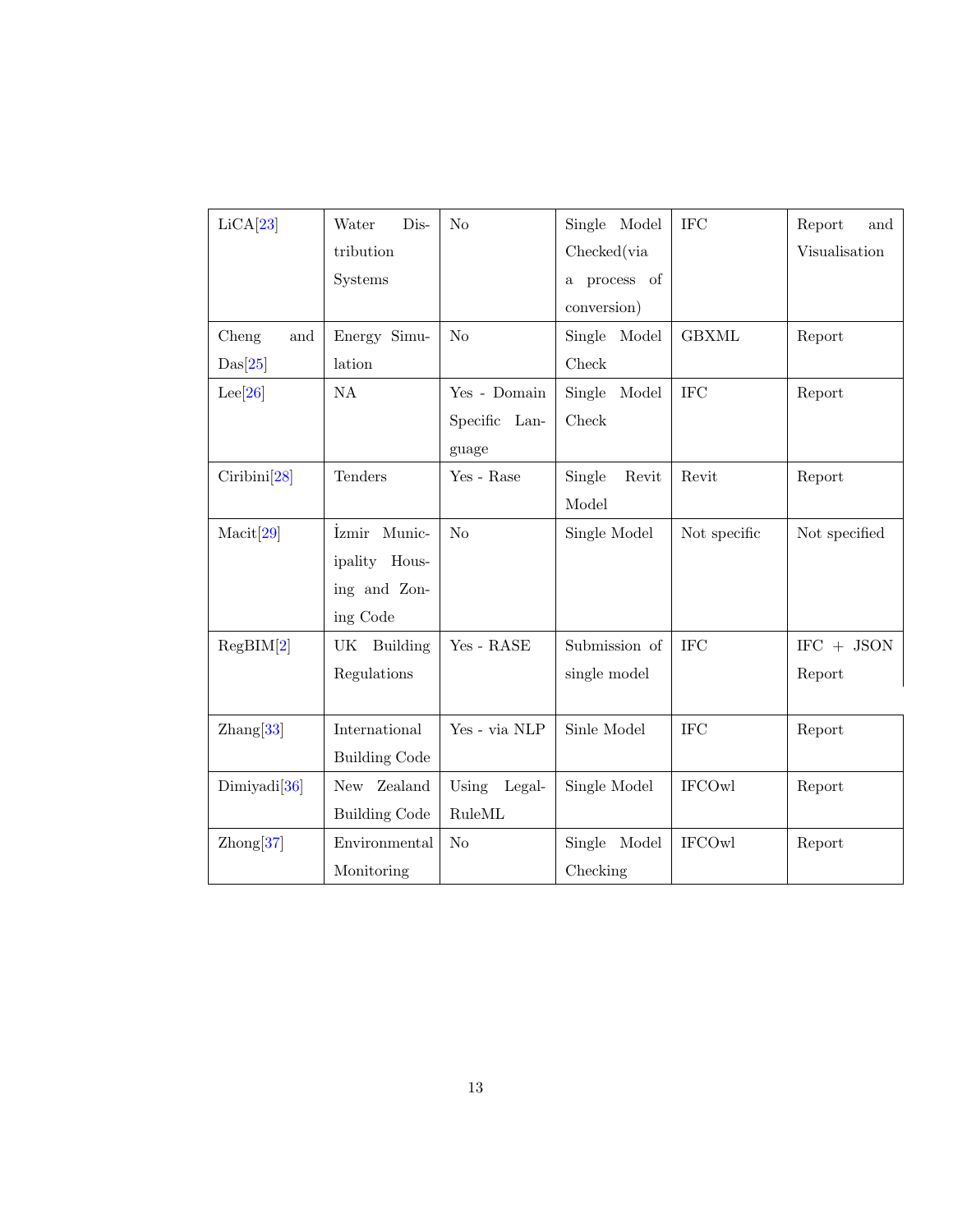| Zhang and El-   | 2015 Interna-      | Presents<br>a                                   | $\mathrm{NA}$ | $\mathrm{NA}$           | $\mathrm{NA}$ |
|-----------------|--------------------|-------------------------------------------------|---------------|-------------------------|---------------|
| Gohary[39]      | tional<br>Build-   | methodology                                     |               |                         |               |
|                 | ing Code           | for identifying                                 |               |                         |               |
|                 |                    | $differ-$<br>the                                |               |                         |               |
|                 |                    | ent types of                                    |               |                         |               |
|                 |                    | building code                                   |               |                         |               |
|                 |                    | requirements                                    |               |                         |               |
|                 |                    | terms of<br>in                                  |               |                         |               |
|                 |                    | computabil-                                     |               |                         |               |
|                 |                    | $\quad \  \  \, \text{and}$<br>ity<br>if        |               |                         |               |
|                 |                    | they $% \left\vert \cdot \right\vert$ can<br>be |               |                         |               |
|                 |                    | automated                                       |               |                         |               |
| Nawari[40]      | Florida Build-     | Yes, proposes                                   | Single Model  | $\operatorname{IFCXml}$ | Report        |
|                 | ing Code           | framework<br>a.                                 | Checking      |                         |               |
|                 |                    | automat-<br>for                                 |               |                         |               |
|                 |                    | code<br>ing                                     |               |                         |               |
|                 |                    | compliance                                      |               |                         |               |
| Nawari[44]      | Construction       | Generalised                                     | NA            | <b>IFC</b>              | $\mathrm{NA}$ |
|                 | Regulations        | Adaptive                                        |               |                         |               |
|                 |                    | Framework<br>$\overline{a}$                     |               |                         |               |
|                 |                    | ${\it framework}$<br>A                          |               |                         |               |
|                 |                    | to convert reg-                                 |               |                         |               |
|                 |                    | ulations<br>into                                |               |                         |               |
|                 |                    | computable                                      |               |                         |               |
|                 |                    | models                                          |               |                         |               |
| Messagewidi[45, | Permitting         | No                                              | Single Model  | <b>IFC</b>              | Report        |
| 46              | State<br>of<br>for |                                                 | Submission    |                         |               |
|                 | Florida            |                                                 |               |                         |               |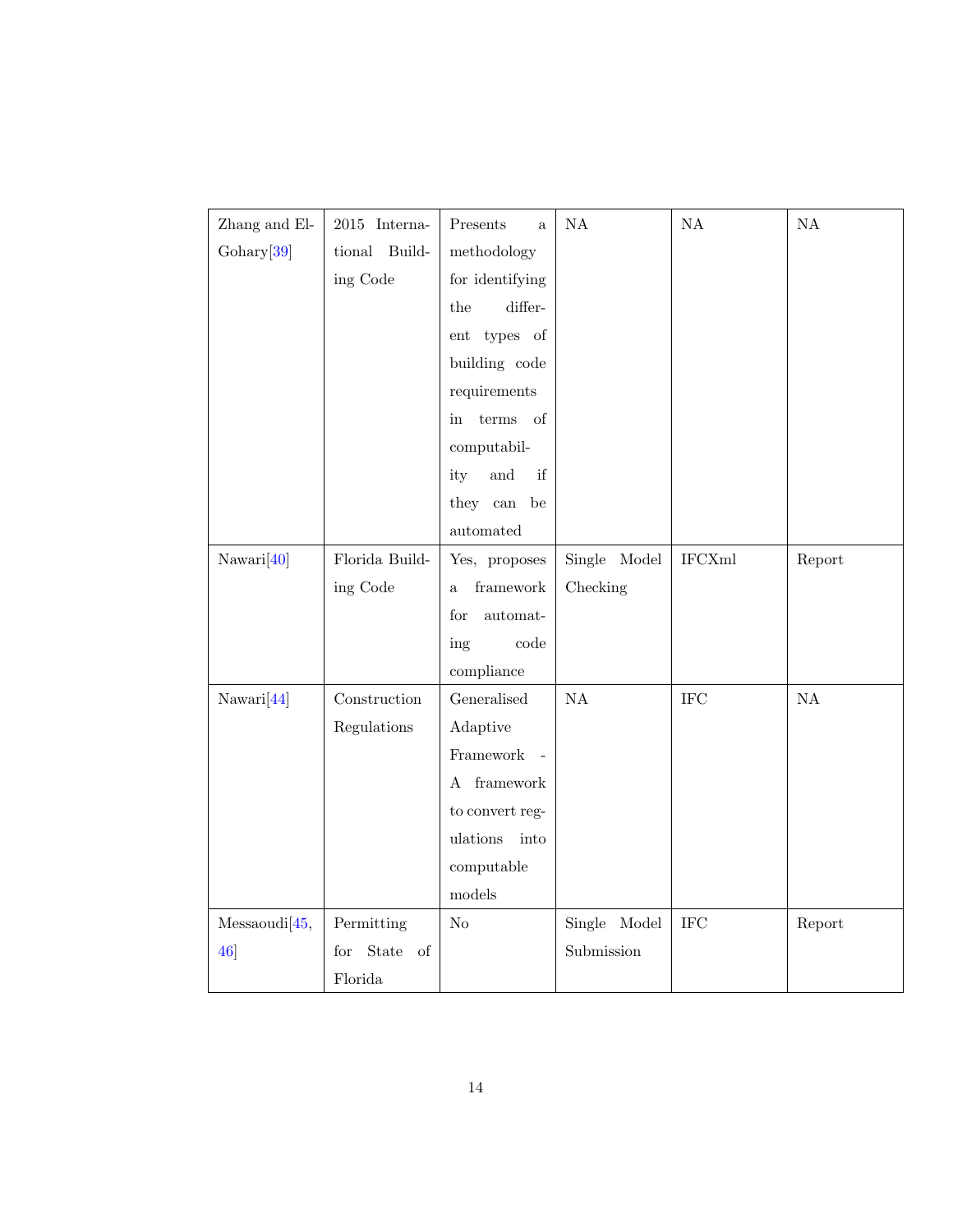| Bus[42]       | Fire<br>French   | No             | Single Model    | <b>IFCOwl</b> | Report |
|---------------|------------------|----------------|-----------------|---------------|--------|
|               | Safety,<br>$Ac-$ |                | Submission      |               |        |
|               | cessibility      |                |                 |               |        |
|               | Regulations      |                |                 |               |        |
| Zhang[ $43$ ] | Multiple<br>Use  | N <sub>o</sub> | Model<br>Single | <b>IFCOwl</b> | BCF    |
|               | (Nor-<br>Cases   |                | File            |               |        |
|               | US,<br>way,      |                |                 |               |        |
|               | South Korea)     |                |                 |               |        |

# *3.2. Existing Industrial/Academic Tools*

This subsection summarises the currently available tools offering regulatory compliance functionality. This analysis was performed by identifying, in collaboration with industry, the tools currently available. Each tool deemed to be in scope for this study was then analysed, where a license was not available academically, the assistance of an industry partner was sought to aid in analysing the software.

This is summarised in Table 2.

Table 2: Existing Industry Tools

| Name                    | of<br>Subject | Allows<br>for                     | Checking     | Input Data        | Output       | Status     |
|-------------------------|---------------|-----------------------------------|--------------|-------------------|--------------|------------|
|                         | compliance    | Digitisa-                         | Methodol-    | Format            | For-<br>Data |            |
|                         | checking      | tions                             | ogy          |                   | mat          |            |
| AEC <sub>3</sub><br>Re- | inbuilt<br>No | Yes<br>any                        | User<br>per- | $_{\mathrm{IFC}}$ | Textual Re-  | Pre-       |
| quire1                  | regulations   | regulation                        | forms<br>an  |                   | ports, XML   | Commercial |
|                         |               | using<br>$\overline{\phantom{a}}$ | automated    |                   | and IFC      |            |
|                         |               | markup                            | check of de- |                   |              |            |
|                         |               |                                   | sign model   |                   |              |            |
|                         |               |                                   | against all  |                   |              |            |
|                         |               |                                   | digitised    |                   |              |            |
|                         |               |                                   | standards    |                   |              |            |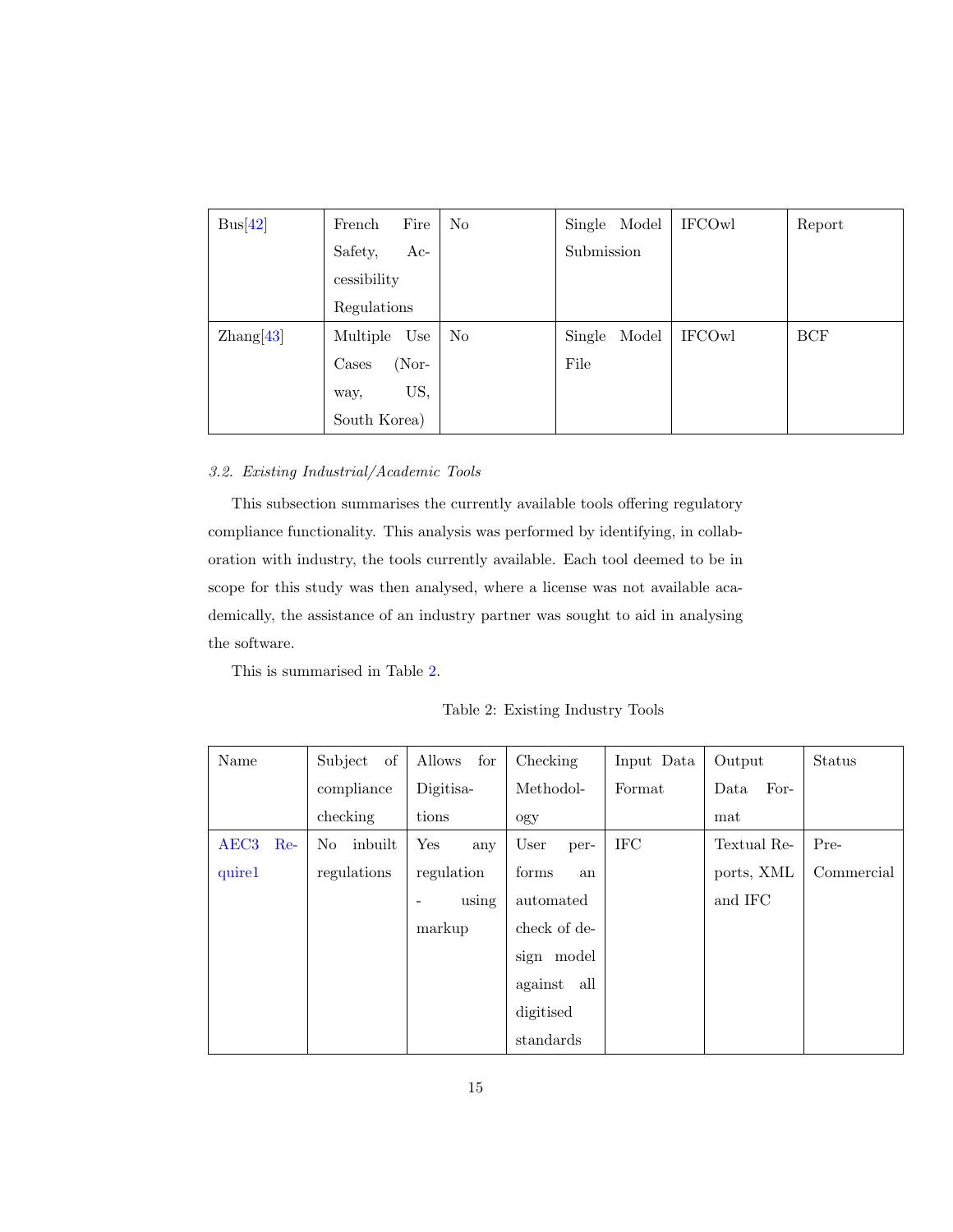| Autodesk            | Multiple       | Manual            | User<br>per-         | Revit         | Report               | Commercial |
|---------------------|----------------|-------------------|----------------------|---------------|----------------------|------------|
| Model               | rulesets       | specifica-        | forms<br>an          |               |                      |            |
| Checker             | available      | tion<br><b>or</b> | automated            |               |                      |            |
|                     |                | customiza-        | check of de-         |               |                      |            |
|                     |                | of<br>tion        | sign model           |               |                      |            |
|                     |                | rulesets          | against              |               |                      |            |
|                     |                |                   | selected             |               |                      |            |
|                     |                |                   | rulesets             |               |                      |            |
| <b>BriefBuilder</b> | Client<br>Re-  | GUI<br>re-        | Checks               | $IFC+Revit$   | Report               | Commercial |
|                     | quirements     | quirement         | rooms<br><b>or</b>   |               |                      |            |
|                     |                | capture<br>at     | buildings            |               |                      |            |
|                     |                | building          | against              |               |                      |            |
|                     |                | room level        | attached             |               |                      |            |
|                     |                |                   | regulations          |               |                      |            |
| <b>CARS</b>         | Design         | Specified         | $check-$<br>$\rm No$ | $\mathrm{NA}$ | $\mathrm{NA}$        | Not Public |
|                     | Manual for     | via a struc-      | ing<br>but           |               |                      |            |
|                     | Roads and      | tured word        | rules access         |               |                      |            |
|                     | <b>Bridges</b> | processing        | via an API           |               |                      |            |
|                     |                | tool              |                      |               |                      |            |
| GliderBIM           | $C$ ustom      | GUI-based         | Automated            | <b>IFC</b>    | Reports<br><b>or</b> | Commercial |
|                     | Rulesets       | validation        | model val-           |               | <b>RFIs</b>          |            |
|                     |                | ruleset           | idation              |               |                      |            |
|                     |                | editor            | against              |               |                      |            |
|                     |                |                   | rulesets             |               |                      |            |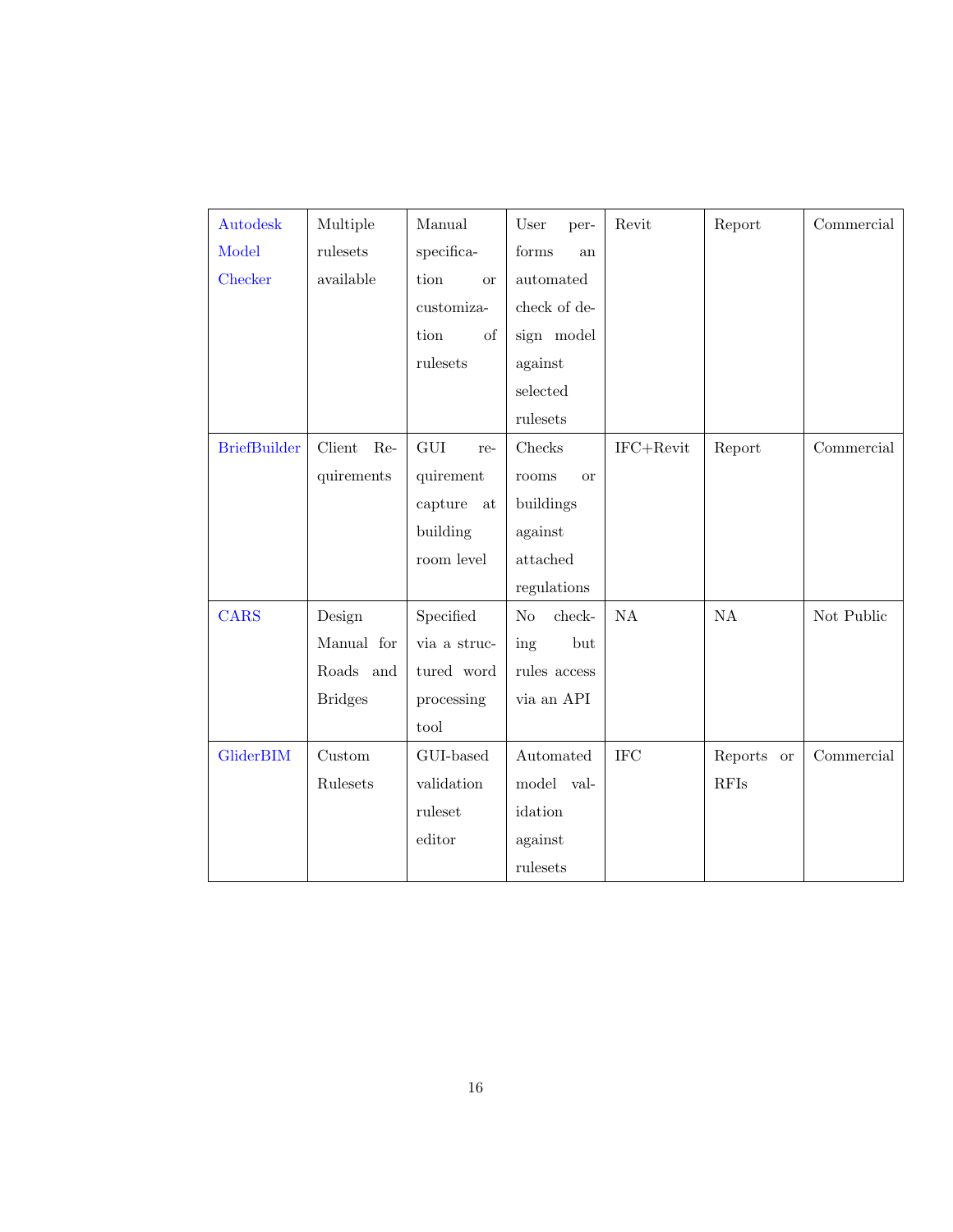| <b>Xinaps</b> | Rules<br>for                        | No           | Checking                | Revit                 | <b>Visual</b> | Commercial |
|---------------|-------------------------------------|--------------|-------------------------|-----------------------|---------------|------------|
|               | variety<br>$\mathbf{a}$             |              | <sub>of</sub><br>entire |                       | Analysis      |            |
|               | of local ac-                        |              | model                   |                       |               |            |
|               | cessibility                         |              | against                 |                       |               |            |
|               | and<br>fire                         |              | predefined              |                       |               |            |
|               | safety stan-                        |              | regulations             |                       |               |            |
|               | dards/regulations                   |              |                         |                       |               |            |
| UpCodes       | Rules for a                         | No           | Run<br>code             | Revit                 | Reports       | Pre-       |
| AI            | variety<br>of                       |              | check<br><sub>on</sub>  |                       |               | Commercial |
|               | $\boldsymbol{\mathrm{US}}$<br>state |              | entire<br>cur-          |                       |               |            |
|               | building                            |              | Revit<br>rent           |                       |               |            |
|               | codes                               |              | model                   |                       |               |            |
| SMART re-     | Predefined                          | No           | Allows                  | Produces              | Revit         | Commercial |
| view          | checking                            |              | architects              | detailed              |               |            |
|               | for<br>rules                        |              | check<br>to             | textual               |               |            |
|               | Inter-<br>the                       |              | compliance              | checking              |               |            |
|               | national                            |              | of<br>entire            | review<br>in          |               |            |
|               | <b>Building</b>                     |              | building                | navigable             |               |            |
|               | Code                                |              | design                  | $\operatorname{HTML}$ |               |            |
| Jotne         | None                                | Define       | Selected                | <b>IFC</b>            | Violations    | Previously |
| EDMmod-       |                                     | rules<br>and | Rules<br><b>on</b>      |                       | from<br>con-  | Commer-    |
| elchecker     |                                     | constraints  | entire                  |                       | straints      | cial       |
|               |                                     | as an EX-    | model                   |                       | visualised    |            |
|               |                                     | <b>PRESS</b> |                         |                       | in a HTML     |            |
|               |                                     | schema       |                         |                       | format        |            |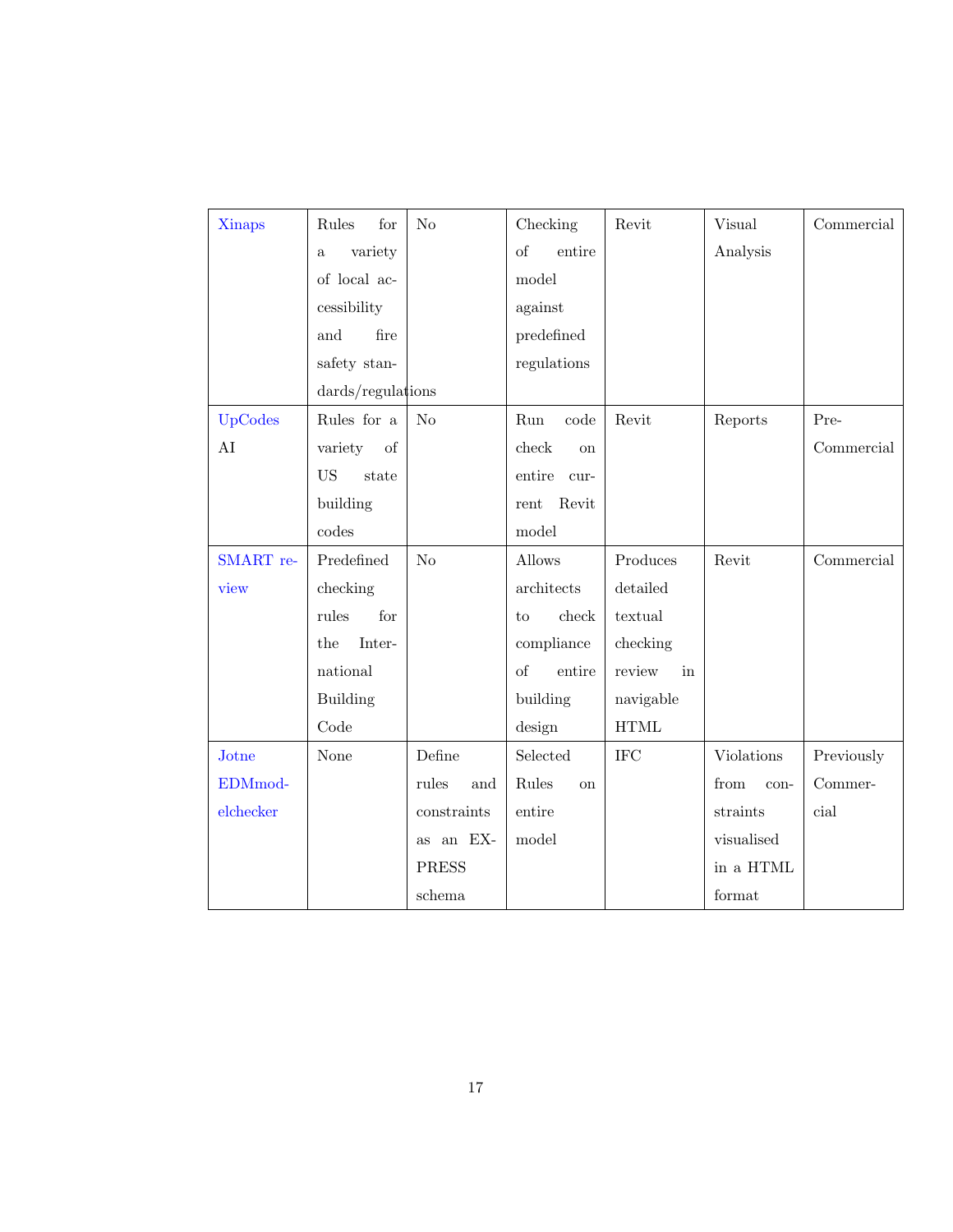| Solibri                  | Many sam-     | Generic      | Selected               | <b>IFC</b> | Report | Commercial |
|--------------------------|---------------|--------------|------------------------|------------|--------|------------|
| <b>Site</b><br><b>or</b> | ple rulesets  | Rule<br>Tem- | Rules<br><sub>on</sub> |            | based  |            |
| Enterprise               | including     | plates       | entire                 |            |        |            |
| <b>Versions</b>          | $\arcces$ si- | customized   | model                  |            |        |            |
|                          | bility<br>and | using<br>the |                        |            |        |            |
|                          | intersec-     | GUI-based    |                        |            |        |            |
|                          | tions         | Ruleset      |                        |            |        |            |
|                          |               | Manager      |                        |            |        |            |

#### *3.3. Conclusion*

This section has reviewed both the state of the art research and current industry tools in the area of automating regulatory compliance in the built environment.

This has presented three key findings; (a) that there is a large quantity of high quality/research tools in this area, all adopting a variety of technologies/methodologies, (b) despite this, there are only 6 commercial tools available in this area, (c) there is currently no mainstream adoption of automated compliance checking tools as part of official compliance processes. This is in spite of the huge drive for digitisation currently underway in many countries.

This demonstrates, by the relatively few commercial solutions, that there are significant obstacles to achieving a viable commercial product in this space. Examining the variety of technological solutions that have been successfully developed but not yet commercialised also leads to the conclusion that the primary obstacles is not a lack of viable technological approaches, but instead more commercial, political and standardisation concerns.

More specifically, the analysis of the literature allows the elicitation of a set of twelve initial obstacles:

1. Lack of shared open standards for regulation clauses. In literature there are many suggested approaches to representing regulations including the IFCs and various logical languages [44, 26, 2, 47] , however, there is yet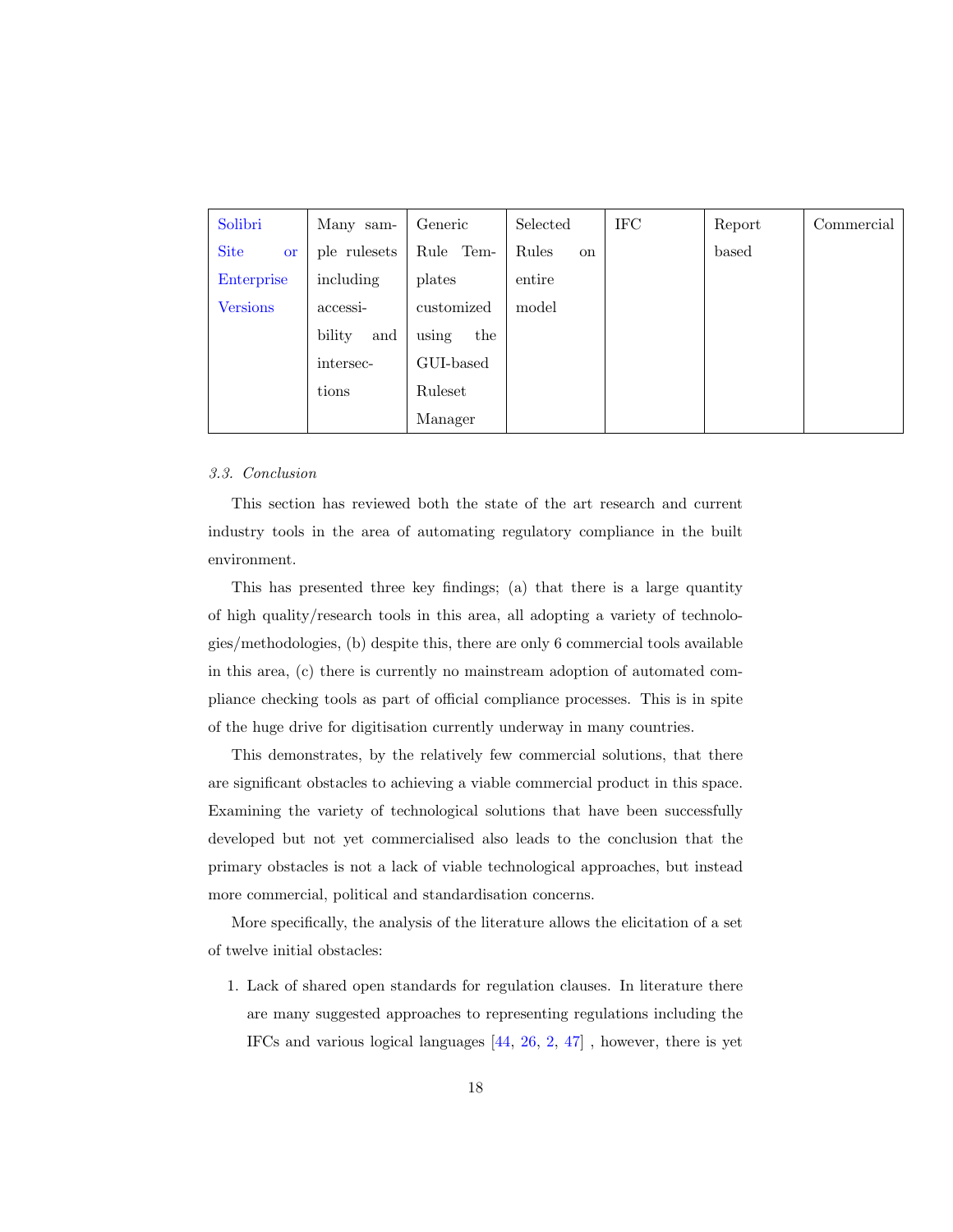to be a consensus reached as to the best approach upon which a standard can be built.

- 2. Lack of artificial intelligence technologies to interpret between regulations/requirements and proposals, such as natural language processing.
- 3. Lack of existing rule processes to track decisions and uncertainty. Work has been done to deal with uncertainty of data, [44], however there is still further research needed to fully deal with the uncertainty and changing requirements commonly found in the early stages of construction projects.
- 4. Inability of brief and regulatory requirements to be contractually enforceable.
- 5. Lack of requirements stipulating use of as proposed/designed and as built structured asset information (e.g. BIM) for non-domestic projects.
- 6. Lack of requirements stipulating use of proposed/designed and as built structured asset information (e.g. BIM) for all projects.
- 7. Lack of established primacy of structured asset information (e.g. BIM) over documentation and drawings for the purposes of compliance submission.
- 8. Lack of defined strict legal responsibility for compliance.
- 9. No ability or right for general public to see compliance assessments.
- 10. Lack of standard data and criteria for social, environment and economic impact assessments.
- 11. No business models developed for reduced costs for automated assessment.
- 12. No current tool able to offer complete ability to pre-check for compliance prior to formal submission. While Table 1 lists multiple approaches that offer the ability to check against design time models, none, with the exception of [3], have achieved industry level adoption

Specifically, in relation to items 5-7, while academic literature is strongly in favour of BIM adoption, the wider industry has not yet reached a state of where BIM data has achieved primacy in all projects [48].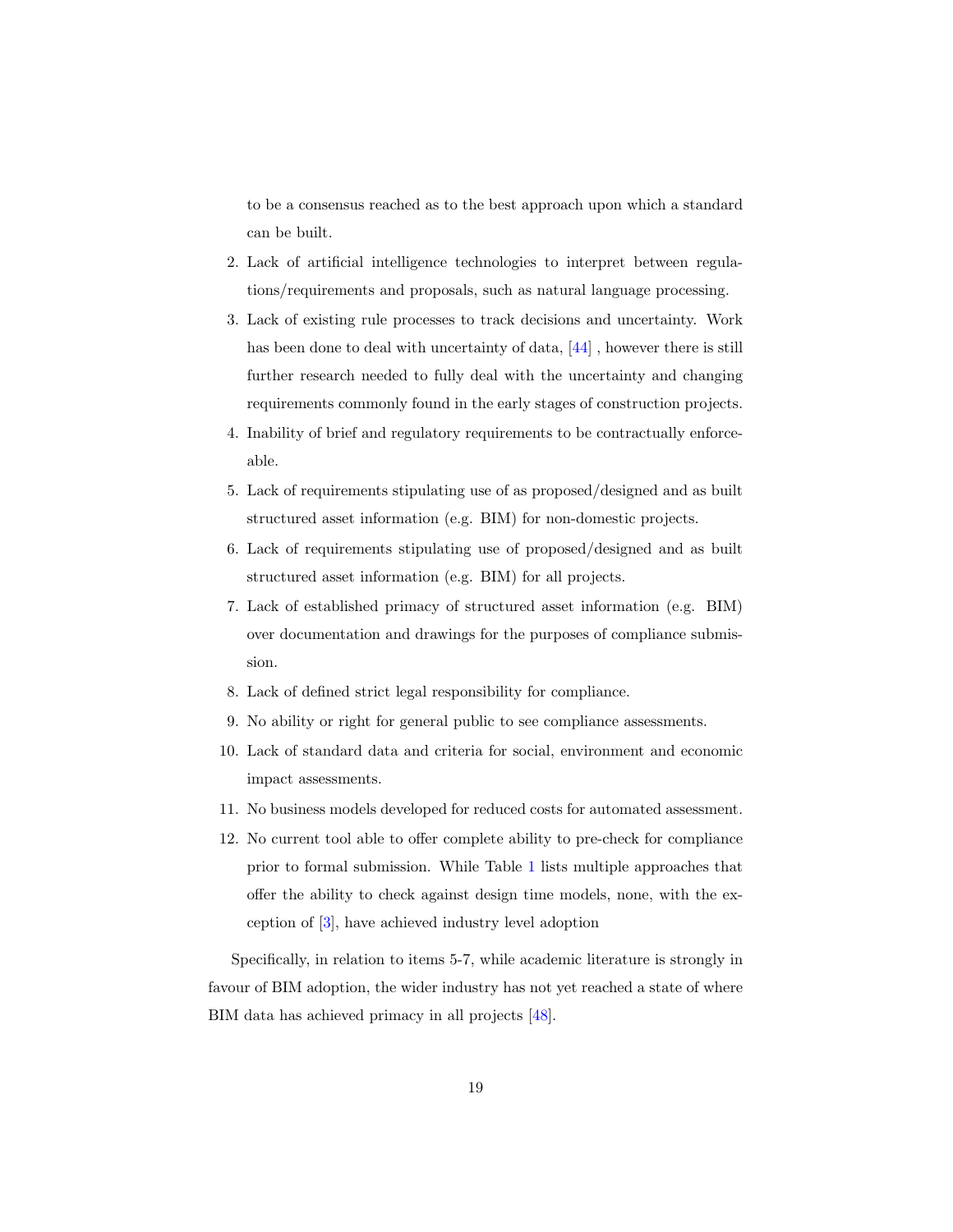Thus, this review has provided important indications as to the type of obstacles present in the adoption of automated regulatory compliance. These obstacles will now be explored in more detail and in the following sections.

#### 4. Survey of Industry Attitudes to Automated Compliance Checking

This section will document the survey conducted by this work. This survey was designed to fulfil two goals; (a) to test industry attitudes with regards to the acceptance of the automated compliance checking and (b) to elicit a set of initial obstacles to the adoption of automated regulatory compliance.

The survey was distributed widely through industry networks, social media and individual contacts of our industry partners. The survey was distributed directly to a total of 215 individuals, however the snowball effect and social media dissemination may well mean more people received the survey. A total of 60 respondents completed the survey (all received responses were valid), a significant response for a specialised detailed survey, that required significant effort to complete.

The questionnaire was targeted at industry professionals, with experience in either assessing regulatory compliance, defining regulations or having their work checked against regulations. Thus it required detailed responses to some questions, possibly explaining the lower response rate. It consisted of a mix of open and closed questions to allow quantitative data to be collected regarding the state of the nation, but still allowed respondents to express their views.

The primary questions were designed to measure industry attitudes to the digitisation of compliance checking. The questions asked respondents what level of automated checking they thought was possible by 2025. Respondents were asked to rate this from three viewpoints; technological, commercial and political. They were asked to rate automation on the following scale:

• 0 - No Automation: The current document and drawing based procedures are adequate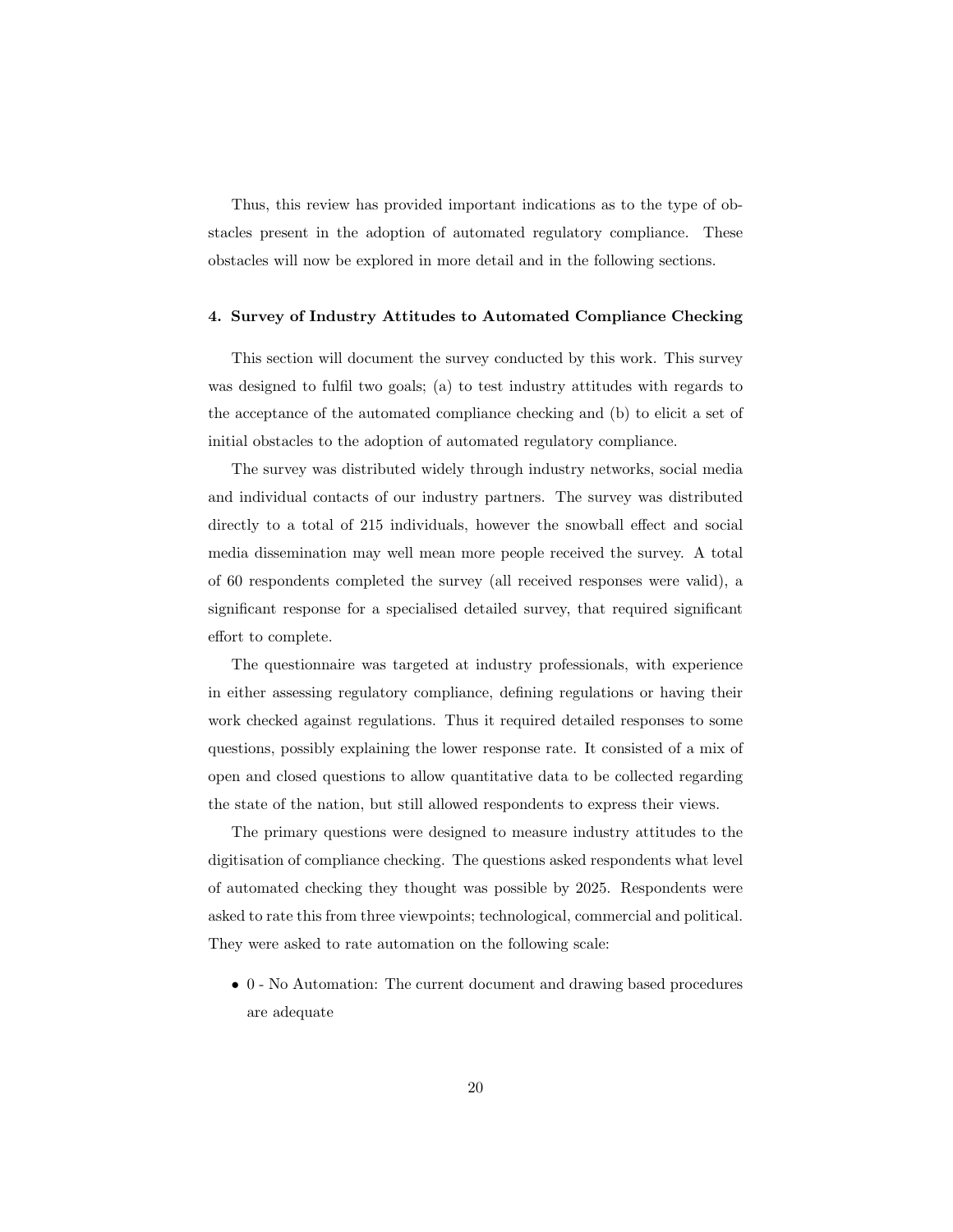- 1 Automated Information Exchange: Automating submission of project information for regulatory compliance
- 2 Automated Validation: Automating the checking of information for completeness prior to compliance checking.
- 3 Partial Automated Assessment: Automatic assessment of some key regulations.
- 4 Automated Assessment: Fully Automated assessment but requiring final human approval.
- 5 Full Automation: Fully automated compliance checking.

In addition to these closed questions, respondents were also provided with free text questions to add their own views.

To understand the key obstacles to achieving automated regulatory compliance, respondents were asked to rate the obstacles elicited previously in Section 3. Respondents were asked to rate these on a scale of how desirable a solution to this obstacle is (on a scale of 1-4, where 1 is not required, 2 desirable, 3 highly desirable and 4 is essential). In addition, respondents were also given the ability to add their own suggestions.

Table 3 describes the level of automation deemed achievable by the respondents.

Overwhelmingly Table 3 shows that respondents indicated that automation was possible, with the vast majority of respondents believing some level (partial of automation with human oversight) is achievable by 2025. These responses have shown us that there is a definite appetite within the industry for automation and that this automation is achievable by 2025. However, as a cautionary note, the responses were very clear that full automation (without human intervention) is not desirable, nor possible within this timescale.

Table 4 shows the average rating of each of the obstacles suggested by the survey. It should be noted that the distinction between domestic and non-domestic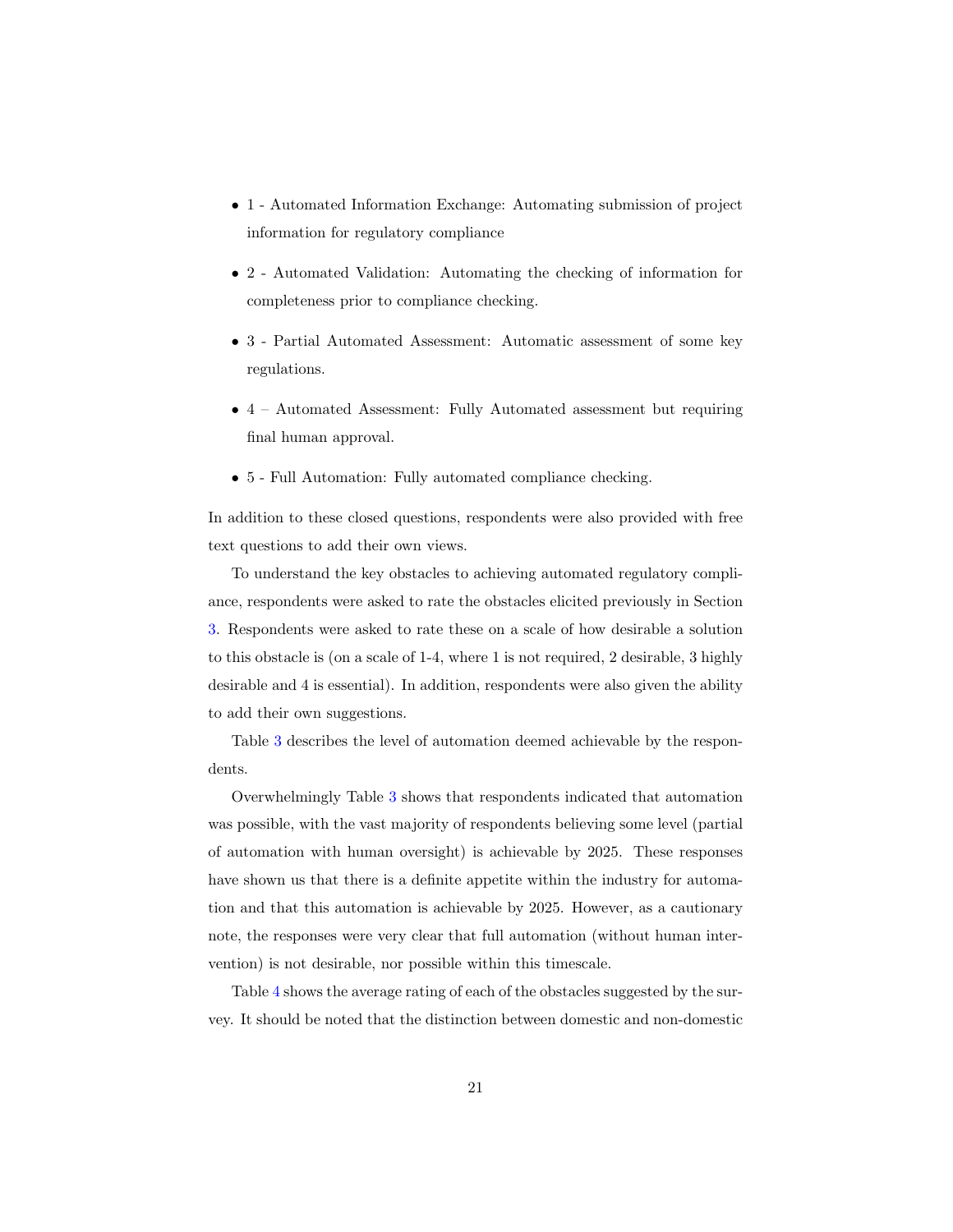| Rating                             | Technology $(\%)$ | Political $(\%)$ | Commercial $(\%)$ |
|------------------------------------|-------------------|------------------|-------------------|
| $0$ - No Automation                | $0\%$             | $3.3\%$          | $1.7\%$           |
| 1 - Automated Information Exchange | $0\%$             | 11.7%            | $5.0\%$           |
| 2 - Automated Validation           | $8.3\%$           | $8.3\%$          | 13.3%             |
| 3 - Partial Automated Assessment   | $40\%$            | 21.7%            | 43.3%             |
| $4 -$ Automated Assessment         | $40\%$            | 36.7%            | $30\%$            |
| 5 - Full Automation                | 17%               | $18.3\%$         | $6.7\%$           |

Table 3: Level of Automation Achievable

projects has been made due to the often different regulatory requirements of these different building types

In addition to these ratings nearly every respondent provided free text suggestions for additional obstacles. These have been analysed and listed below, the number in brackets signifies how many respondents suggested this obstacle:

- Lack of precise digitisable regulations (21).
- Lack of standardised data models for regulatory compliance data (18).
- Lack of clear government direction towards automated compliance checking and engagement with appropriate government departments (12).
- Cultural resistance to accepting automated compliance checking (7).
- Lack of investment in automated compliance checking (5).
- Lack of technology/tools to support checking as-built assets (4).
- No business models factoring in: (a) reduced costs for assessment, (b) faster turnaround for assessment and (c) ability to pre-check prior to formal submission (4).
- Lack of awareness of the meaning automation of regulations, requirements and standards and its benefits (4).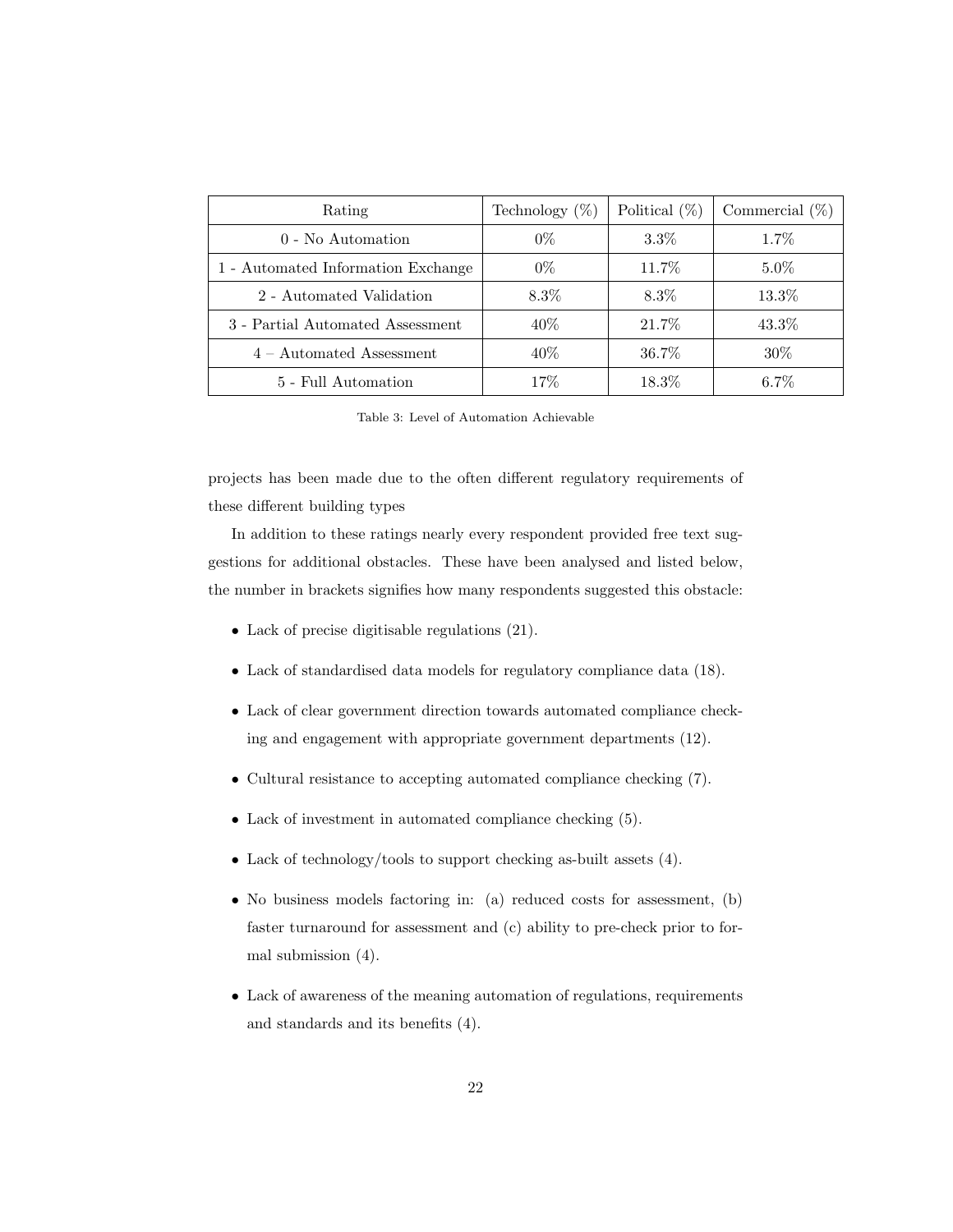| Capability                                                                | Mean  |
|---------------------------------------------------------------------------|-------|
|                                                                           | Score |
| Lack of shared open standards for regulation clauses                      | 3.85  |
| No current tools able to offer complete ability to pre-check for compli-  | 3.46  |
| ance prior to formal submission                                           |       |
| Inability of brief and regulatory requirements to be contractually en-    | 3.45  |
| forceable                                                                 |       |
| Lack of existing rule processes to track decisions and uncertainty.       | 3.36  |
| Lack of defined strict legal responsibility for compliance                | 3.33  |
| Lack of requirements stipulating use of as proposed/designed and as       | 3.26  |
| built structured asset information (e.g. BIM) for non-domestic projects   |       |
| Lack of established primacy of structured asset information (e.g. BIM)    | 3.21  |
| over documentation and drawings for the purposes of compliance sub-       |       |
| mission                                                                   |       |
| Lack of requirements stipulating use of proposed/designed and as built    | 2.85  |
| structured asset information (e.g. BIM) for all projects                  |       |
| Lack of Standard data and criteria for social, environment and economic   | 2.83  |
| impact assessments                                                        |       |
|                                                                           | 2.71  |
| No model for reduced costs for automated assessment                       |       |
| Lack of artificial intelligence technologies to interpret between regula- | 2.68  |
| tions/requirements and proposals, such as natural language processing     |       |
| No public rights to see compliance assessments                            | 2.38  |

Table 4: Obstacle Ratings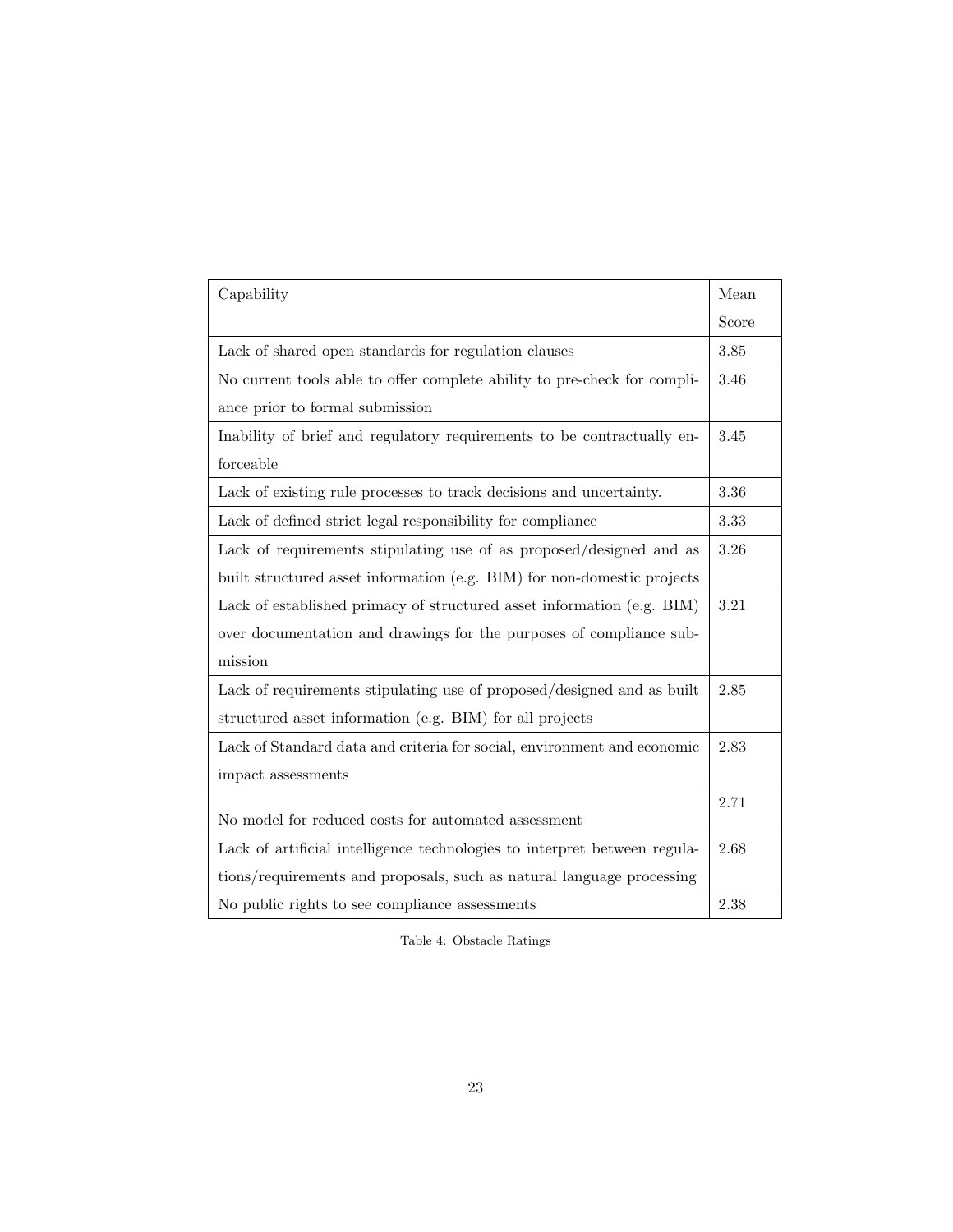- Lack of generative design tools based on regulations/requirements (3).
- Lack of implementation of smart contracts (3).
- Lack of standardised APIs for compliance checking tools (3).
- Insufficient professional development and training in compliance checking (3).
- Poor compliance checking process definition, standardisation and management (2).
- Lack of explicit linkages between requirements, designers and product suppliers and their data (2).
- No services to enable certification of software as performing "correct" checking (2).
- Poor structured product data standards (2).
- Existing of negotiated regulations decreasing the transparency of regulations  $(2)$ .
- Lack of a formal data "Chain of custody" (1).
- Lack of dual automated and engineered paths to ease transition (1).

This section has reported on the results of the survey conducted. This has identified that the industry attitudes are favourable to the adoption of automated compliance checking, subject to the caveat that final human approval is maintained. Furthermore, a set of obstacles have been identified, rated and expanded upon by respondents. These obstacles will form the starting point for developing a road-map towards achieving automated regulatory compliance. This process will be discussed in the following section.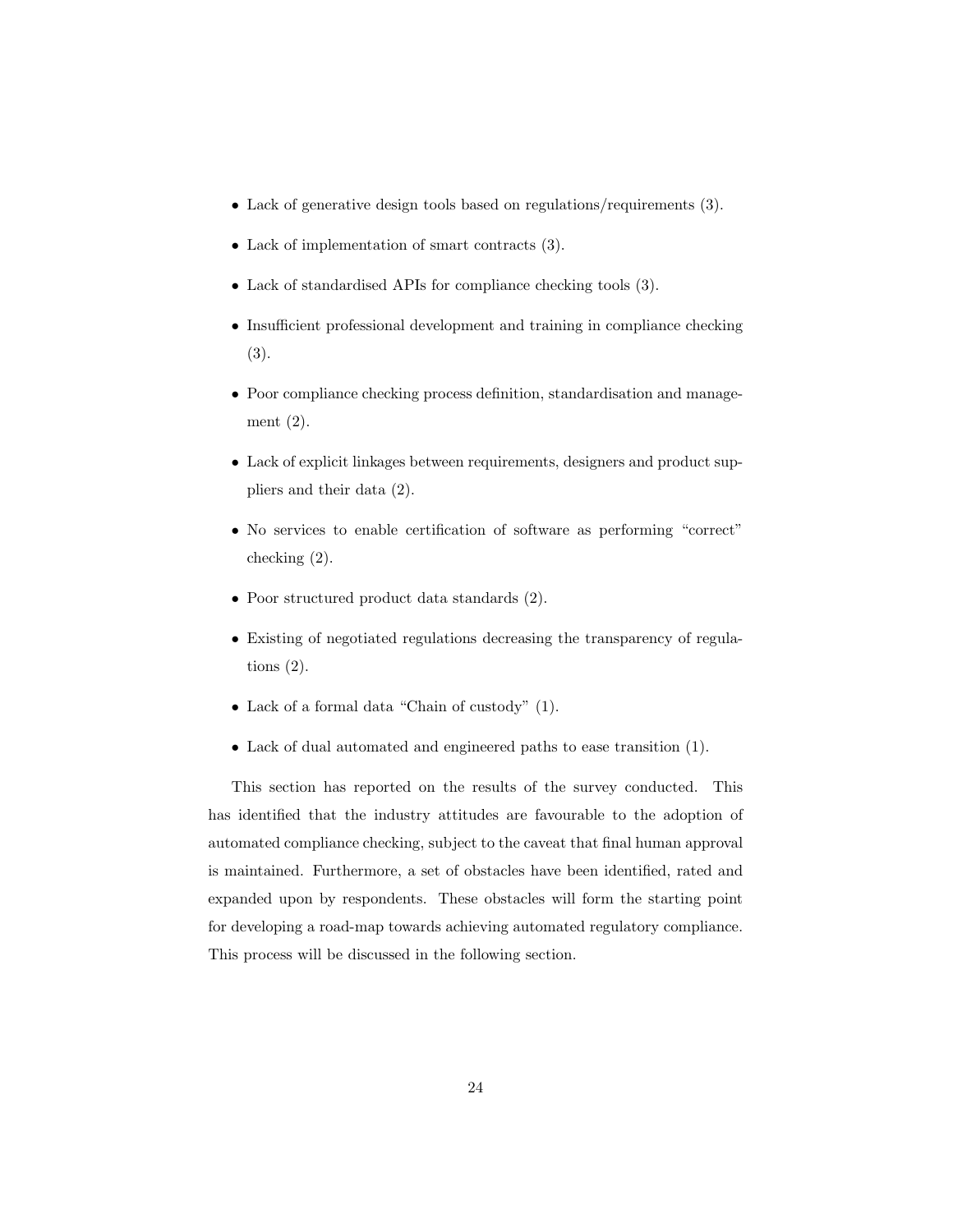# 5. Developing a Road-map and Vision for the Future of Digitised Regulatory Compliance

This section describes the development of the vision and road-map for the future of automated compliance checking. The road-map and vision are linked - the vision shows the final view on what the future of automated of compliance checking will look like, the road-map is the detailed steps required to achieve it.

The development of the road-map and vision was delivered via an industry consultation event. The participants of this were drawn from survey respondents (an open invitation was issued to all who participated and gave contact details).Nineteen industry experts participated in this consultation event. These included representations from the following types of organisations:

- Academia
- Industry Research Organisations
- Architectural Practices
- Contractors
- Highways Agencies
- Health and Safety Organisations
- Facilities Management
- Certification Bodies.

In advance of the event, a list, with explanations, of the obstacles elicited from the survey was distributed to attendees.

At the consultation event itself, firstly the initial set of obstacles were presented as a "strawman" for the delegates to debate. Discussion then began along the following lines:

• Road-map Content: In small groups, delegates were asked to discuss the "strawman" and add their own thoughts to the ideas already put forward.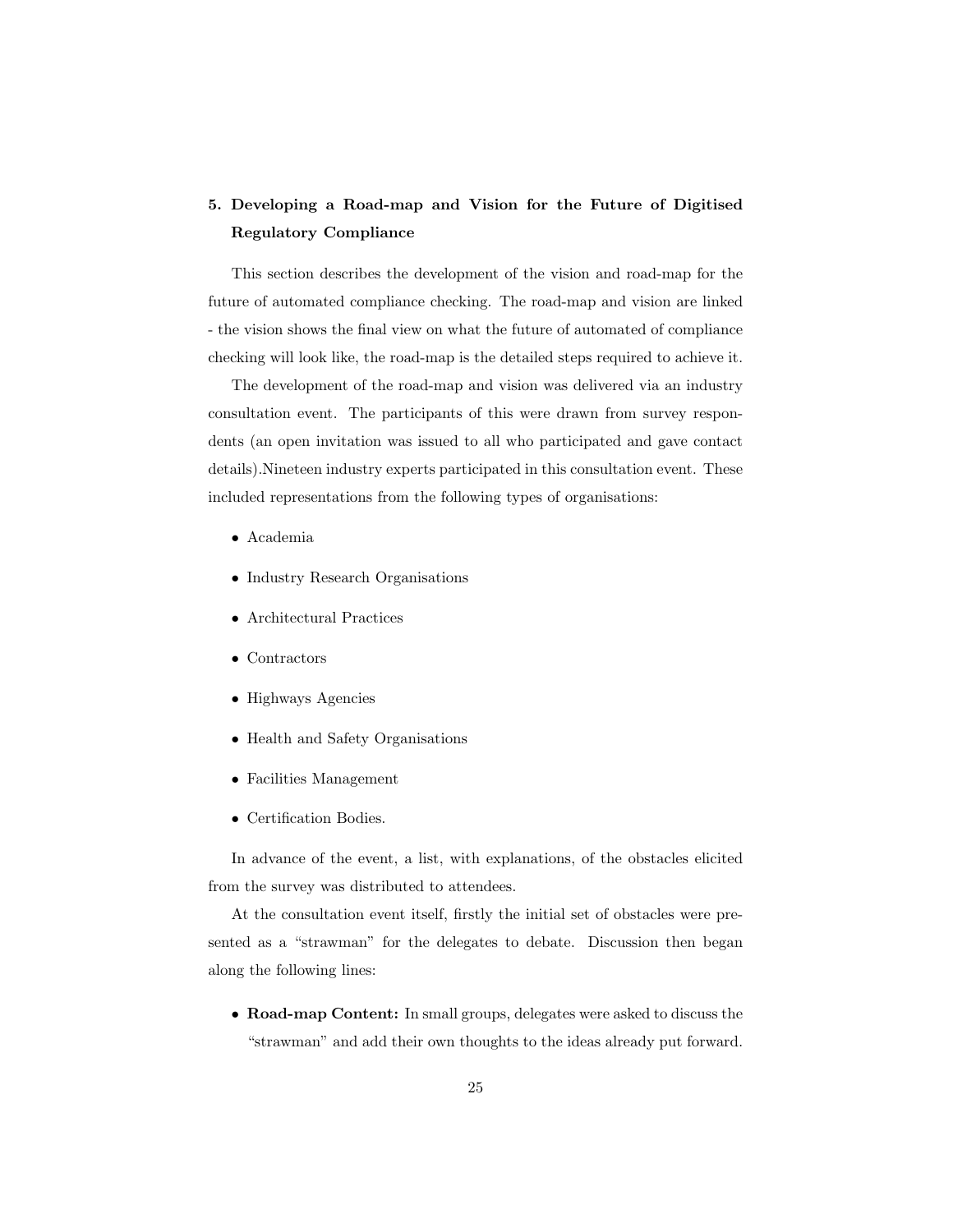This included any missing elements or identification of any unnecessary elements.

- Prioritisation: The group was then asked to plot out their critical pathways through the road-map, examining the correct ordering of items on the road map.
- Categorisation: The next task was to examine the specific categorisation of road-map items into the technology, commercial and political pathways.
- A free-ranging plenary discussion where their future vision of automated compliance checking was discussed and the attendees could raise any further points.
- Initial validation of the draft road-map. Where the results of the day were re-presented to participants to identify any immediate issues.

Based on the consultation event the final road-map was produced. This consisted of an ordered, prioritised list of tasks, with each task based on a previously elicited obstacle. There were additions and some removal of items. One interesting point, is participants viewed that increasing adoption of BIM should not be included on the road-map, due to the fact that automated regulatory compliance should be seen as a driver for increased BIM adoption, not being dependent upon it.

#### *5.1. Roadmap*

The final comprehensive road map, considering political, commercial and technological factors, is presented in tabular form in Tables 5, 6 and 7. In these tables the letter T refers to a technical item, P for a political item and C for a commercial item.

The participants prioritised the items following a simpler version of standard product research and development approaches. This describes the stages that development of innovative product/process must go through;

1. Research.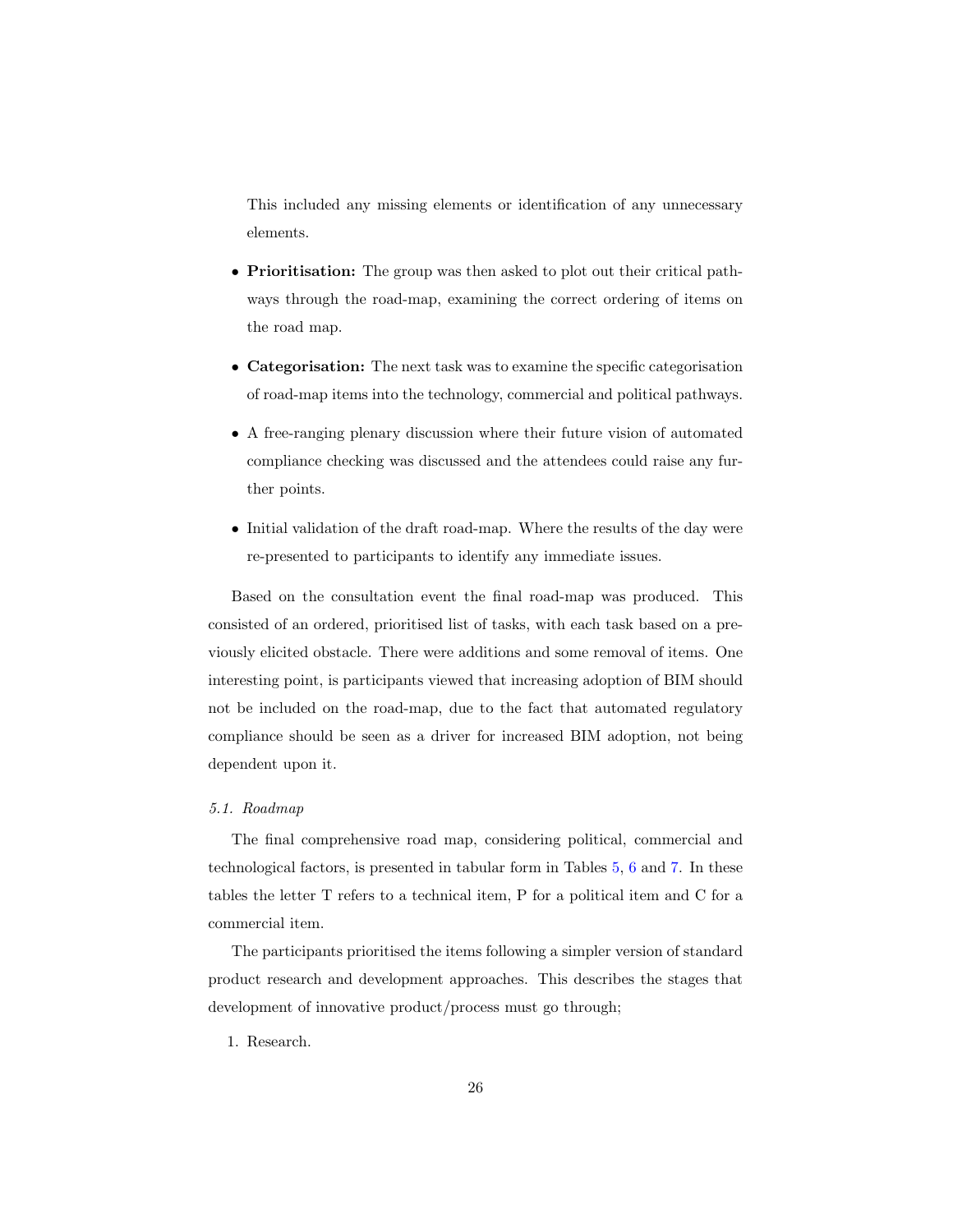- 2. Development of pilot or proof of concept.
- 3. Industrialisation of pilot or proof of concept to commercial standard.
- 4. Scaling of industrialised product or process to entire sector.

In total there were 11 technical, 6 commercial and 6 political items in the road-map. It is also interesting to note that the balance of items switches from political in early stages to commercial in the later stages, as political obstacles are overcome and commercial concerns take precedence.

#### *5.2. A Vision for the Future of Automated Regulatory Compliance*

The vision presents a view on what the future of automated of compliance checking will look like. It proposes the "new" process for automation of compliance checking, that was elicited during our consultation process. This is shown in Figure 2 and its key concepts are drawn from items within our road-map (from Tables  $5, 6$  and  $7$ ).

In this new vision, authors specify the regulations, requirements and standards against which a built environment asset is to be checked against using an authoring tool that creates digitised regulations. This assumes the successful navigation of the challenging process of creating digitisable rules from human readable documents. Drawn from road-map items 1, 2, 5, 12, 17 and 21.

Then, subsequently, an actor within the built environment domain, works using a human aided design package on a virtual model of the physical asset. This design package utilises the compliance checking system to automate aspects of the design and ensure the actor's work meets the regulations, requirements and standards. Drawn from road-map items 7, 11, 12, 15 and 18.

This is then formally checked against these regulations, requirements and standards. To achieve this, the model is submitted to a compliance checking system. This compliance checking system, then (depending on the level of automation being achieved) either: (a) automatically provides a result, or (b) assists an approved regulator to come to a decision, by assessing some elements automatically. Additionally, compliance checking systems can manage the overall checking process and guide approved regulator through the process even if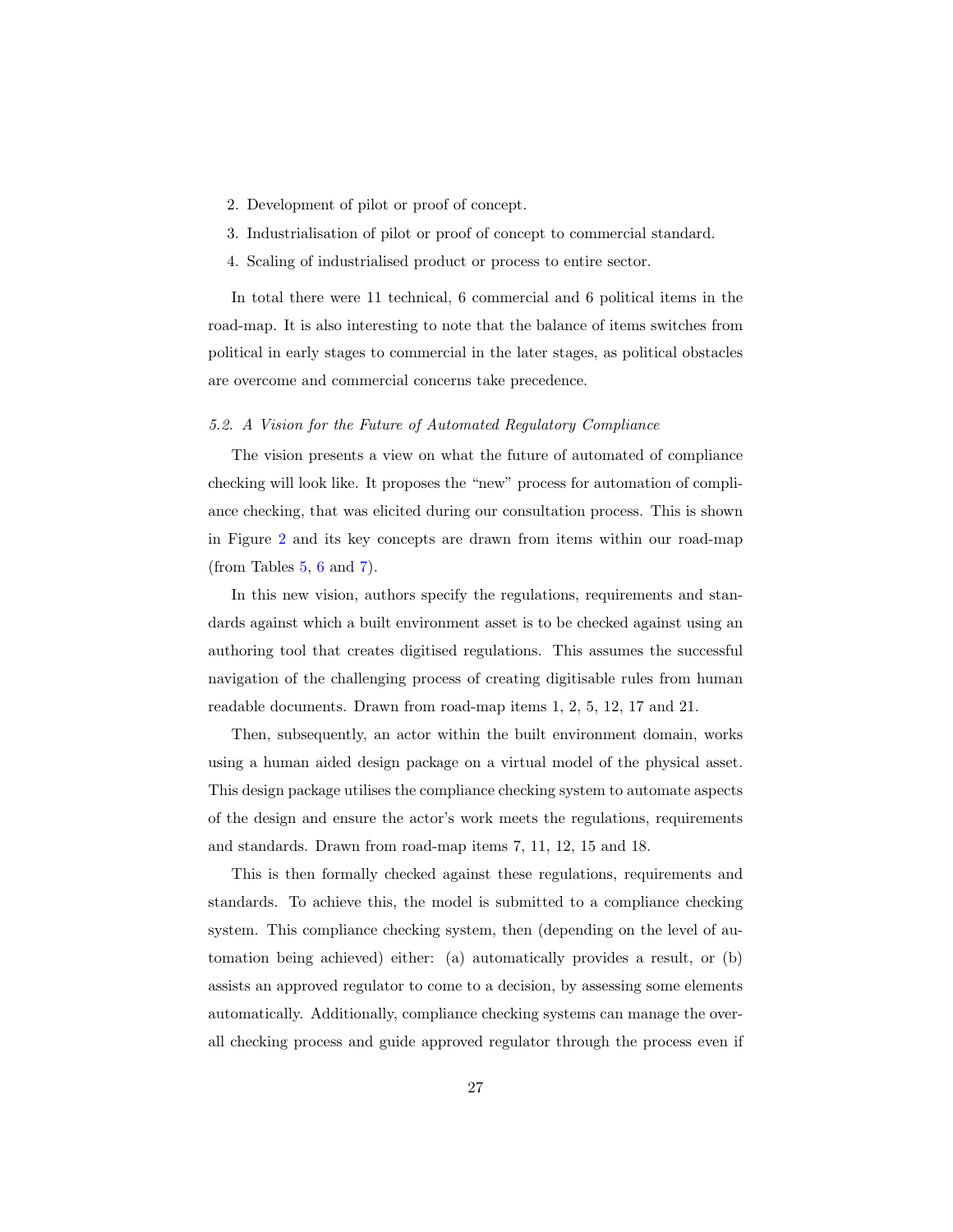| No               | Capability                                         | Category     | Description                                |
|------------------|----------------------------------------------------|--------------|--------------------------------------------|
|                  | Stage 1 - Research.                                |              |                                            |
| $\mathbf{1}$     | Cataloguing and prioritising                       | T            | Determining what regulations can cur-      |
|                  | regulations that are suitable for                  |              | rently be automated is a key pre-          |
|                  | automation                                         |              | requisite.                                 |
| $\overline{2}$   | Engaging in direct consultation                    | $\mathbf{P}$ | policy<br>Further<br>mak-<br>engage        |
|                  | with Ministry of Housing, Com-                     |              | ers/implementors in the digitisation       |
|                  | munities and Local Government                      |              | agenda                                     |
|                  | building regulation policy unit                    |              |                                            |
|                  | and with Building Regulation                       |              |                                            |
|                  | Advisory Committee                                 |              |                                            |
| $\boldsymbol{3}$ | Developed green and white pa-                      | $\mathbf{P}$ | Presentation of the case for digitisation  |
|                  | pers for presentation to govern-                   |              | of compliance checking to funding to es-   |
|                  | ment and establish funding                         |              | tablish funding to conduct proof of con-   |
|                  |                                                    |              | cept prototype                             |
|                  | Stage 2 - Development of pilot or proof of concept |              |                                            |
| $\overline{4}$   | Development of rule processes                      | T            | Development of compliance checking         |
|                  | to track decisions, feedback,                      |              | processes that are able to deliver the re- |
|                  | and uncertainty                                    |              | quired traceability, feedback methods to   |
|                  |                                                    |              | allow for the requirements of checking at  |
|                  |                                                    |              | various points in the asset life cycle     |
| $\bf 5$          | Detailed<br>mapping                                | T            | Development of process map of the in-      |
|                  | of<br>digitised<br>regula-                         |              | dustry considering automated compli-       |
|                  | tion/requirement/standards                         |              | ance checking. Phased to consider steps    |
|                  | processes                                          |              | toward adoption                            |
| 6                | Digitisation to be given voice                     | P            | Ensure that digitisation is part of the    |
|                  | with policy-implementors                           |              | future plan for built environment regu-    |
|                  |                                                    |              | lations                                    |
| 7                | Development of an understand-                      | P            | Understand how other regulations in-       |
|                  | ing of parallel regulations                        |              | digitisation of regula-<br>fluence<br>the  |
|                  |                                                    |              | tions/requirements in the built environ-   |
|                  | 28                                                 |              | ment                                       |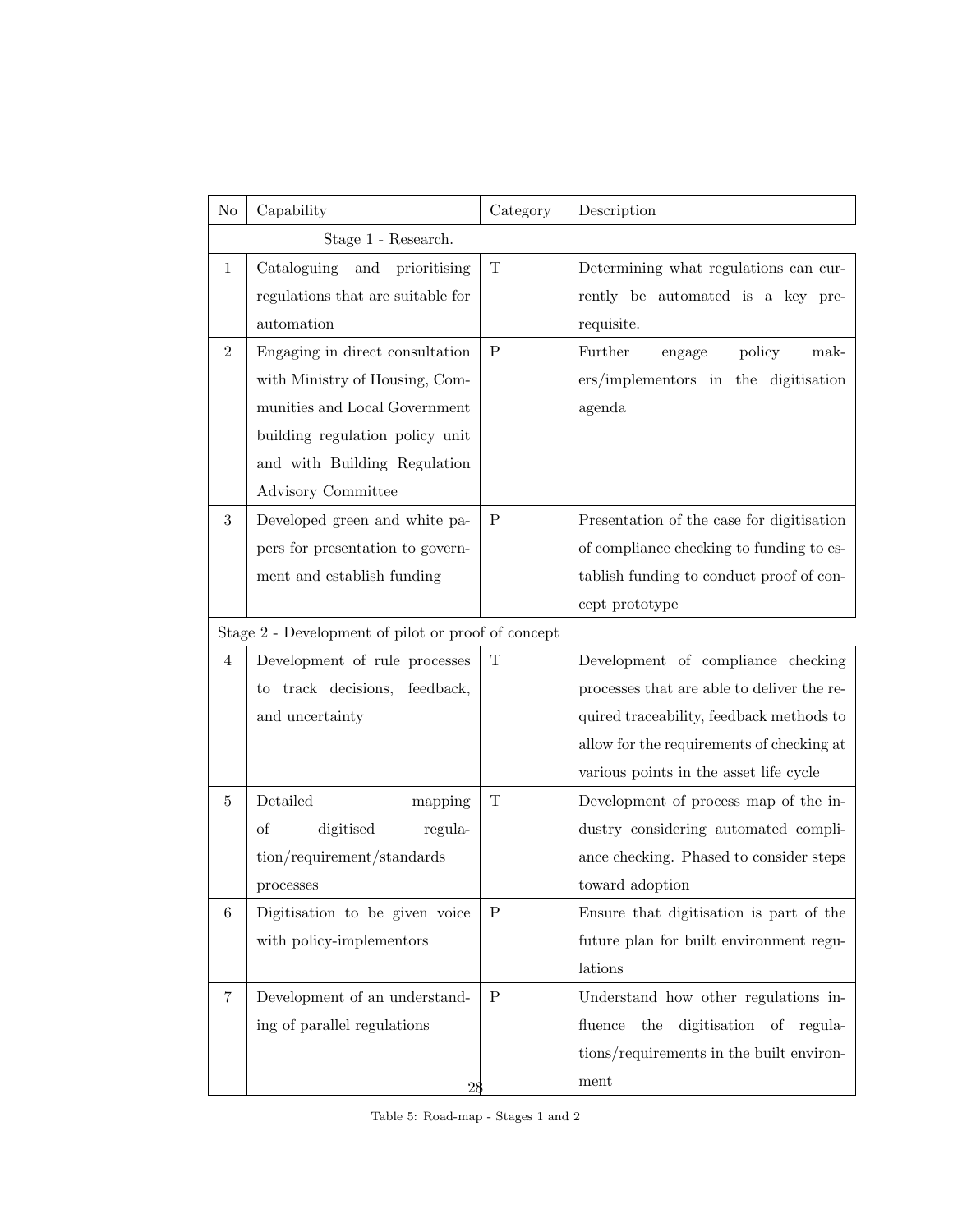| N <sub>o</sub>   | Capability                                                | Category      | Description                                             |
|------------------|-----------------------------------------------------------|---------------|---------------------------------------------------------|
|                  | Stage 3 - Industrialisation of pilot or proof of concept. |               |                                                         |
| $8\,$            | Persistent data linkages be-                              | $\mathbf T$   | Data linkages to prevent use of re-                     |
|                  | tween requirements and sup-                               |               | placement products within an asset                      |
|                  | plied product to prevent varia-                           |               | (during construction or in-use) from                    |
|                  | tion on specification                                     |               | invalidating compliance with regula-                    |
|                  |                                                           |               | tions/requirements                                      |
| $\boldsymbol{9}$ | Chain of custody of materials                             | $\mathbf T$   | Technologies to support the capturing of                |
|                  | and data                                                  |               | chain of custody for materials and their                |
|                  |                                                           |               | data                                                    |
| 10               | Accommodate multiple<br>data                              | $\mathbf T$   | Enable checking tools to support multi-                 |
|                  | models and multiple data dic-                             |               | ple dictionaries and data models                        |
|                  | tionaries                                                 |               |                                                         |
| 11               | Specification<br>of<br>contin-<br>$\mathbf{a}$            | $\mathbf T$   | Defining a process to properly manage                   |
|                  | ${\rm feedback}$<br>ual<br>loop<br>pro-                   |               | reviewing of regulations based on inno-                 |
|                  | incorporate<br>to<br>ap-<br>cess                          |               | vations in design                                       |
|                  | peals/derogations/determinations                          |               |                                                         |
|                  | data in reviewing regulations                             |               |                                                         |
| 12               | Production of audience specific                           | $\mathcal{C}$ | order<br>scepticism<br>In<br>$\rm{to}$<br>$\,$ overcome |
|                  | guidance on digitisation of reg-                          |               | resistance<br>and<br>to<br>change<br>guid-              |
|                  | ulations or requirements                                  |               | ance will be produced, targeted to                      |
|                  |                                                           |               | specific audiences,<br>$\rm{to}$<br>convey the          |
|                  |                                                           |               | aims/objectives/benefits of digitisation                |
|                  |                                                           |               | of regulations/requirements. Addition-                  |
|                  |                                                           |               | ally, will support more complete and                    |
|                  |                                                           |               | consistent BIM usage.<br>This will also                 |
|                  |                                                           |               | grow wider awareness.                                   |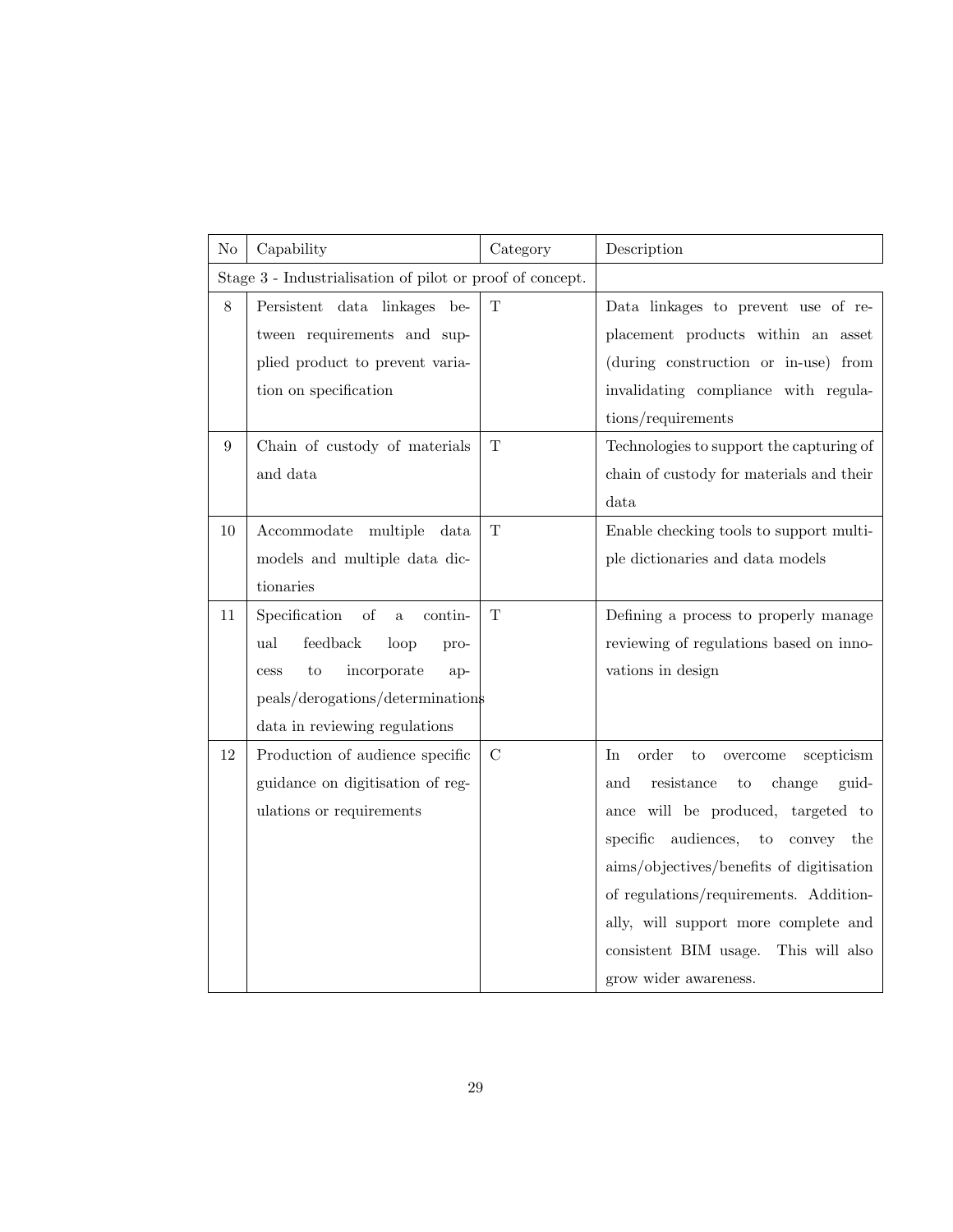| 13 | Detailed evidence-based busi-    | $\mathcal{C}$ | Development of evidence-based business   |
|----|----------------------------------|---------------|------------------------------------------|
|    | ness model for digitization of   |               | model in order to motivate and show-     |
|    | regulatory compliance            |               | case benefits of adoption of automated   |
|    |                                  |               | checking. Balancing risk and opportu-    |
|    |                                  |               | nity. Additionally, this will expose the |
|    |                                  |               | cost time and resource drains current    |
|    |                                  |               | processes impose.                        |
| 14 | Explore routes to export devel-  | C             | Provides support for the digital compli- |
|    | oped toolchains to international |               | ance services market by increasing in-   |
|    | audience and exploit interna-    |               | ternational market                       |
|    | tional developments              |               |                                          |
| 15 | Creation of standard data and    | $\mathbf{P}$  | To reduce the burden of open ended and   |
|    | criteria for social, environment |               | undefined expectations                   |
|    | and economic impact assess-      |               |                                          |
|    | ments                            |               |                                          |
| 16 | Conducting Impact assessment     | P             |                                          |
|    | of digitisation of regulations   |               |                                          |

Table 6: Road-map - Stage 3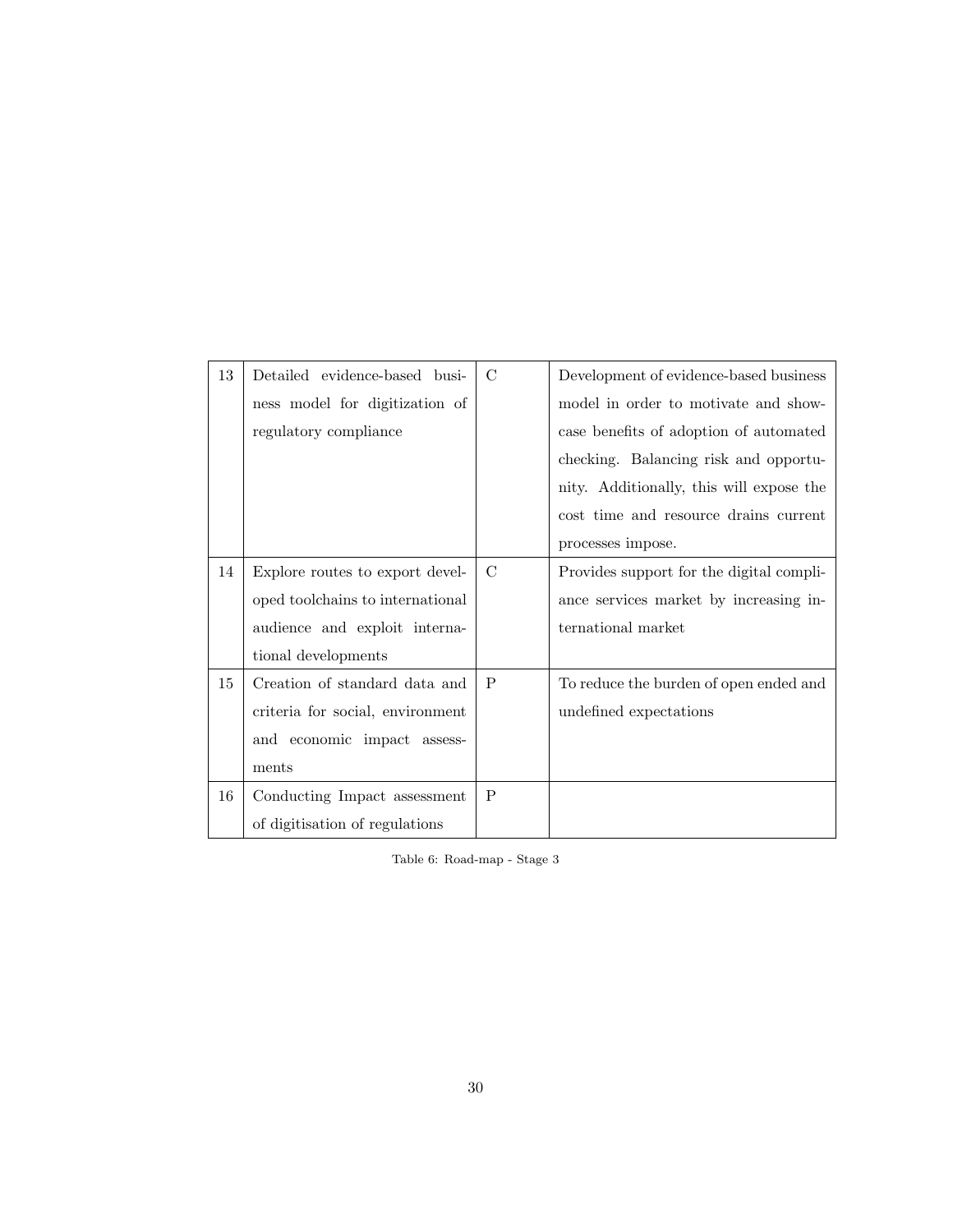| N <sub>o</sub>                                          | Capability                         | Category      | Description                               |
|---------------------------------------------------------|------------------------------------|---------------|-------------------------------------------|
| Stage 4 - Scaling of industrialised product or process. |                                    |               |                                           |
| 17                                                      | Investigation of relationship be-  | T             | Utilisation of digitised regulations to   |
|                                                         | tween regulations and identifi-    |               | perform details analysis of regulatory    |
|                                                         | cation of overlaps and gaps        |               | landscape                                 |
| 18                                                      | Enabling development of gen-       | $\mathbf T$   | Development of approaches to automate     |
|                                                         | erative design based on regula-    |               | the design of assets based on regula-     |
|                                                         | tions and requirements             |               | tions/requirements                        |
| 19                                                      | Consistent/Structured<br>data      | $\mathbf T$   | Development/improvement of APIs to        |
|                                                         | models and APIs (Application       |               | allow widespread interface with compli-   |
|                                                         | Programming Interface)<br>for      |               | ance systems                              |
|                                                         | compliance checking                |               |                                           |
| 20                                                      | Continuously checking the qual-    | $\mathbf T$   | Provides the ability to determine if      |
|                                                         | ity of assets using calibrated in- |               | physical assets comply with regula-       |
|                                                         | strumentation along with other     |               | tions/requirements throughout their life  |
|                                                         | data sources                       |               | cycle, without the need for extensive hu- |
|                                                         |                                    |               | man inspection                            |
| 21                                                      | Definition of precise digitised    | T             | In order to be digitisable regulations    |
|                                                         | regulation clauses                 |               | must be available for analysis and        |
|                                                         |                                    |               | rewriting so as to reduce the need for    |
|                                                         |                                    |               | interpretation.                           |
| 22                                                      | Calculation method validation      | $\mathcal{C}$ | Providing service to enable software tool |
|                                                         | services                           |               | calculation methodologies (as utilised    |
|                                                         |                                    |               | in checking) to be validated, providing   |
|                                                         |                                    |               | confidence to end-users                   |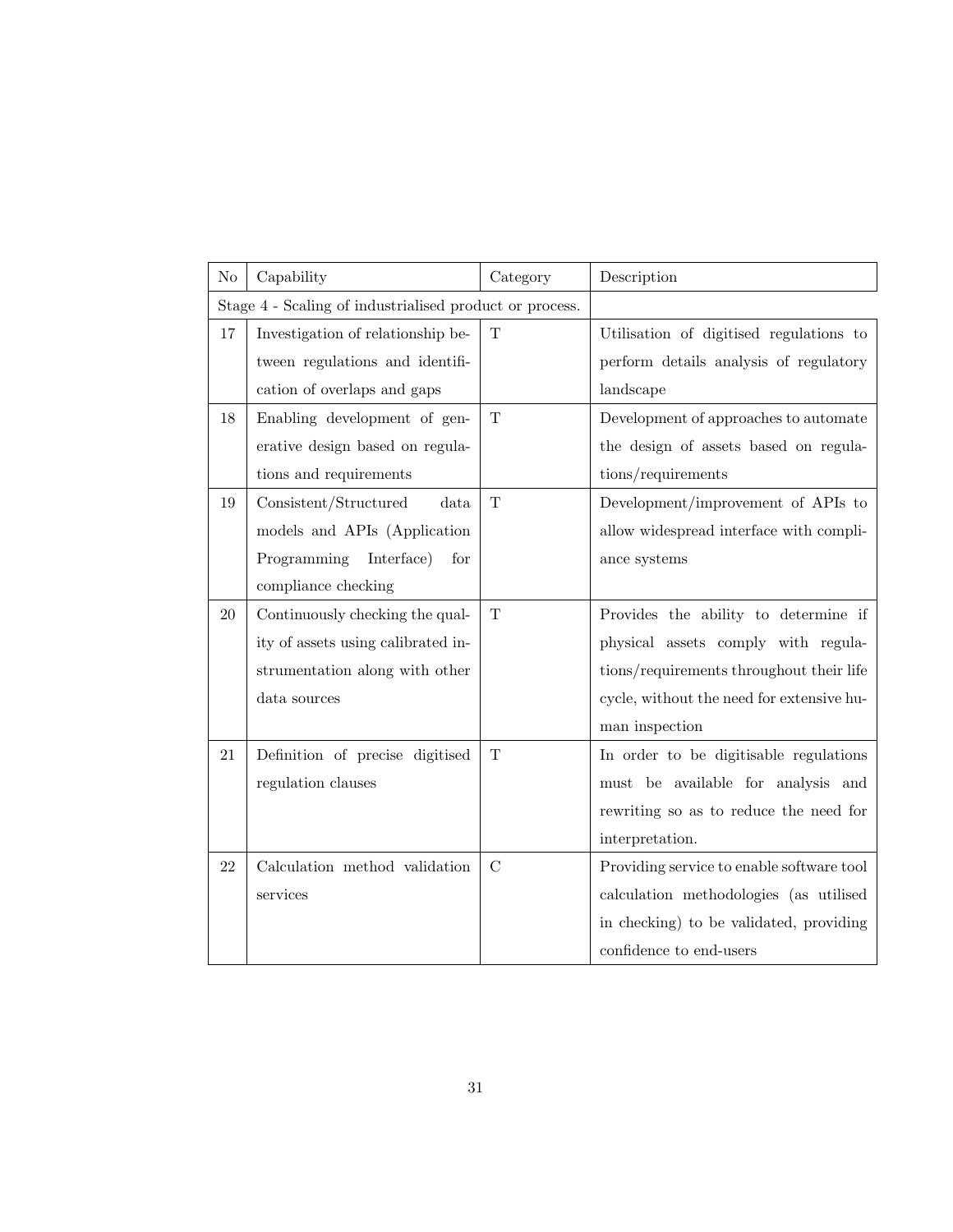| 23 | inspection<br>Develop<br>robust    | C   | Processes/methods/rules<br>al-<br>to   |
|----|------------------------------------|-----|----------------------------------------|
|    | methods/rules to reduce depen-     |     | low/support implementation of new      |
|    | dence on human inspectors          |     | technology                             |
| 24 | Professional development and       | - C | Development of training materials and  |
|    | training in compliance check-      |     | delivery mechanisms for the entire in- |
|    | ing for all that interface with it |     | dustry (all stakeholders)              |
|    | - including clients and supply     |     |                                        |
|    | chain.                             |     |                                        |

Table 7: Road-map - Stage 4

not all decision making cannot be automated. This process should incorporate multiple sources of data and allow for the provision of any needed additional processes i.e. appeals. Drawn from road-map items 4, 9, 10, 11, 19 and 22.

The final element of this vision is the ability to automatically check, based on data collected (e.g. from sensors) the physical asset (once constructed) against regulations or requirements. Drawn from road-map items 20 and 23.

Thus, the following key changes between this vision and current regulatory compliance approaches are:

- Regulations requirements and standards are stored in a digitised form from which human readable documents can be generated.
- Compliance checking systems can aid (or even remove the need for) approved regulator in making decisions by performing elements of the compliance checking automatically.
- Compliance checking systems aid approved regulator by managing the overall checking process (e.g. recording results, ensuring complete coverage of regulations) even if all decision making cannot be automated.
- Compliance checking systems also have the ability to check the physical asset (if it exists) against the regulations in addition to the virtual model.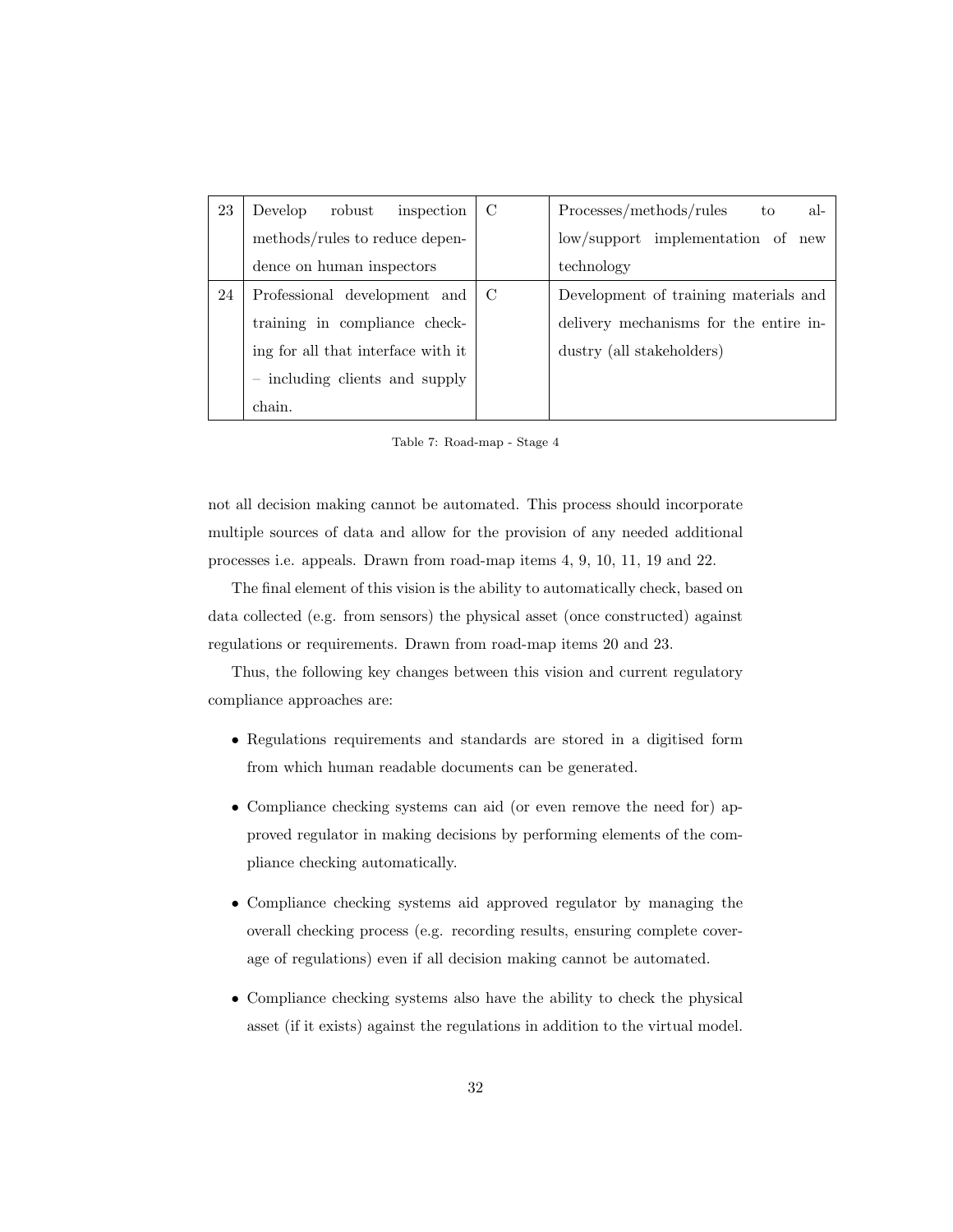

Figure 2: A Vision for Automated Regulatory Compliance

## 6. Roadmap Validation

In order to validate the road-map, a series of interviews were conducted with 6 industry experts (who did not attend the consultation). These 6 experts were drawn from the domains of; (a) building services, (b) BIM experts, (c) digital transformation, (d) architectural design, and (e) environmental experts.

The purpose of these interviews was to verify the findings and introduce small modifications to the results of the consultation.

At the conclusion of the interviews the final road map was deemed by participants to be ambitious but achievable given sufficient government support and funding. In particular one leading industry figure who was interviewed commented publicly:

*" ... their initial findings have shown the need for this work to happen and indeed the positive response to compliance checking shifting from a manual endeavour to one that is supported by computer driven automation allowing a*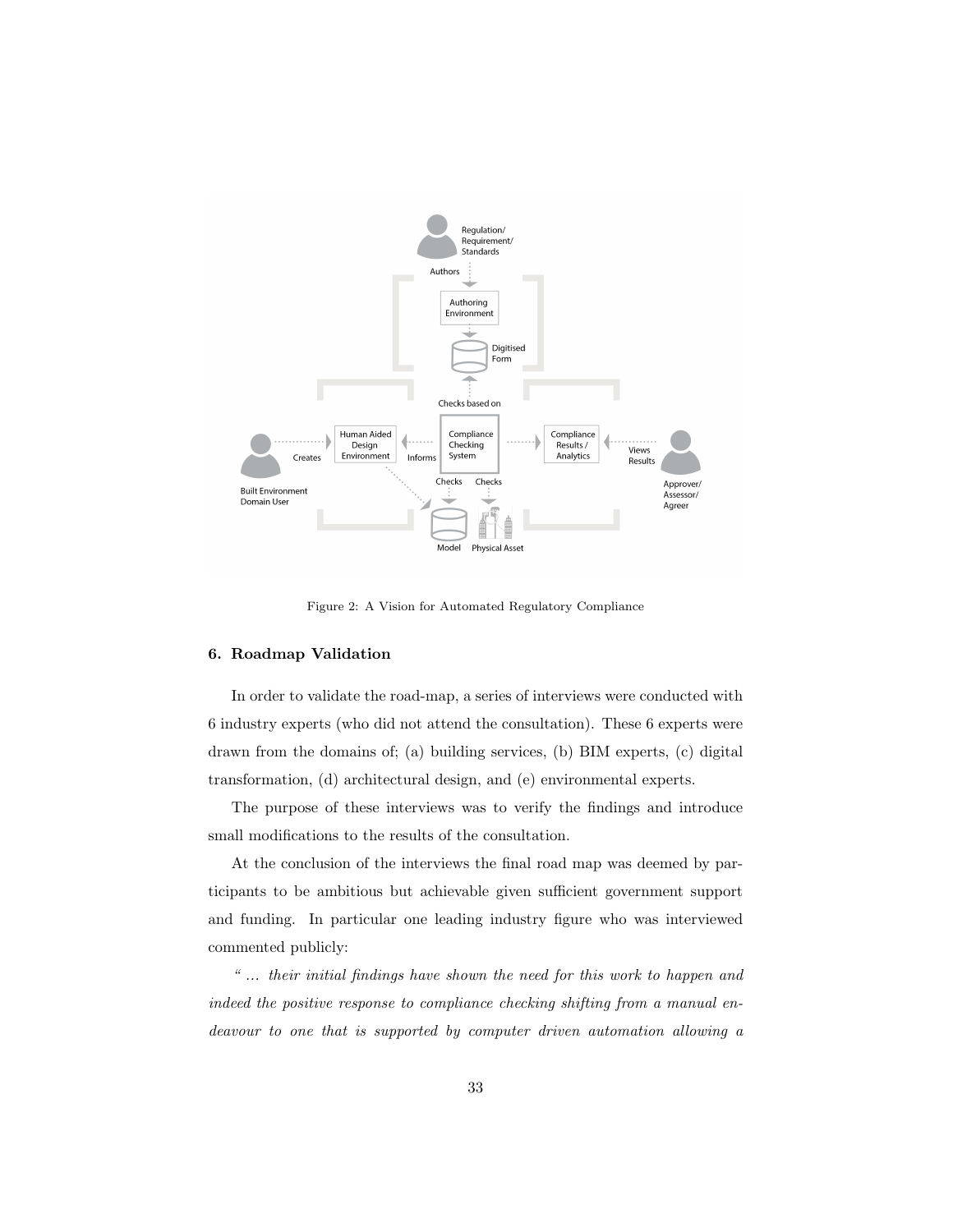*swifter and more integrated process. I would encourage you to take time to read this report and consider the need for the road map, further research and ultimately the policy recommendations to be made. There is a mutualism between compliance checking and digital workflows and now is the time to make it happen."*

Overall the following key pieces of feedback were gathered to guide future work in this area:

- Any automated checking system should aim at producing guidance rather than totally autonomous compliance.
- There is already some interest in this area forming in the UK Government.
- There is a view that automation may be more practical in conventional projects rather than in multiuse-use, complex geometry projects.
- Automated regulatory compliance checking requires government commitment and stewardship to succeed.
- An alternative to the construction industry developing its own approach is the risk of external disruption from outside of the industry.

## 7. Conclusion

The digitisation of compliance checking is critical to the delivery of a safer and more efficient digital built environment. Failure to comply can have catastrophic effects and current manual based checking processes are timely, costly and have room for error.

This paper has sought to explore how these challenges can be addressed through automated checking, which brings the required time, cost and quality improvements. To achieve this it has aimed to ascertaining the blockers/obstacles that are preventing the widespread adoption of the digitisation of regulatory compliance in the built environment and formulating a road map together with industry traction to drive forward adoption of digitised checking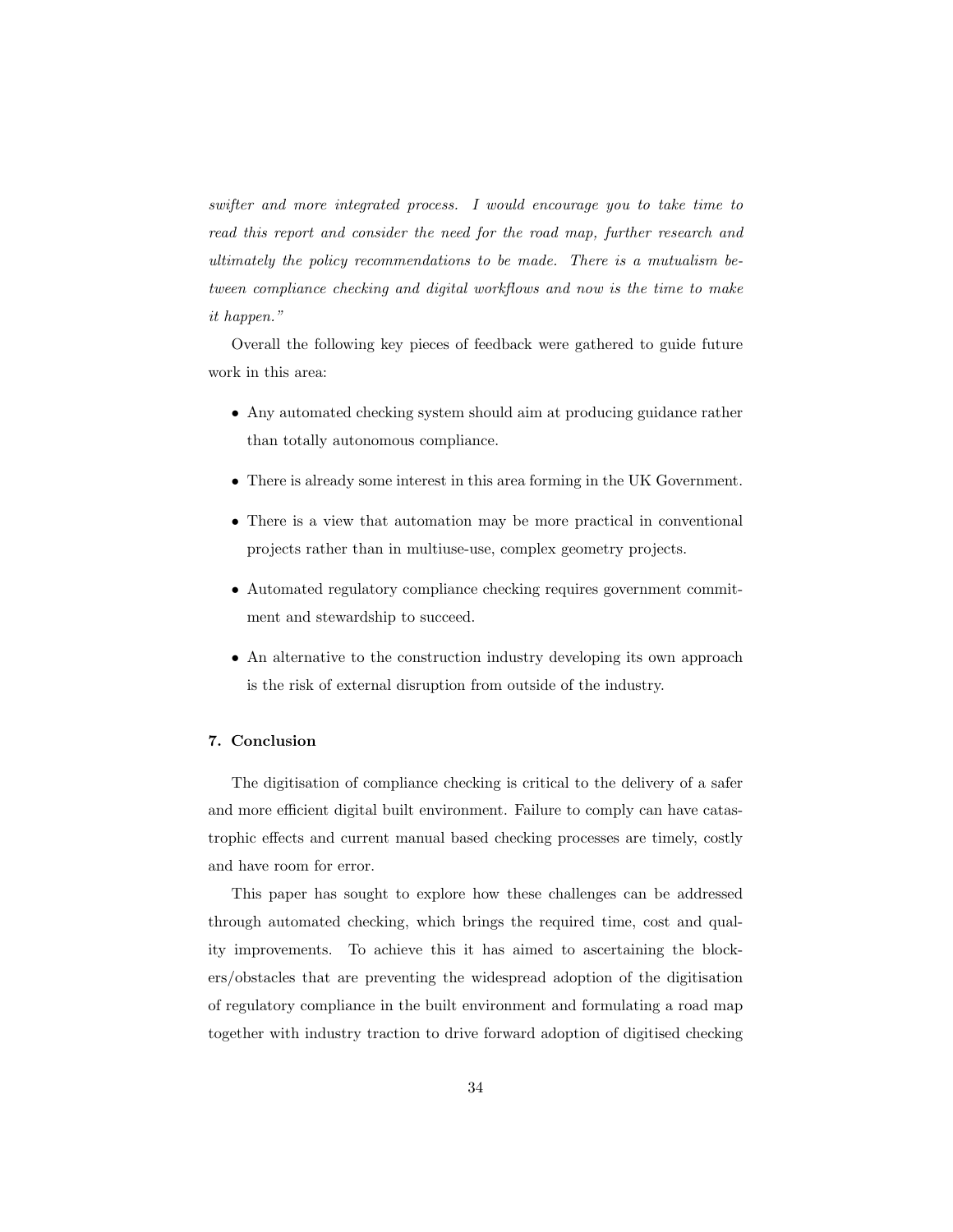processes across both academic and industrial contexts.While the consultation was conducted in the UK, the limitations identified are general, and thus, the road-map can be applied to any developed country.

The key output of the work is a road map offering a comprehensive and methodical list of next steps. This is a plan for the next several years that brings the construction industry to the verge of mass industrialisation of automated compliance checking.

This road-map is organised into four phases and follows a staged approach including a phase of research, a pilot or proof of concept, a phase of industrialisation, where technologies developed for the pilot are matured and finally, commercial adoption. More specifically each of these stages includes: :

- Research and Stakeholder engagement: catalogue and prioritise regulations with the view of digitising for rule development.
- Piloting: develop rules alongside a common language and demonstrate working to identify areas for improvement.
- Industrialisation: build a product or process to meet majority of needs, trial and test in representative environment and capture key metrics, refine and ready for scaling.
- Scaling: develop audience specific training and guidance, establish methods for user feedback and continually refine alongside pathways for enhancement.

In addition to developing the road map, this paper also measured industry attitudes to the adoption of automated compliance checking through a survey. The results were overwhelmingly positive, with the vast majority of respondents believing that adoption of automation was both feasible and desirable. There were caveats and suggestions, the primary on being that automation should have human oversight. It is envisioned that this oversight will consist of a qualified human performing some checks that could not be fully automated, but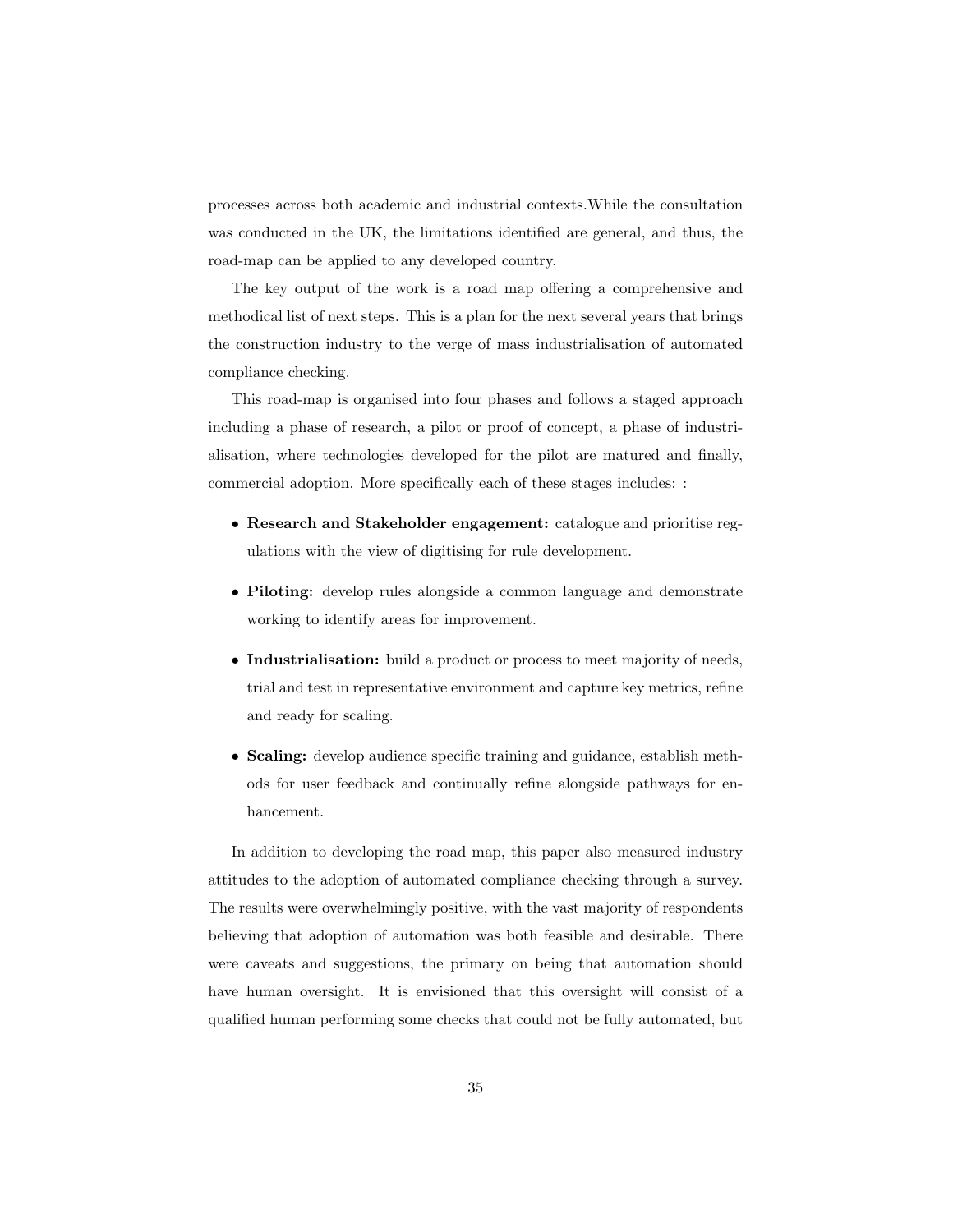also having the ability to interrogate and override, if appropriate, automated decisions.

Thus, this paper's findings present a positive response to transforming the built environment's existing compliance system. They give confidence that the industry can achieve a significant level of automation checking and expressed the importance of considering political, commercial and technological factors along the journey. This included the need for a degree of human oversight until the right level of trust is established in automation.

Specifically this paper sought to answer two research questions:

- 1. Why has automated regulatory compliance not yet achieved widespread adoption in the built environment domain?: To answer this question, this study has firstly identified that the attitudes within the construction industry are largely in favour of the development of automated regulatory compliance. However, there are still obstacles that must be overcome. This work has elicited these obstacles (presented in Section 4) from literature and industry consultation. These obstacles are not just technical in nature, but also commercial and political. More importantly, our industry consultation identified that commercial and political issues were, in fact, currently viewed as more significant than technical obstacles.
- 2. What is a viable route towards adoption for automated regulatory compliance?: This question has been answered by the production of our road-map (Section5) that documents a comprehensive validated set of steps that can, over next several years, achieve a transformation of the regulatory compliance system, bringing the construction industry to the verge of mass adoption of automated compliance checking.

It is our view that the adoption of automated compliance checking has, even considering continued human oversight, the potential to greatly improve productivity in construction. Enabling human assessors to check more regulations in a given time. Additionally, this will grant designers the ability to pre-check their work, leading to a reduction in errors. More specifically, the following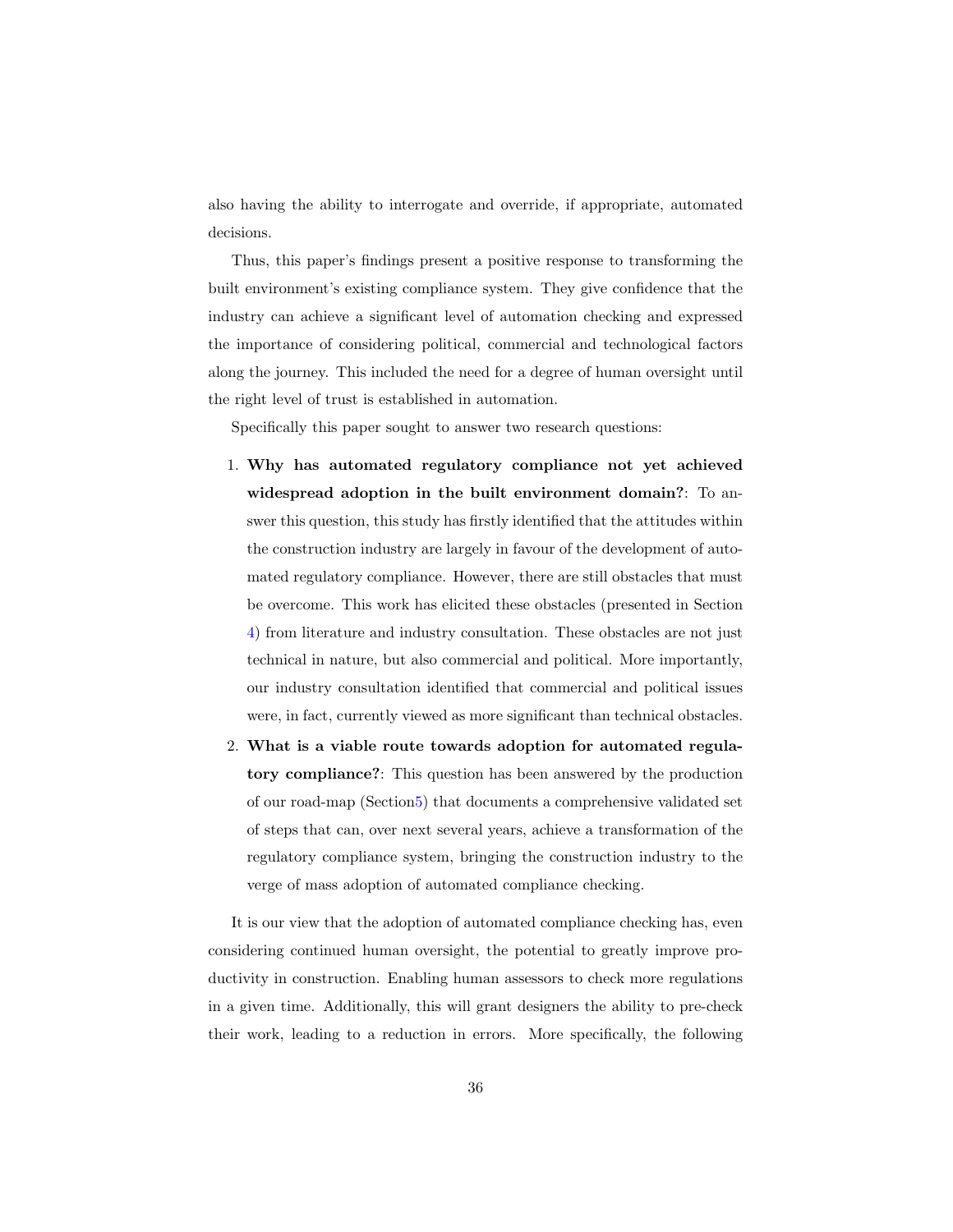impacts on productivity are envisioned: (a) increased compliance certainty, (b) enhanced accuracy and accountability and (c) accelerated reporting. In the future our road-map will form one element of the wider "Digital Built Britain" agenda where it will be widely released and consensus built around its contents.

#### Acknowledgements

This research was funded by the Centre for Digital Built Britain (https: //www.cdbb.cam.ac.uk/) as part of the D-COM Research Network (http:// www.dcom.org.uk/). The authors also acknowledge the contributions of all members of the D-COM network in the conduct of their study.

#### References

- [1] N. O. Nawari, Building Information Modeling:Automated Code Checking and Compliance Processes, Taylor and Francis, 2018. doi:10.1201/ 9781351200998.
- [2] T. H. Beach, Y. Rezgui, H. Li, T. Kasim, A rule-based semantic approach for automated regulatory compliance in the construction sector, Expert Systems with Applications 42 (12) (2015) pp. 5219–5231. doi:10.1016/j. eswa.2015.02.029.
- [3] B.-H. Goh, E-government for construction: The case of singapore's corenet project, in: Research and Practical Issues of Enterprise Information Systems II, Springer US, Boston, MA, 2008, pp. 327–336. doi:10.1007/ 978-0-387-75902-9\_34.
- [4] British Standards Institution, PAS 1192-3: 2014-Specification for information management for the operational phase of assets using building information modelling (2014) [cited 3-August-2019]. URL https://shop.bsigroup.com/ProductDetail?pid= 000000000030311237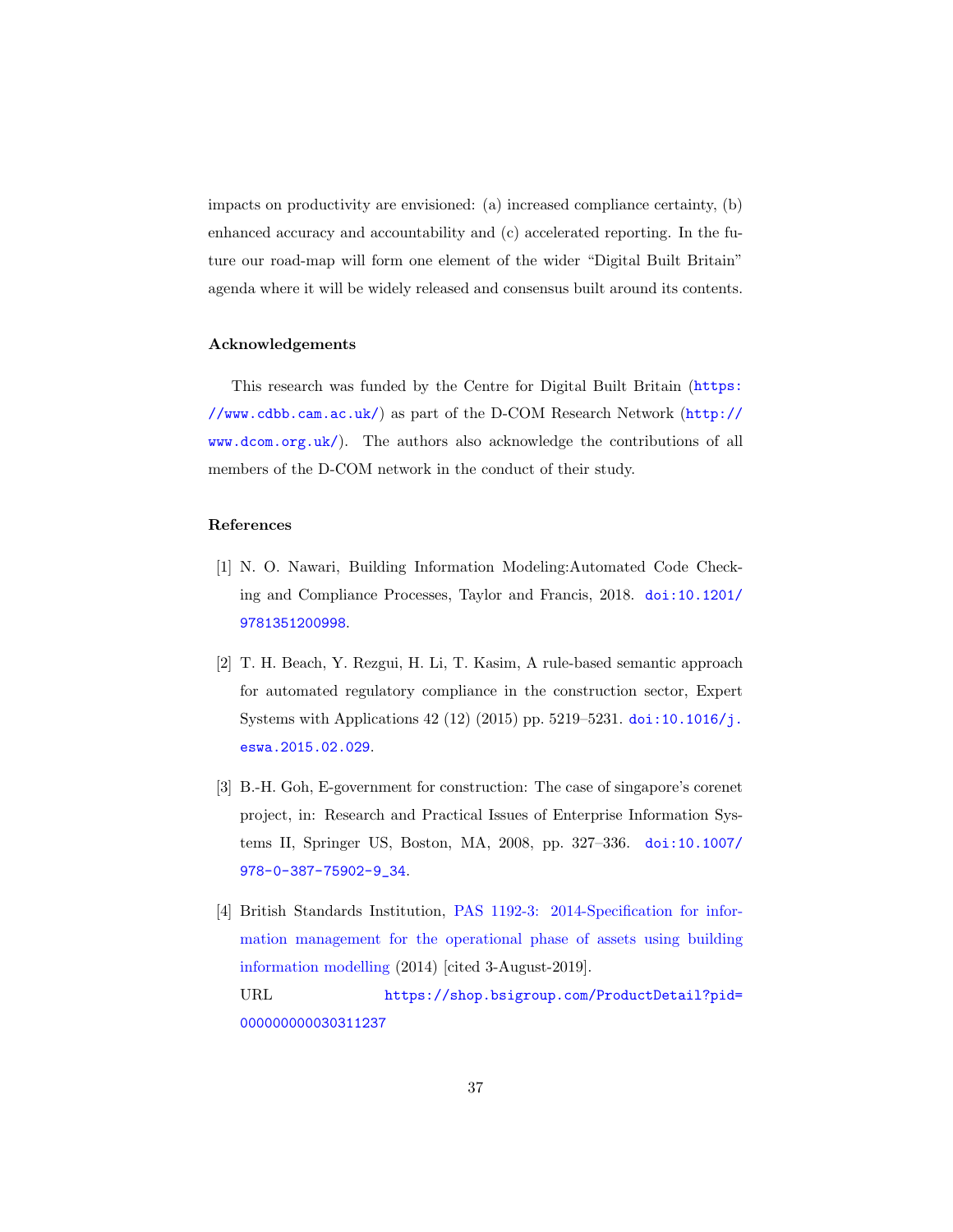- [5] S. Azhar, Building information modeling (BIM): Trends, benefits, risks, and challenges for the aec industry, Leadership and Management in Engineering 11 (3) (2011) pp. 241–252. doi:10.1061/(ASCE)LM.1943-5630.0000127.
- [6] C. Eastman, J. min Lee, J. kook, Y. suk Jeong, J. kook Lee, Automatic rule-based checking of building designs, Automation in Construction 18 (8) (2009) pp. 1011–1033. doi:10.1016/j.autcon.2009.07.002.
- [7] D. Greenwood, S. Lockley, S. Malsane, J. Matthews, Automated compliance checking using building information models, in: The Construction, Building and Real Estate Research Conference of the Royal Institution of Chartered Surveyors, 2010, pp. 266–274 [cited 25-July-2019]. URL https://core.ac.uk/download/pdf/5901165.pdf
- [8] P. X. Zou, X. Xu, J. Sanjayan, J. Wang, Review of 10 years research on building energy performance gap: Life-cycle and stakeholder perspectives, Energy and Buildings 178 (2018) pp.  $165 - 181$ . doi:https://doi.org/ 10.1016/j.enbuild.2018.08.040.
- [9] Dame Judith Hackitt, Independent Review of Building Regulations and Fire Safety: final report (2018) [cited 10-August-2019]. URL https://www.gov.uk/government/publications/ independent-review-of-building-regulations-and-fire-safety-final-report/
- [10] J. Dimyadi, R. Amor, Computer-assisted Regulatory Compliance Checking, in: 12th New Zealand Computer Science Research Student Conference (NZCSRSC), 2013 [cited 15-February-2020]. URL https://www.cs.auckland.ac.nz/~trebor/papers/DIMY13B.pdf
- [11] J. Dimyadi, R. Amor, Automated Building Code Compliance Checking Where is it at?, Proceedings of the 19th World Building Congress: Construction and Society, 5-9 May (2013) pp. 172–185doi:10.13140/2.1. 4920.4161.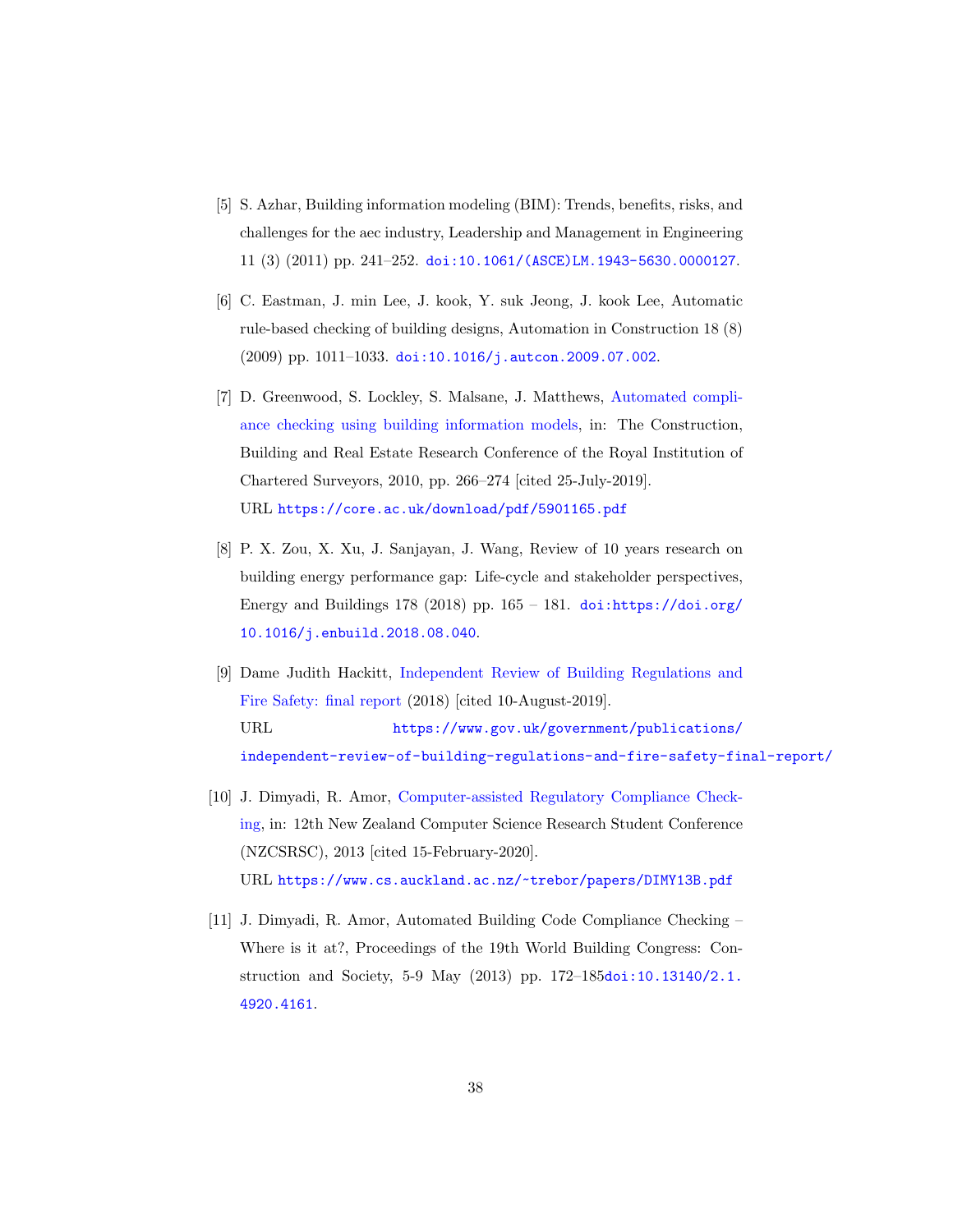- [12] E. Hjelseth, BIM-Based Model Checking (BMC), American Society of Civil Engineers, 2015, pp. 33–61. doi:10.1061/9780784413982.ch02.
- [13] T. Krijnen, Methodologies for requirement checking on building models, Proceedings of the 13th International Conference on Design and Decision Support Systems in Architecture and Urban Planning, June 27-28, 2016 [cited 15-February-2020]. URL https://research.tue.nl/en/publications/

methodologies-for-requirement-checking-on-building-models-a-techn

- [14] Sarker, Suprateek, A. S. Lee, Using A Positivist Case Research Methodology To Test Three Competing Theories-In-Use Of Business Process Redesign, Journal of the Association for Information Systems 2 (7) (2002) pp. 277–303. doi:10.17705/1jais.00019.
- [15] S. J. Fenves, Tabular decision logic for structural design, Journal of the Structural Division 92 (6) (1966) pp. 473–490 [cited 15-February-2020]. URL https://cedb.asce.org/CEDBsearch/record.jsp?dockey= 0014476
- [16] C. S. Han, J. C. Kunz, K. H. Law, Making Automated Building Code Checking A Reality, Facility Management Journal (1997) pp. 22–28 [cited 15-February-2020]. URL https://www.semanticscholar.org/paper/ Making-Automated-Building-Code-Checking-A-Reality-Han-Kunz/ cba1094ab4087c7815c6999ea4995f965f4a086b
- [17] L. Ding, R. Drogemuller, M. Rosenman, D. Marchant, Automating code checking for building designs - DesignCheck, in: Clients Driving Innovation: Moving Ideas into Practice, Cooperative Research Centre (CRC) for Construction Innovation, 2006, pp. 1–16 [cited 20-August-2020]. URL http://ro.uow.edu.au/engpapers/4842/
- [18] X. Tan, A. Hammad, P. Fazio, Automated Code Compliance Checking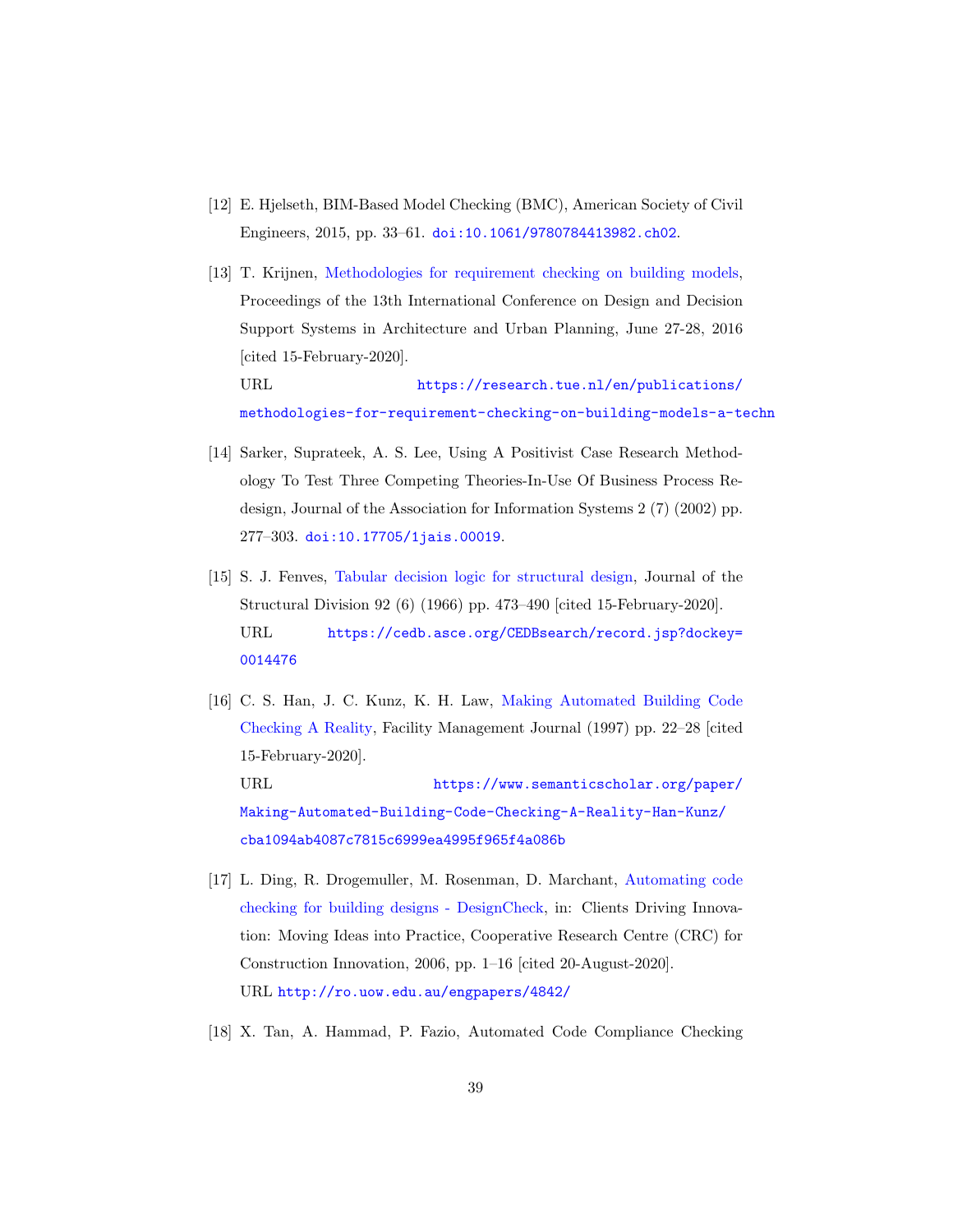for Building Envelope Design, Journal of Computing in Civil Engineering 24 (2) (2010) pp. 203–211. doi:10.1061/(ASCE)0887-3801(2010)24: 2(203).

- [19] D. M. Salama, N. M. El-Gohary, Semantic Modeling for Automated Compliance Checking, in: Computing in Civil Engineering (2011), American Society of Civil Engineers, Reston, VA, 2011, pp. 641–648. doi: 10.1061/41182(416)79.
- [20] S. Zhang, J.-k. Lee, M. Venugopal, J. Teizer, C. Eastman, Integrating BIM and Safety: An Automated Rule-Based Checking System for Safety Planning and Simulation, Proceedings of CIB W99 Conference (2011) pp. 1–13 [cited 20-Feburary-2020]. URL https://pdfs.semanticscholar.org/7562/

8a5f770262413dd86380b6e4128a0beae761.pdf

[21] E. Hjelseth, Experiences on converting interpretative regulations into computable rules, in: Proceedings of the 29th International Conference of CIB W78, Beirut, Lebanon, ITC Digital Library, 2012, pp. 4–13 [cited 10-February-2020].

URL https://www.jus.uio.no/ifp/om/organisasjon/seri/ arrangementer/hjelseth\_tks-2013\_cib\_lebanon-2012\_cairo-2010. pdf

- [22] J. Melzner, S. Zhang, J. Teizer, H.-J. J. Bargstädt, A case study on automated safety compliance checking to assist fall protection design and planning in building information models, Construction Management and Economics 31 (6) (2013) pp. 661–674. doi:10.1080/01446193.2013.780662.
- [23] J. a. P. Martins, A. Monteiro, LicA: A BIM based automated code-checking application for water distribution systems, Automation in Construction 29 (23) (2013) pp. 12–23. doi:10.1016/j.autcon.2012.08.008.
- [24] D. M. Salama, N. M. El-Gohary, Semantic text classification for supporting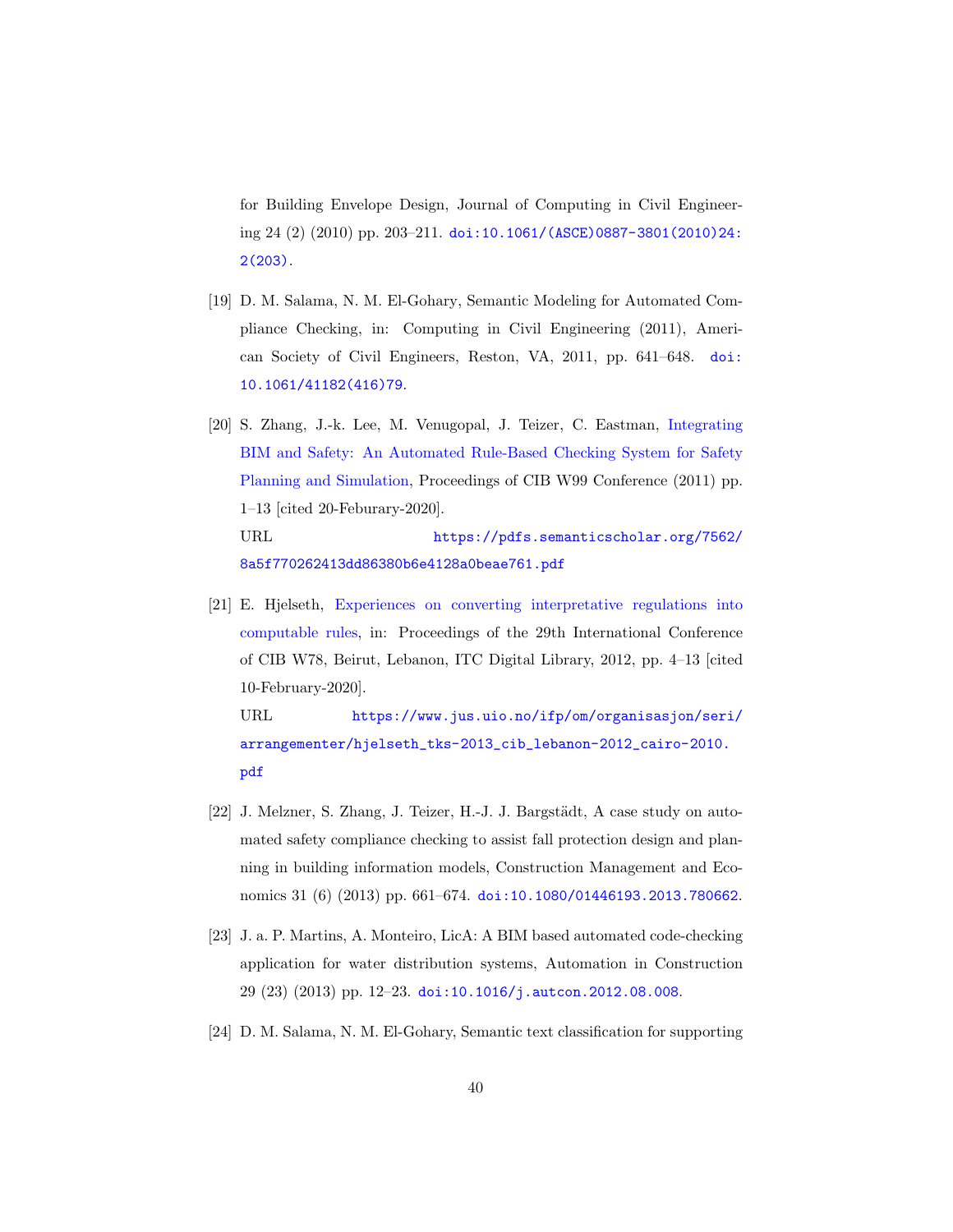automated compliance checking in construction, Journal of Computing in Civil Engineering 30 (1). doi:10.1061/(ASCE)CP.1943-5487.0000301.

- [25] J. C. P. Cheng, M. Das, A BIM-based web service framework for green building energy simulation and code checking, Journal of Information Technology in Construction 19 (19) (2014) pp. 150–168 [cited 10-February-2020]. URL https://www.itcon.org/paper/2014/8
- [26] Y. C. Lee, C. M. Eastman, J. K. Lee, Automated Rule-Based Checking for the Validation of Accessibility and Visibility of a Building Information Model, in: Computing in Civil Engineering 2015, American Society of Civil Engineers, Reston, VA, 2015, pp. 572–579. doi:10.1061/9780784479247. 071.
- [27] J. K. Lee, Building Environment Rule and Analysis (BERA) Language and its Application for Evaluating Building Circulation and Spatial Program, Ph.D. thesis, Georgia Tech (2011) [cited 1-August-2019]. URL https://smartech.gatech.edu/handle/1853/39482
- [28] A. L. C. Ciribini, M. Bolpagni, E. Oliveri, An Innovative Approach to e-public Tendering Based on Model Checking, Procedia Economics and Finance 21 (2015) pp. 32–39. doi:10.1016/S2212-5671(15)00147-1.
- [29] S. Macit, G. Suter, A Hybrid Model for Building Code Representation Based on Four-Level and Semantic Modeling Approaches, CIB W78 Conference (2015) pp. 517–526 [cited 2-Februray-2020]. URL https://www.semanticscholar.org/paper/ A-Hybrid-Model-for-Building-Code-Representation-on-Macit-Ilal/ 275b0ffac95be687faec31615e15ec32162c80f2
- [30] J. Zhang, N. M. El-Gohary, Automated information transformation for automated regulatory compliance checking in construction, Journal of Computing in Civil Engineering 29 (4). doi:10.1061/(ASCE)CP.1943-5487. 0000427.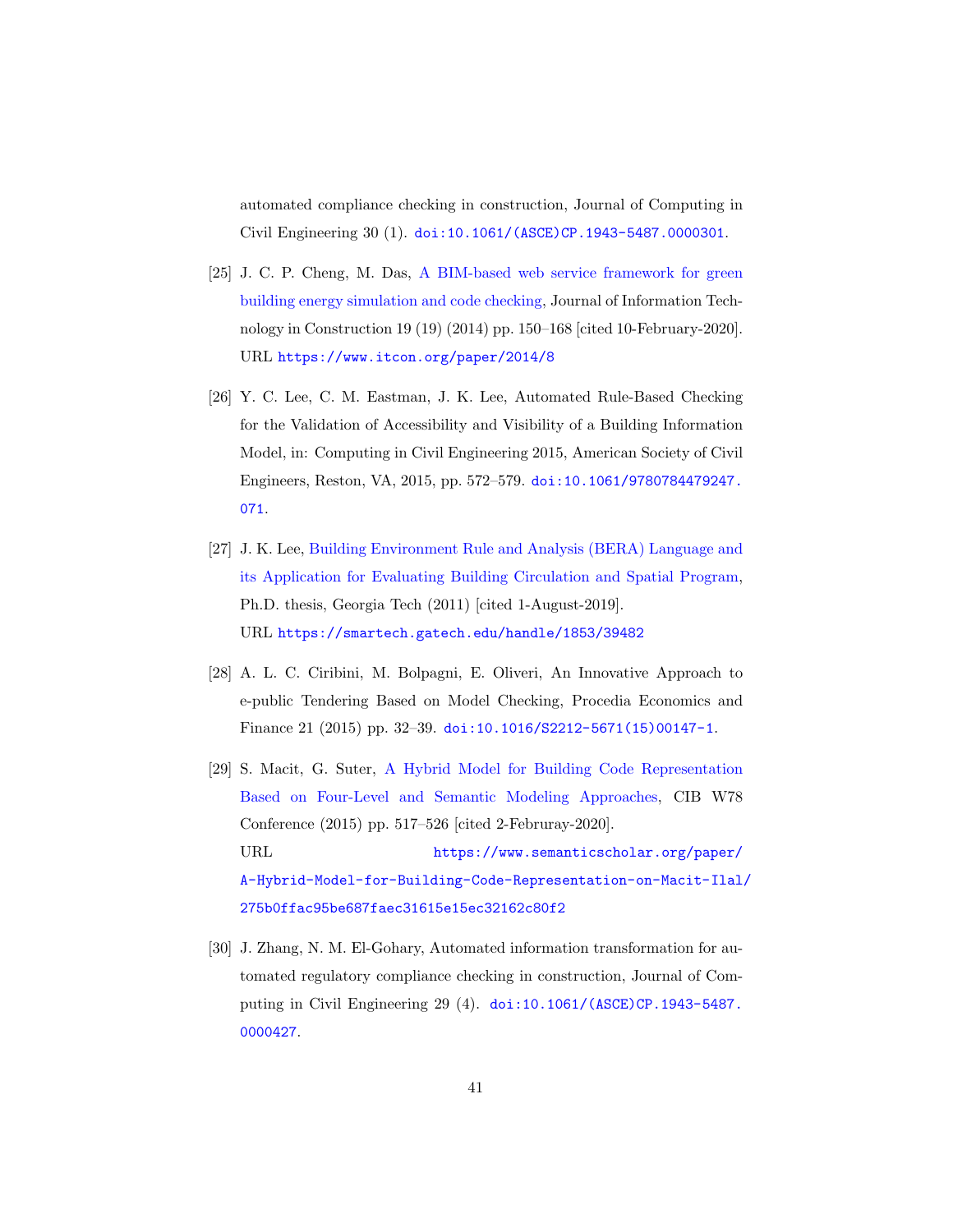- [31] N. Nisbet, J. Wix, D. Conover, The Future of Virtual Construction and Regulation Checking, John Wiley & Sons, Ltd, 2009, Ch. 17, pp. 241–250. doi:10.1002/9781444302349.ch17.
- [32] S. Zhang, J. Teizer, J. K. Lee, C. M. Eastman, M. Venugopal, Building Information Modeling (BIM) and Safety: Automatic Safety Checking of Construction Models and Schedules, Automation in Construction 29 (2013) pp. 183–195. doi:10.1016/j.autcon.2012.05.006.
- [33] J. Zhang, N. M. El-Gohary, Semantic NLP-Based Information Extraction from Construction Regulatory Documents for Automated Compliance Checking, Journal of Computing in Civil Engineering 30 (2). doi: 10.1061/(ASCE)CP.1943-5487.0000346.
- [34] J. Zhang, N. M. El-Gohary, Extending Building Information Models Semiautomatically Using Semantic Natural Language Processing Techniques, Journal of Computing in Civil Engineering 30 (5). doi:10.1061/(ASCE) CP.1943-5487.0000536.
- [35] S. Hakim, F. Re Cecconi, M. C. Dejaco, S. Maltese, Rules complexity classification for automated compliance checking, in: Digital Proceedings of the 24th European Group for Intelligent Computing in Engineering International Workshop on Intelligent Computing in Engineering 2017, 2017, pp. 136–145 [cited 2-February-2020].
	- URL https://www.nottingham.ac.uk/conference/fac-eng/ eg-ice2017/documents/papers/40-abstract.pdf
- [36] J. Dimyadi, P. Pauwels, R. Amor, Modelling and accessing regulatory knowledge for computer-assisted compliance audit, Journal of Information Technology in Construction 21 (21) (2016) pp. 317–336 [cited 10-Februray-2020].

URL https://www.itcon.org/paper/2016/21

[37] B. Zhong, C. Gan, H. Luo, X. Xing, Ontology-based framework for building environmental monitoring and compliance checking under BIM en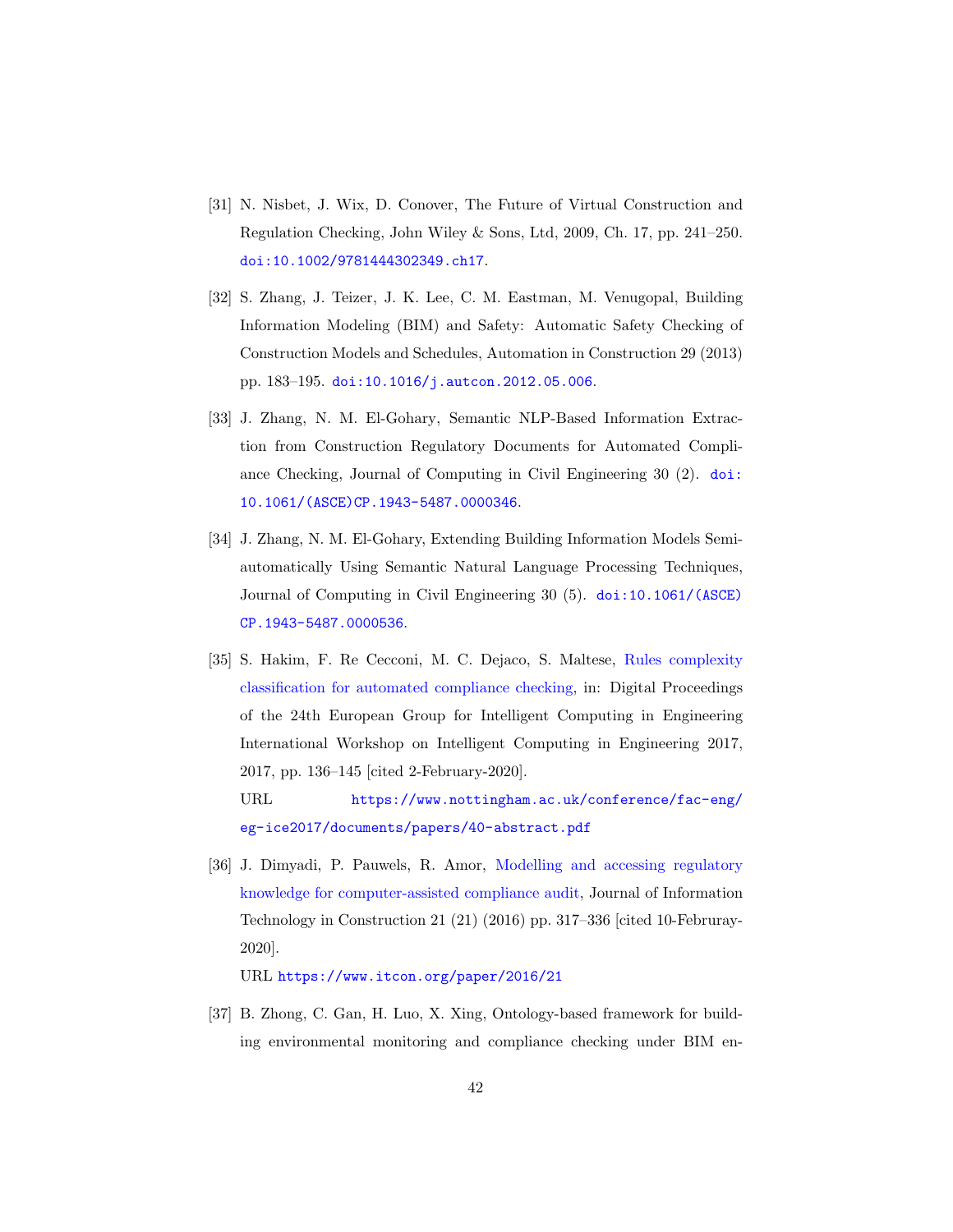vironment, Building and Environment 141 (2018) pp. 127–142. doi: 10.1016/j.buildenv.2018.05.046.

- [38] S. Jiang, N. Wang, J. Wu, Combining BIM and Ontology to Facilitate Intelligent Green Building Evaluation, Journal of Computing in Civil Engineering 32 (5). doi:10.1061/(ASCE)CP.1943-5487.0000786.
- [39] R. Zhang, N. M. El-Gohary, A clustering approach for analyzing the computability of building code requirements, in: Construction Research Congress 2018, pp. 86–95. doi:10.1061/9780784481264.009.
- [40] N. O. Nawari, A Generalized Adaptive Framework (GAF) for Automating Code Compliance Checking, Buildings 9 (4) (2019) pp. 86. doi:10.3390/ buildings9040086.
- [41] N. O. Nawari, A Generalized Adaptive Framework for Automating Design Review Process: Technical Principles, Advances in Informatics and Computing in Civil and Construction Engineering (October) (2019) pp. 405–414. doi:10.1007/978-3-030-00220-6\_48.
- [42] N. Bus, F. Muhammad, B. Fies, Semantic topological querying for compliance checking, in: eWork and eBusiness in Architecture, Engineering and Construction, no. European Conference on Product and Process Modelling 2018, CRC Press, 2018, pp. 459–464. doi:10.1201/9780429506215-57.
- [43] C. Zhang, Requirement checking in the building industry : enabling modularized and extensible requirement checking systems based on semantic web technologies, Ph.D. thesis, Department of the Built Environment (2019) [cited 19-Februray-2020]. URL https://research.tue.nl/en/publications/

requirement-checking-in-the-building-industry-enabling-modularize

[44] N. O. Nawari, Generalized adaptive framework for computerizing the building design review process, Journal of Architectural Engineering 26 (1). doi:10.1061/(ASCE)AE.1943-5568.0000382.